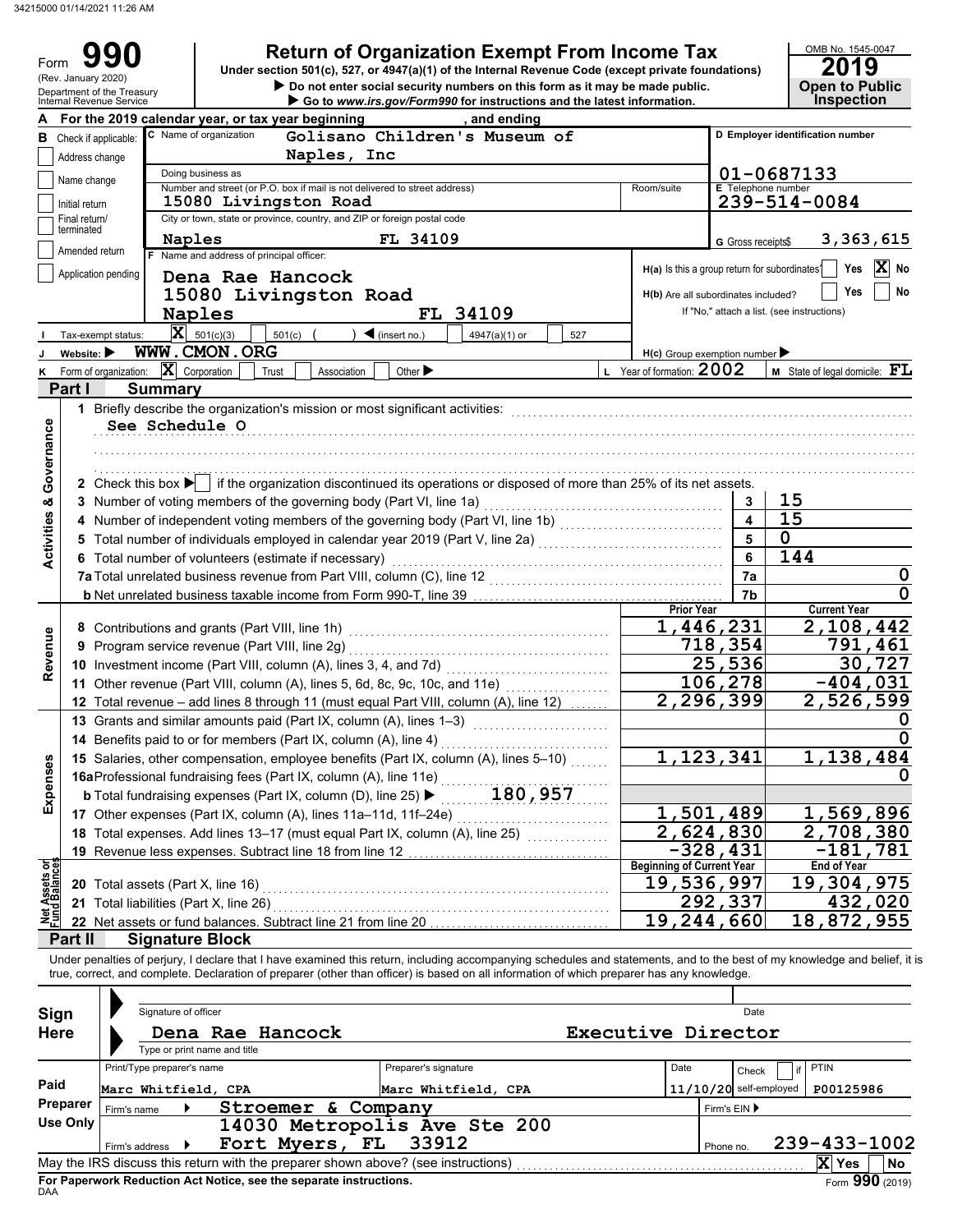|                           | Form 990 (2019) $\verb Golisano Children's Museum of$                                                                              | 01-0687133 |                              | Page 2                  |
|---------------------------|------------------------------------------------------------------------------------------------------------------------------------|------------|------------------------------|-------------------------|
| Part III                  | <b>Statement of Program Service Accomplishments</b>                                                                                |            |                              |                         |
|                           |                                                                                                                                    |            |                              | $\overline{\mathbf{x}}$ |
| 1.                        | Briefly describe the organization's mission:                                                                                       |            |                              |                         |
| See Schedule O            |                                                                                                                                    |            |                              |                         |
|                           |                                                                                                                                    |            |                              |                         |
|                           |                                                                                                                                    |            |                              |                         |
|                           |                                                                                                                                    |            |                              |                         |
|                           | Did the organization undertake any significant program services during the year which were not listed on the                       |            |                              |                         |
| prior Form 990 or 990-EZ? |                                                                                                                                    |            |                              | Yes $\overline{X}$ No   |
|                           | If "Yes," describe these new services on Schedule O.                                                                               |            |                              |                         |
|                           | Did the organization cease conducting, or make significant changes in how it conducts, any program                                 |            |                              |                         |
| services?                 |                                                                                                                                    |            |                              | Yes $\overline{X}$ No   |
|                           | If "Yes," describe these changes on Schedule O.                                                                                    |            |                              |                         |
|                           | Describe the organization's program service accomplishments for each of its three largest program services, as measured by         |            |                              |                         |
|                           | expenses. Section $501(c)(3)$ and $501(c)(4)$ organizations are required to report the amount of grants and allocations to others, |            |                              |                         |
|                           | the total expenses, and revenue, if any, for each program service reported.                                                        |            |                              |                         |
|                           |                                                                                                                                    |            |                              |                         |
| 4a (Code:                 | 2, $443$ , $408$ including grants of \$<br>) (Expenses \$                                                                          |            | (Revenue \$                  | 791,461                 |
|                           | GOLISANO CHILDREN'S MUSEUM OF NAPLES (C'MON)                                                                                       |            | <b>PROVIDED PROGRAMS AND</b> |                         |
|                           | T GRDNITNA                                                                                                                         |            |                              | VDEDIENA                |

INTERACTIVE EXHIBITS TO MAKE LEARNING COME ALIVE BY PROVIDING EXPERIENCES THAT ARE AN EXTENSION OF CLASSROOM OR FAMILY LIFE. ALL EDUCATIONAL PROGRAMS AND INTERACTIVE EXHIBITS SUPPORT NEXT GENERATION SUNSHINE STATE STANDARDS, THE COMMON CORE CURRICULUM, AND LOCAL CURRICULUM GUIDELINES, AND ARE DESIGNED TO HELP CHILDREN BUILD VOCABULARY, DEVELOP BACKGROUND KNOWLEDGE, AND SPARK CURIOSITY. A VARIETY OF FORMATS FOR EDUCATIONAL PROGRAMS WERE AVAILABLE INCLUDING SELF-GUIDED EXPERIENCES, INCLUDED-WITH-ADMISSION PROGRAMS, FEE-BASED PROGRAMS, AND GRANT-FUNDED PROGRAMS. **DURING** 2019 C'MON SERVED 139,770 VISITORS INCLUDING APPROX 71,282 CHILDREN AND 4,944 FIELD TRIP PARTICIPANTS.

| N/A          | 4b (Code: ) (Expenses \$                            |                                                                                                                                    | ) (Revenue \$ |  |
|--------------|-----------------------------------------------------|------------------------------------------------------------------------------------------------------------------------------------|---------------|--|
|              |                                                     |                                                                                                                                    |               |  |
|              |                                                     |                                                                                                                                    |               |  |
|              |                                                     |                                                                                                                                    |               |  |
|              |                                                     |                                                                                                                                    |               |  |
|              |                                                     |                                                                                                                                    |               |  |
|              |                                                     |                                                                                                                                    |               |  |
|              |                                                     |                                                                                                                                    |               |  |
|              |                                                     |                                                                                                                                    |               |  |
|              |                                                     |                                                                                                                                    |               |  |
|              |                                                     |                                                                                                                                    |               |  |
|              |                                                     |                                                                                                                                    |               |  |
| N/A          |                                                     | 4c (Code: (2001) (Expenses \$ (2003) [2012] including grants of \$ (2003) [2013] (Expenses \$ (2003) [2013] including grants of \$ | ) (Revenue \$ |  |
|              |                                                     |                                                                                                                                    |               |  |
|              |                                                     |                                                                                                                                    |               |  |
|              |                                                     |                                                                                                                                    |               |  |
|              |                                                     |                                                                                                                                    |               |  |
|              |                                                     |                                                                                                                                    |               |  |
|              |                                                     |                                                                                                                                    |               |  |
|              |                                                     |                                                                                                                                    |               |  |
|              |                                                     |                                                                                                                                    |               |  |
|              |                                                     |                                                                                                                                    |               |  |
|              |                                                     |                                                                                                                                    |               |  |
|              |                                                     |                                                                                                                                    |               |  |
|              | 4d Other program services (Describe on Schedule O.) |                                                                                                                                    |               |  |
| (Expenses \$ |                                                     | including grants of\$                                                                                                              | (Revenue \$   |  |
|              | 40 Total program service expenses                   | $2$ $443$ $408$                                                                                                                    |               |  |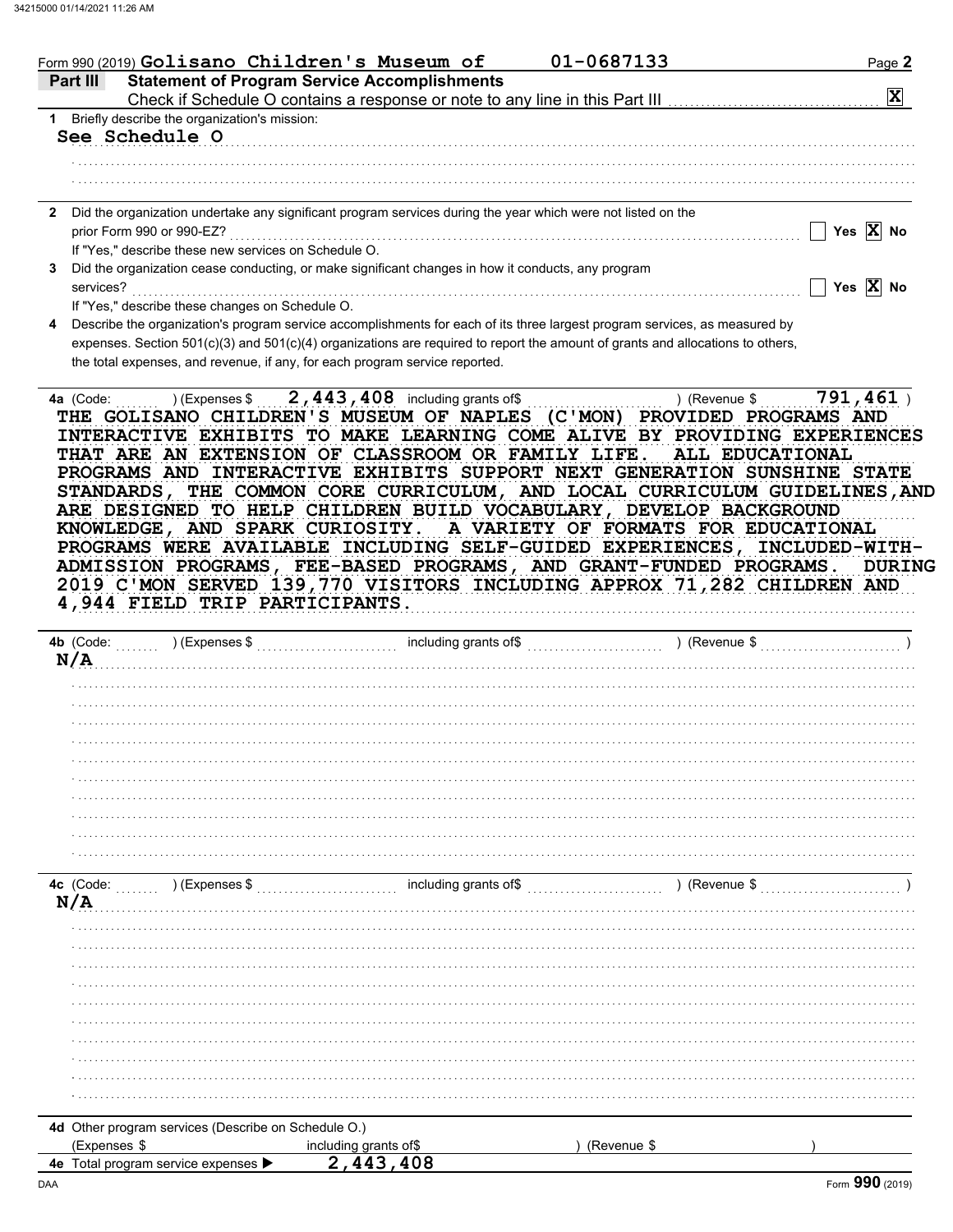### **Part IV Checklist of Required Schedules** Form 990 (2019) Golisano Children's Museum of 01-0687133 Page 3

|     |                                                                                                                                                                                                                               |              | Yes | No          |
|-----|-------------------------------------------------------------------------------------------------------------------------------------------------------------------------------------------------------------------------------|--------------|-----|-------------|
| 1   | Is the organization described in section $501(c)(3)$ or $4947(a)(1)$ (other than a private foundation)? If "Yes,"                                                                                                             |              |     |             |
|     | complete Schedule A                                                                                                                                                                                                           | 1            | X   |             |
| 2   | Is the organization required to complete Schedule B, Schedule of Contributors (see instructions)?                                                                                                                             | $\mathbf{2}$ | X   |             |
| 3   | Did the organization engage in direct or indirect political campaign activities on behalf of or in opposition to                                                                                                              |              |     |             |
|     | candidates for public office? If "Yes," complete Schedule C, Part I                                                                                                                                                           | 3            |     | X.          |
| 4   | Section 501(c)(3) organizations. Did the organization engage in lobbying activities, or have a section 501(h)                                                                                                                 |              |     |             |
|     | election in effect during the tax year? If "Yes," complete Schedule C, Part II                                                                                                                                                | 4            |     | X           |
| 5   | Is the organization a section $501(c)(4)$ , $501(c)(5)$ , or $501(c)(6)$ organization that receives membership dues,                                                                                                          |              |     |             |
|     | assessments, or similar amounts as defined in Revenue Procedure 98-19? If "Yes," complete Schedule C, Part III                                                                                                                | 5            |     | X           |
| 6   | Did the organization maintain any donor advised funds or any similar funds or accounts for which donors                                                                                                                       |              |     |             |
|     | have the right to provide advice on the distribution or investment of amounts in such funds or accounts? If                                                                                                                   |              |     |             |
|     | "Yes," complete Schedule D, Part I                                                                                                                                                                                            | 6            |     | X.          |
| 7   | Did the organization receive or hold a conservation easement, including easements to preserve open space,                                                                                                                     |              |     |             |
|     | the environment, historic land areas, or historic structures? If "Yes," complete Schedule D, Part II                                                                                                                          | 7            |     | X           |
| 8   | Did the organization maintain collections of works of art, historical treasures, or other similar assets? If "Yes,"                                                                                                           |              |     |             |
|     | complete Schedule D, Part III                                                                                                                                                                                                 | 8            | X   |             |
| 9   | Did the organization report an amount in Part X, line 21, for escrow or custodial account liability, serve as a                                                                                                               |              |     |             |
|     | custodian for amounts not listed in Part X; or provide credit counseling, debt management, credit repair, or                                                                                                                  |              |     |             |
|     | debt negotiation services? If "Yes," complete Schedule D, Part IV                                                                                                                                                             | 9            |     | X           |
| 10  | Did the organization, directly or through a related organization, hold assets in donor-restricted endowments                                                                                                                  |              |     |             |
|     | or in quasi endowments? If "Yes," complete Schedule D, Part V                                                                                                                                                                 | 10           | x   |             |
| 11  | If the organization's answer to any of the following questions is "Yes," then complete Schedule D, Parts VI,                                                                                                                  |              |     |             |
|     | VII, VIII, IX, or X as applicable.                                                                                                                                                                                            |              |     |             |
| a   | Did the organization report an amount for land, buildings, and equipment in Part X, line 10? If "Yes,"                                                                                                                        |              |     |             |
|     | complete Schedule D, Part VI                                                                                                                                                                                                  | 11a l        | X   |             |
|     | <b>b</b> Did the organization report an amount for investments—other securities in Part X, line 12, that is 5% or more                                                                                                        |              |     |             |
|     | of its total assets reported in Part X, line 16? If "Yes," complete Schedule D, Part VII                                                                                                                                      | 11b          |     | X.          |
| c   | Did the organization report an amount for investments—program related in Part X, line 13, that is 5% or more<br>of its total assets reported in Part X, line 16? If "Yes," complete Schedule D, Part VIII [[[[[[[[[[[[[[[[[[[ | 11c          |     | X           |
| d   | Did the organization report an amount for other assets in Part X, line 15, that is 5% or more of its total assets                                                                                                             |              |     |             |
|     | reported in Part X, line 16? If "Yes," complete Schedule D, Part IX                                                                                                                                                           | 11d          |     | X           |
|     | Did the organization report an amount for other liabilities in Part X, line 25? If "Yes," complete Schedule D, Part X                                                                                                         | 11e          |     | $\mathbf x$ |
| f   | Did the organization's separate or consolidated financial statements for the tax year include a footnote that addresses                                                                                                       |              |     |             |
|     | the organization's liability for uncertain tax positions under FIN 48 (ASC 740)? If "Yes," complete Schedule D, Part X                                                                                                        | 11f          | X   |             |
|     | 12a Did the organization obtain separate, independent audited financial statements for the tax year? If "Yes," complete                                                                                                       |              |     |             |
|     |                                                                                                                                                                                                                               | 12a          | X   |             |
|     | Was the organization included in consolidated, independent audited financial statements for the tax year? If                                                                                                                  |              |     |             |
|     | "Yes," and if the organization answered "No" to line 12a, then completing Schedule D, Parts XI and XII is optional                                                                                                            | 12b          |     | X           |
| 13  |                                                                                                                                                                                                                               | 13           |     | X           |
| 14a | Did the organization maintain an office, employees, or agents outside of the United States?                                                                                                                                   | 14a          |     | X           |
| b   | Did the organization have aggregate revenues or expenses of more than \$10,000 from grantmaking,                                                                                                                              |              |     |             |
|     | fundraising, business, investment, and program service activities outside the United States, or aggregate                                                                                                                     |              |     |             |
|     | foreign investments valued at \$100,000 or more? If "Yes," complete Schedule F, Parts I and IV [[[[[[[[[[[[[[[                                                                                                                | 14b          |     | X.          |
| 15  | Did the organization report on Part IX, column (A), line 3, more than \$5,000 of grants or other assistance to or                                                                                                             |              |     |             |
|     | for any foreign organization? If "Yes," complete Schedule F, Parts II and IV                                                                                                                                                  | 15           |     | X.          |
| 16  | Did the organization report on Part IX, column (A), line 3, more than \$5,000 of aggregate grants or other                                                                                                                    |              |     |             |
|     | assistance to or for foreign individuals? If "Yes," complete Schedule F, Parts III and IV                                                                                                                                     | 16           |     | X.          |
| 17  | Did the organization report a total of more than \$15,000 of expenses for professional fundraising services on                                                                                                                |              |     |             |
|     |                                                                                                                                                                                                                               | 17           |     | X.          |
| 18  | Did the organization report more than \$15,000 total of fundraising event gross income and contributions on                                                                                                                   |              |     |             |
|     | Part VIII, lines 1c and 8a? If "Yes," complete Schedule G, Part II                                                                                                                                                            | 18           | X   |             |
| 19  | Did the organization report more than \$15,000 of gross income from gaming activities on Part VIII, line 9a?                                                                                                                  |              |     |             |
|     |                                                                                                                                                                                                                               | 19           |     | X           |
| 20a |                                                                                                                                                                                                                               | 20a          |     | X           |
| b   |                                                                                                                                                                                                                               | 20b          |     |             |
| 21  | Did the organization report more than \$5,000 of grants or other assistance to any domestic organization or                                                                                                                   |              |     |             |
|     |                                                                                                                                                                                                                               | 21           |     | X.          |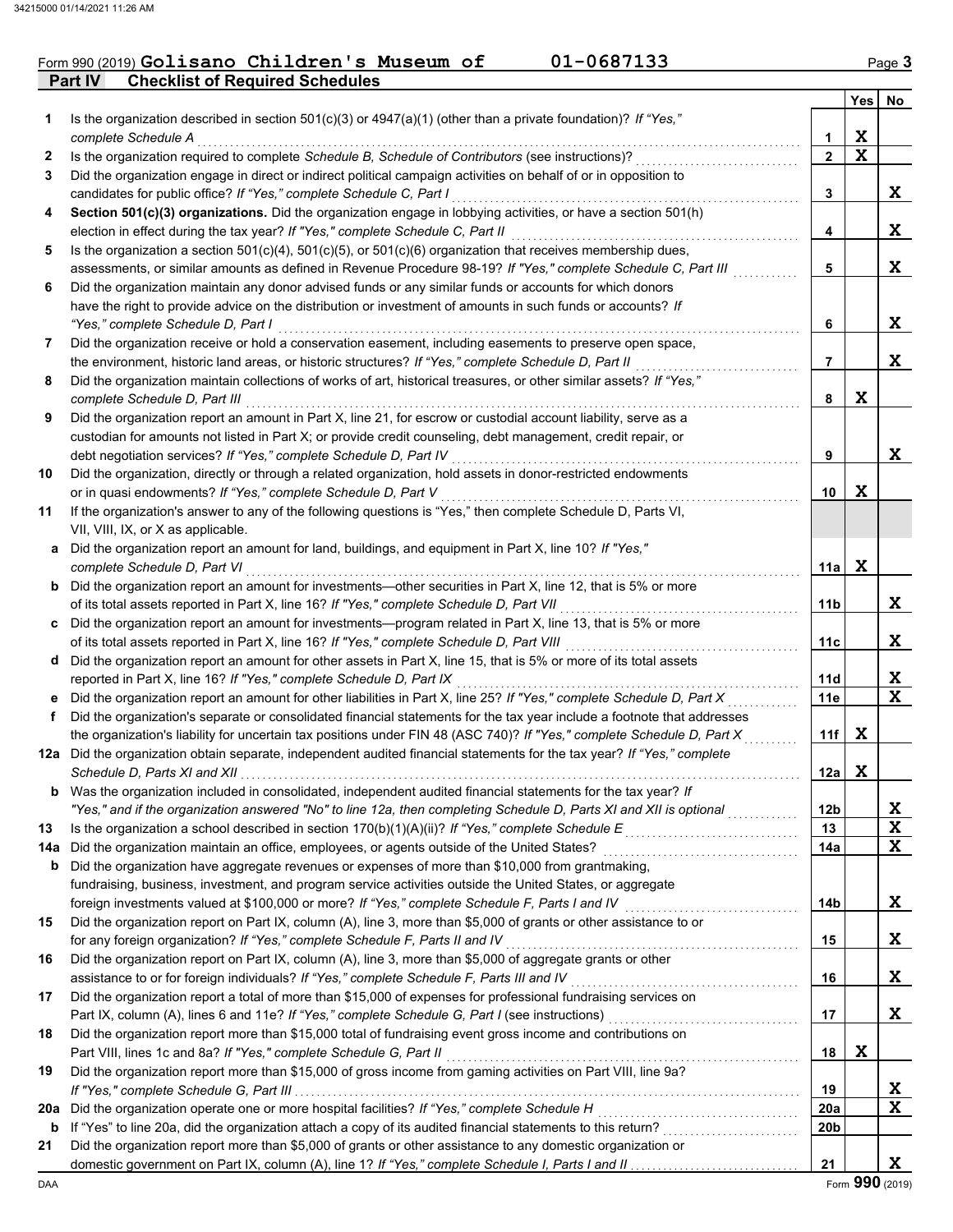|  | Form 990 (2019) Golisano Children's Museum of              |  | 01-0687133 | Page 4 |
|--|------------------------------------------------------------|--|------------|--------|
|  | <b>Part IV</b> Checklist of Required Schedules (continued) |  |            |        |

|     |                                                                                                                                                                                             |                 | <b>Yes</b> | No          |
|-----|---------------------------------------------------------------------------------------------------------------------------------------------------------------------------------------------|-----------------|------------|-------------|
| 22  | Did the organization report more than \$5,000 of grants or other assistance to or for domestic individuals on                                                                               |                 |            |             |
|     | Part IX, column (A), line 2? If "Yes," complete Schedule I, Parts I and III                                                                                                                 | 22              |            | X           |
| 23  | Did the organization answer "Yes" to Part VII, Section A, line 3, 4, or 5 about compensation of the                                                                                         |                 |            |             |
|     | organization's current and former officers, directors, trustees, key employees, and highest compensated                                                                                     |                 |            |             |
|     | employees? If "Yes," complete Schedule J                                                                                                                                                    | 23              | X          |             |
|     | 24a Did the organization have a tax-exempt bond issue with an outstanding principal amount of more than                                                                                     |                 |            |             |
|     | \$100,000 as of the last day of the year, that was issued after December 31, 2002? If "Yes," answer lines 24b                                                                               |                 |            |             |
|     | through 24d and complete Schedule K. If "No," go to line 25a                                                                                                                                | 24a             |            | X           |
|     | b Did the organization invest any proceeds of tax-exempt bonds beyond a temporary period exception?                                                                                         | 24b             |            |             |
| c   | Did the organization maintain an escrow account other than a refunding escrow at any time during the year                                                                                   |                 |            |             |
|     | to defease any tax-exempt bonds?<br>d Did the organization act as an "on behalf of" issuer for bonds outstanding at any time during the year?                                               | 24c<br>24d      |            |             |
|     | 25a Section 501(c)(3), 501(c)(4), and 501(c)(29) organizations. Did the organization engage in an excess benefit                                                                            |                 |            |             |
|     | transaction with a disqualified person during the year? If "Yes," complete Schedule L, Part I                                                                                               | 25a             |            | X           |
|     | <b>b</b> Is the organization aware that it engaged in an excess benefit transaction with a disqualified person in a prior                                                                   |                 |            |             |
|     | year, and that the transaction has not been reported on any of the organization's prior Forms 990 or 990-EZ?                                                                                |                 |            |             |
|     | If "Yes," complete Schedule L, Part I                                                                                                                                                       | 25b             |            | X           |
| 26  | Did the organization report any amount on Part X, line 5 or 22, for receivables from or payables to any current                                                                             |                 |            |             |
|     | or former officer, director, trustee, key employee, creator or founder, substantial contributor, or 35%                                                                                     |                 |            |             |
|     | controlled entity or family member of any of these persons? If "Yes," complete Schedule L, Part II                                                                                          | 26              |            | X           |
| 27  | Did the organization provide a grant or other assistance to any current or former officer, director, trustee, key                                                                           |                 |            |             |
|     | employee, creator or founder, substantial contributor or employee thereof, a grant selection committee                                                                                      |                 |            |             |
|     | member, or to a 35% controlled entity (including an employee thereof) or family member of any of these                                                                                      |                 |            |             |
|     | persons? If "Yes," complete Schedule L, Part III                                                                                                                                            | 27              |            | X           |
| 28  | Was the organization a party to a business transaction with one of the following parties (see Schedule L, Part                                                                              |                 |            |             |
|     | IV instructions, for applicable filing thresholds, conditions, and exceptions):                                                                                                             |                 |            |             |
| a   | A current or former officer, director, trustee, key employee, creator or founder, or substantial contributor? If                                                                            |                 |            |             |
|     | "Yes," complete Schedule L, Part IV                                                                                                                                                         | 28a             |            | X           |
| b   | A family member of any individual described in line 28a? If "Yes," complete Schedule L, Part IV                                                                                             | 28 <sub>b</sub> |            | $\mathbf x$ |
| c   | A 35% controlled entity of one or more individuals and/or organizations described in lines 28a or 28b? If                                                                                   |                 |            |             |
|     | "Yes," complete Schedule L, Part IV                                                                                                                                                         | 28c             |            | X           |
| 29  | Did the organization receive more than \$25,000 in non-cash contributions? If "Yes," complete Schedule M                                                                                    | 29              | X          |             |
| 30  | Did the organization receive contributions of art, historical treasures, or other similar assets, or qualified                                                                              |                 |            |             |
|     | conservation contributions? If "Yes," complete Schedule M                                                                                                                                   | 30              |            | X           |
| 31  | Did the organization liquidate, terminate, or dissolve and cease operations? If "Yes," complete Schedule N, Part I                                                                          | 31              |            | $\mathbf x$ |
| 32  | Did the organization sell, exchange, dispose of, or transfer more than 25% of its net assets? If "Yes,"                                                                                     |                 |            |             |
|     | complete Schedule N, Part II                                                                                                                                                                | 32              |            | X           |
| 33  | Did the organization own 100% of an entity disregarded as separate from the organization under Regulations                                                                                  | 33              |            | Χ           |
| 34  | sections 301.7701-2 and 301.7701-3? If "Yes," complete Schedule R, Part I<br>Was the organization related to any tax-exempt or taxable entity? If "Yes," complete Schedule R, Part II, III, |                 |            |             |
|     | or IV, and Part V, line 1                                                                                                                                                                   | 34              |            | X           |
| 35a | Did the organization have a controlled entity within the meaning of section 512(b)(13)?                                                                                                     | 35a             |            | $\mathbf x$ |
| b   | If "Yes" to line 35a, did the organization receive any payment from or engage in any transaction with a                                                                                     |                 |            |             |
|     |                                                                                                                                                                                             | 35b             |            |             |
| 36  | Section 501(c)(3) organizations. Did the organization make any transfers to an exempt non-charitable                                                                                        |                 |            |             |
|     | related organization? If "Yes," complete Schedule R, Part V, line 2                                                                                                                         | 36              |            | Χ           |
| 37  | Did the organization conduct more than 5% of its activities through an entity that is not a related organization                                                                            |                 |            |             |
|     | and that is treated as a partnership for federal income tax purposes? If "Yes," complete Schedule R, Part VI                                                                                | 37              |            | X           |
| 38  | Did the organization complete Schedule O and provide explanations in Schedule O for Part VI, lines 11b and                                                                                  |                 |            |             |
|     | 19? Note: All Form 990 filers are required to complete Schedule O.                                                                                                                          | 38              | X          |             |
|     | <b>Statements Regarding Other IRS Filings and Tax Compliance</b><br>Part V                                                                                                                  |                 |            |             |
|     | Check if Schedule O contains a response or note to any line in this Part V                                                                                                                  |                 |            |             |
|     |                                                                                                                                                                                             |                 | Yes        | No          |
| 1a  | 14<br>Enter the number reported in Box 3 of Form 1096. Enter -0- if not applicable<br>1a                                                                                                    |                 |            |             |
| b   | $\mathbf 0$<br>Enter the number of Forms W-2G included in line 1a. Enter -0- if not applicable<br>1 <sub>b</sub>                                                                            |                 |            |             |
| c   | Did the organization comply with backup withholding rules for reportable payments to vendors and                                                                                            |                 |            |             |
|     |                                                                                                                                                                                             | 1 <sub>c</sub>  | X          |             |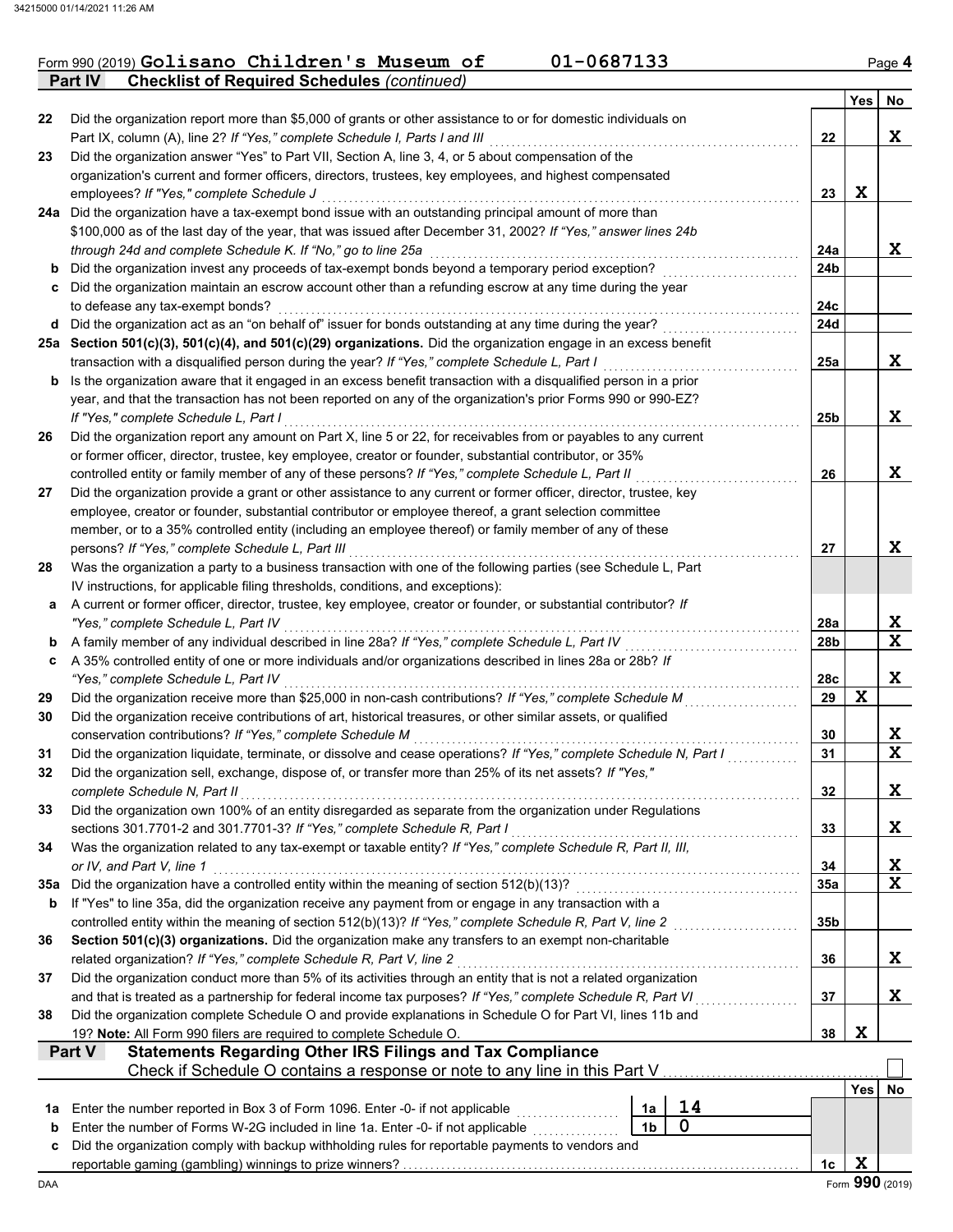|     | Form 990 (2019) Golisano Children's Museum of<br>01-0687133                                                                                                                                                                                   |                   |                |        | Page 5 |
|-----|-----------------------------------------------------------------------------------------------------------------------------------------------------------------------------------------------------------------------------------------------|-------------------|----------------|--------|--------|
|     | Statements Regarding Other IRS Filings and Tax Compliance (continued)<br>Part V                                                                                                                                                               |                   |                |        |        |
|     |                                                                                                                                                                                                                                               |                   |                | Yes No |        |
| 2a  | Enter the number of employees reported on Form W-3, Transmittal of Wage and Tax                                                                                                                                                               | $\mathbf 0$<br>2a |                |        |        |
|     | Statements, filed for the calendar year ending with or within the year covered by this return<br>If at least one is reported on line 2a, did the organization file all required federal employment tax returns?                               |                   | 2 <sub>b</sub> |        |        |
| b   | Note: If the sum of lines 1a and 2a is greater than 250, you may be required to e-file (see instructions)                                                                                                                                     |                   |                |        |        |
|     | Did the organization have unrelated business gross income of \$1,000 or more during the year?                                                                                                                                                 |                   | 3a             |        | X      |
| За  | If "Yes," has it filed a Form 990-T for this year? If "No" to line 3b, provide an explanation on Schedule O                                                                                                                                   |                   | 3 <sub>b</sub> |        |        |
| b   |                                                                                                                                                                                                                                               |                   |                |        |        |
| 4a  | At any time during the calendar year, did the organization have an interest in, or a signature or other authority over,<br>a financial account in a foreign country (such as a bank account, securities account, or other financial account)? |                   | 4a             |        | X      |
|     | If "Yes," enter the name of the foreign country ▶                                                                                                                                                                                             |                   |                |        |        |
| b   | See instructions for filing requirements for FinCEN Form 114, Report of Foreign Bank and Financial Accounts (FBAR).                                                                                                                           |                   |                |        |        |
| 5a  | Was the organization a party to a prohibited tax shelter transaction at any time during the tax year?                                                                                                                                         |                   | 5a             |        | X      |
|     | Did any taxable party notify the organization that it was or is a party to a prohibited tax shelter transaction?                                                                                                                              |                   | 5 <sub>b</sub> |        | X      |
| b   | If "Yes" to line 5a or 5b, did the organization file Form 8886-T?                                                                                                                                                                             |                   | 5c             |        |        |
| c   | Does the organization have annual gross receipts that are normally greater than \$100,000, and did the                                                                                                                                        |                   |                |        |        |
| 6а  |                                                                                                                                                                                                                                               |                   |                |        | X      |
|     | organization solicit any contributions that were not tax deductible as charitable contributions?                                                                                                                                              |                   | 6a             |        |        |
| b   | If "Yes," did the organization include with every solicitation an express statement that such contributions or                                                                                                                                |                   |                |        |        |
|     | gifts were not tax deductible?<br>Organizations that may receive deductible contributions under section 170(c).                                                                                                                               |                   | 6b             |        |        |
| 7   |                                                                                                                                                                                                                                               |                   |                |        |        |
| а   | Did the organization receive a payment in excess of \$75 made partly as a contribution and partly for goods                                                                                                                                   |                   |                | X      |        |
|     | and services provided to the payor?                                                                                                                                                                                                           |                   | 7a             | X      |        |
| b   | If "Yes," did the organization notify the donor of the value of the goods or services provided?                                                                                                                                               |                   | 7b             |        |        |
| с   | Did the organization sell, exchange, or otherwise dispose of tangible personal property for which it was                                                                                                                                      |                   |                |        |        |
|     | required to file Form 8282?                                                                                                                                                                                                                   |                   | 7c             |        | X      |
| d   | If "Yes," indicate the number of Forms 8282 filed during the year                                                                                                                                                                             | 7d                |                |        |        |
| е   | Did the organization receive any funds, directly or indirectly, to pay premiums on a personal benefit contract?                                                                                                                               |                   | 7e             |        | X      |
| f   | Did the organization, during the year, pay premiums, directly or indirectly, on a personal benefit contract?                                                                                                                                  |                   | 7f             |        | X      |
| g   | If the organization received a contribution of qualified intellectual property, did the organization file Form 8899 as required?                                                                                                              |                   | 7g             |        | X      |
| h   | If the organization received a contribution of cars, boats, airplanes, or other vehicles, did the organization file a Form 1098-C?                                                                                                            |                   | 7h             |        | X      |
| 8   | Sponsoring organizations maintaining donor advised funds. Did a donor advised fund maintained by the                                                                                                                                          |                   |                |        |        |
|     | sponsoring organization have excess business holdings at any time during the year?                                                                                                                                                            |                   | 8              |        |        |
| 9   | Sponsoring organizations maintaining donor advised funds.                                                                                                                                                                                     |                   |                |        |        |
| а   | Did the sponsoring organization make any taxable distributions under section 4966?                                                                                                                                                            |                   | 9а             |        |        |
| b   | Did the sponsoring organization make a distribution to a donor, donor advisor, or related person?                                                                                                                                             |                   | 9b             |        |        |
| 10  | Section 501(c)(7) organizations. Enter:                                                                                                                                                                                                       | 10a               |                |        |        |
| a   | Initiation fees and capital contributions included on Part VIII, line 12                                                                                                                                                                      |                   |                |        |        |
| b   | Gross receipts, included on Form 990, Part VIII, line 12, for public use of club facilities                                                                                                                                                   | 10 <sub>b</sub>   |                |        |        |
| 11  | Section 501(c)(12) organizations. Enter:                                                                                                                                                                                                      |                   |                |        |        |
| a   | Gross income from members or shareholders                                                                                                                                                                                                     | 11a               |                |        |        |
| b   | Gross income from other sources (Do not net amounts due or paid to other sources                                                                                                                                                              |                   |                |        |        |
|     | against amounts due or received from them.)                                                                                                                                                                                                   | 11 <sub>b</sub>   |                |        |        |
| 12a | Section 4947(a)(1) non-exempt charitable trusts. Is the organization filing Form 990 in lieu of Form 1041?                                                                                                                                    |                   | 12a            |        |        |
| b   | If "Yes," enter the amount of tax-exempt interest received or accrued during the year                                                                                                                                                         | 12b               |                |        |        |
| 13  | Section 501(c)(29) qualified nonprofit health insurance issuers.                                                                                                                                                                              |                   |                |        |        |
| а   | Is the organization licensed to issue qualified health plans in more than one state?                                                                                                                                                          |                   | 13а            |        |        |
|     | Note: See the instructions for additional information the organization must report on Schedule O.                                                                                                                                             |                   |                |        |        |
| b   | Enter the amount of reserves the organization is required to maintain by the states in which                                                                                                                                                  |                   |                |        |        |
|     | the organization is licensed to issue qualified health plans                                                                                                                                                                                  | 13 <sub>b</sub>   |                |        |        |
| c   | Enter the amount of reserves on hand                                                                                                                                                                                                          | 13 <sub>c</sub>   |                |        |        |
| 14a | Did the organization receive any payments for indoor tanning services during the tax year?                                                                                                                                                    |                   | 14a            |        | X      |
| b   | If "Yes," has it filed a Form 720 to report these payments? If "No," provide an explanation on Schedule O                                                                                                                                     |                   | 14b            |        |        |
| 15  | Is the organization subject to the section 4960 tax on payment(s) of more than \$1,000,000 in remuneration or                                                                                                                                 |                   |                |        |        |
|     | excess parachute payment(s) during the year?                                                                                                                                                                                                  |                   | 15             |        | X      |
|     | If "Yes," see instructions and file Form 4720, Schedule N.                                                                                                                                                                                    |                   |                |        |        |
| 16  | Is the organization an educational institution subject to the section 4968 excise tax on net investment income?                                                                                                                               |                   | 16             |        | X      |
|     | If "Yes," complete Form 4720, Schedule O.                                                                                                                                                                                                     |                   |                |        |        |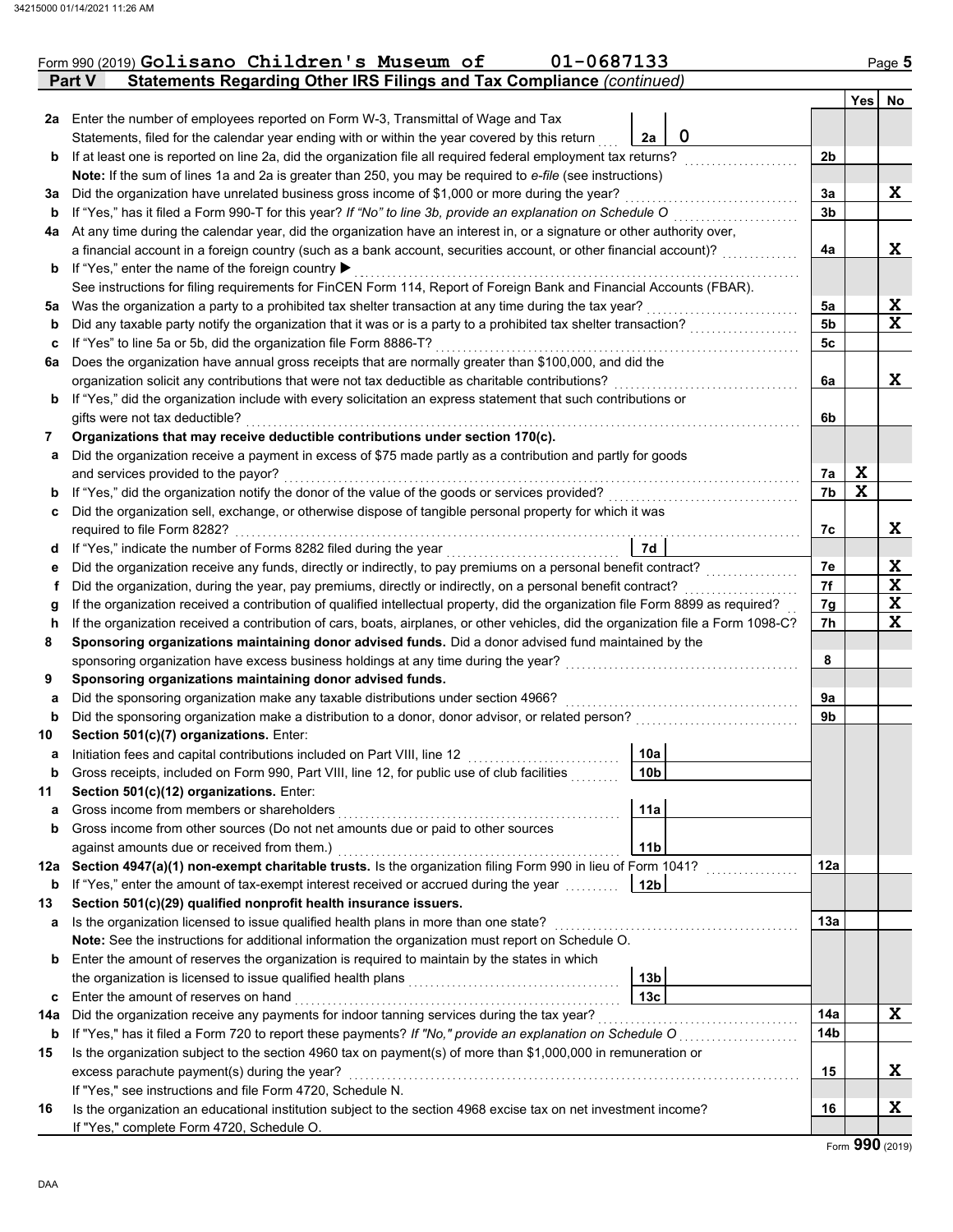|  | Form 990 (2019) $Golisano$ $Children$ 's Museum of |  |  |
|--|----------------------------------------------------|--|--|
|  |                                                    |  |  |

|              | 01-0687133<br>Form 990 (2019) Golisano Children's Museum of                                                                         |    |    |                 |             | Page 6      |
|--------------|-------------------------------------------------------------------------------------------------------------------------------------|----|----|-----------------|-------------|-------------|
|              | Governance, Management, and Disclosure For each "Yes" response to lines 2 through 7b below, and for a "No"<br>Part VI               |    |    |                 |             |             |
|              | response to line 8a, 8b, or 10b below, describe the circumstances, processes, or changes on Schedule O. See instructions.           |    |    |                 |             |             |
|              |                                                                                                                                     |    |    |                 |             | X.          |
|              | <b>Section A. Governing Body and Management</b>                                                                                     |    |    |                 |             |             |
|              |                                                                                                                                     |    |    |                 | Yes         | No          |
| 1a           | Enter the number of voting members of the governing body at the end of the tax year                                                 | 1a | 15 |                 |             |             |
|              | If there are material differences in voting rights among members of the governing body, or                                          |    |    |                 |             |             |
|              | if the governing body delegated broad authority to an executive committee or similar                                                |    |    |                 |             |             |
|              | committee, explain on Schedule O.                                                                                                   |    |    |                 |             |             |
| b            | Enter the number of voting members included on line 1a, above, who are independent                                                  | 1b | 15 |                 |             |             |
| $\mathbf{2}$ | Did any officer, director, trustee, or key employee have a family relationship or a business relationship with                      |    |    |                 |             |             |
|              | any other officer, director, trustee, or key employee?                                                                              |    |    | 2               |             | X           |
| 3            | Did the organization delegate control over management duties customarily performed by or under the direct                           |    |    |                 |             |             |
|              | supervision of officers, directors, trustees, or key employees to a management company or other person?                             |    |    | 3               |             | <u>x</u>    |
| 4            | Did the organization make any significant changes to its governing documents since the prior Form 990 was filed?                    |    |    | 4               |             | $\mathbf X$ |
| 5            | Did the organization become aware during the year of a significant diversion of the organization's assets?                          |    |    | 5               |             | $\mathbf X$ |
| 6            | Did the organization have members or stockholders?                                                                                  |    |    | 6               |             | X           |
| 7a           | Did the organization have members, stockholders, or other persons who had the power to elect or appoint                             |    |    |                 |             |             |
|              | one or more members of the governing body?                                                                                          |    |    | 7а              |             | X           |
| b            | Are any governance decisions of the organization reserved to (or subject to approval by) members,                                   |    |    |                 |             |             |
|              | stockholders, or persons other than the governing body?                                                                             |    |    | 7b              |             | X           |
| 8            | Did the organization contemporaneously document the meetings held or written actions undertaken during the year by the following:   |    |    |                 |             |             |
|              |                                                                                                                                     |    |    |                 | X           |             |
| a            | The governing body?                                                                                                                 |    |    | 8a              | $\mathbf x$ |             |
| b            | Each committee with authority to act on behalf of the governing body?                                                               |    |    | 8b              |             |             |
| 9            | Is there any officer, director, trustee, or key employee listed in Part VII, Section A, who cannot be reached at                    |    |    |                 |             |             |
|              | the organization's mailing address? If "Yes," provide the names and addresses on Schedule O                                         |    |    | 9               |             | X           |
|              | Section B. Policies (This Section B requests information about policies not required by the Internal Revenue Code.                  |    |    |                 |             |             |
|              |                                                                                                                                     |    |    |                 | <b>Yes</b>  | No          |
|              | 10a Did the organization have local chapters, branches, or affiliates?                                                              |    |    | 10a             |             | X           |
|              | <b>b</b> If "Yes," did the organization have written policies and procedures governing the activities of such chapters,             |    |    |                 |             |             |
|              | affiliates, and branches to ensure their operations are consistent with the organization's exempt purposes?                         |    |    | 10b             |             |             |
|              | 11a Has the organization provided a complete copy of this Form 990 to all members of its governing body before filing the form?     |    |    | 11a             | $\mathbf x$ |             |
| b            | Describe in Schedule O the process, if any, used by the organization to review this Form 990.                                       |    |    |                 |             |             |
|              | 12a Did the organization have a written conflict of interest policy? If "No," go to line 13                                         |    |    | 12a             | X           |             |
| b            | Were officers, directors, or trustees, and key employees required to disclose annually interests that could give rise to conflicts? |    |    | 12 <sub>b</sub> | $\mathbf x$ |             |
|              | Did the organization regularly and consistently monitor and enforce compliance with the policy? If "Yes,"                           |    |    |                 |             |             |
|              | describe in Schedule O how this was done                                                                                            |    |    | 12c             | X           |             |
| 13           | Did the organization have a written whistleblower policy?                                                                           |    |    | 13              | X           |             |
| 14           | Did the organization have a written document retention and destruction policy?                                                      |    |    | 14              | X           |             |
| 15           | Did the process for determining compensation of the following persons include a review and approval by                              |    |    |                 |             |             |
|              | independent persons, comparability data, and contemporaneous substantiation of the deliberation and decision?                       |    |    |                 |             |             |
| a            | The organization's CEO, Executive Director, or top management official                                                              |    |    | 15a             | X           |             |
| b            | Other officers or key employees of the organization                                                                                 |    |    | 15b             | X           |             |
|              | If "Yes" to line 15a or 15b, describe the process in Schedule O (see instructions).                                                 |    |    |                 |             |             |
| 16а          | Did the organization invest in, contribute assets to, or participate in a joint venture or similar arrangement                      |    |    |                 |             |             |
|              | with a taxable entity during the year?                                                                                              |    |    | 16a             |             | X           |
| b            | If "Yes," did the organization follow a written policy or procedure requiring the organization to evaluate its                      |    |    |                 |             |             |
|              | participation in joint venture arrangements under applicable federal tax law, and take steps to safeguard the                       |    |    |                 |             |             |
|              |                                                                                                                                     |    |    | 16b             |             |             |
|              | <b>Section C. Disclosure</b>                                                                                                        |    |    |                 |             |             |
|              |                                                                                                                                     |    |    |                 |             |             |
| 17           | List the states with which a copy of this Form 990 is required to be filed $\blacktriangleright$ FL                                 |    |    |                 |             |             |
| 18           | Section 6104 requires an organization to make its Forms 1023 (1024 or 1024-A, if applicable), 990, and 990-T (Section 501(c)        |    |    |                 |             |             |
|              | (3)s only) available for public inspection. Indicate how you made these available. Check all that apply.                            |    |    |                 |             |             |
|              | Another's website $ \mathbf{X} $ Upon request<br>Own website<br>Other (explain on Schedule O)                                       |    |    |                 |             |             |

**19** Describe on Schedule O whether (and if so, how) the organization made its governing documents, conflict of interest policy, and financial statements available to the public during the tax year.

20 State the name, address, and telephone number of the person who possesses the organization's books and records  $\blacktriangleright$ 

**Dena Rae Hancock 15080 Livingston Road**

**Naples FL 34109 239-514-0084**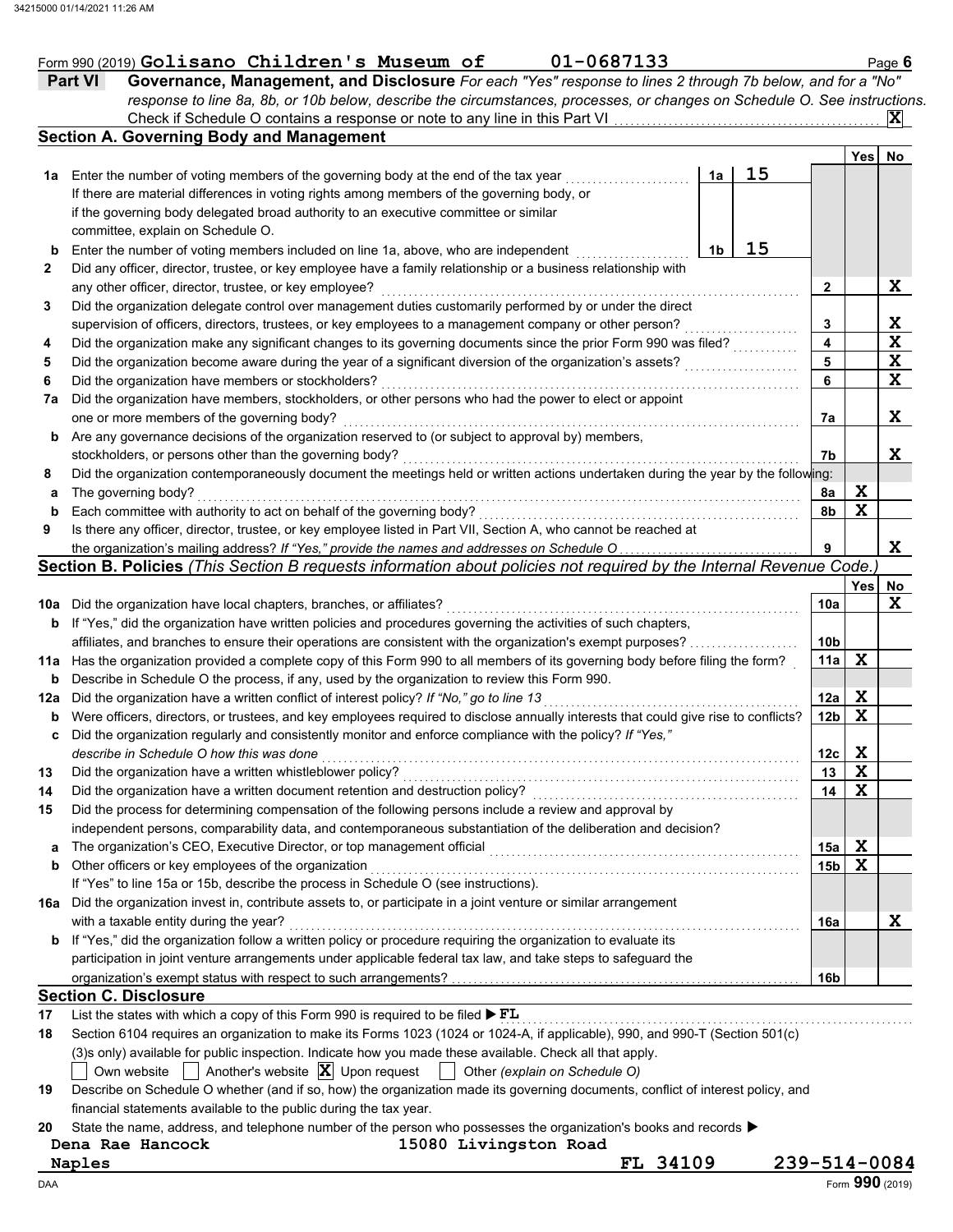DAA

### Form 990 (2019) Golisano Children's Museum of 01-0687133 Page 7

| -06871 |
|--------|
|--------|

|  |                                |  | Part VII Compensation of Officers, Directors, Trustees, Key Employees, Highest Compensated Employees, and |  |  |
|--|--------------------------------|--|-----------------------------------------------------------------------------------------------------------|--|--|
|  | <b>Independent Contractors</b> |  |                                                                                                           |  |  |

Check if Schedule O contains a response or note to any line in this Part VII

### **Section A. Officers, Directors, Trustees, Key Employees, and Highest Compensated Employees**

**1a** Complete this table for all persons required to be listed. Report compensation for the calendar year ending with or within the organization's tax year.

■ List all of the organization's **current** officers, directors, trustees (whether individuals or organizations), regardless of amount of compensation. Enter -0- in columns (D), (E), and (F) if no compensation was paid.

List all of the organization's **current** key employees, if any. See instructions for definition of "key employee."

■ List all of the organization's **current** key employees, if any. See instructions for definition of "key employee."<br>■ List the organization's five **current** highest compensated employees (other than an officer, director,

who received reportable compensation (Box 5 of Form W-2 and/or Box 7 of Form 1099-MISC) of more than \$100,000 from the organization and any related organizations.

• List all of the organization's **former** officers, key employees, and highest compensated employees who received more than<br>00,000 of reportable compensation from the organization and any related organizations. \$100,000 of reportable compensation from the organization and any related organizations.

• List all of the organization's **former directors or trustees** that received, in the capacity as a former director or trustee of the prization and any related organizations organization, more than \$10,000 of reportable compensation from the organization and any related organizations. See instructions for the order in which to list the persons above.

Check this box if neither the organization nor any related organization compensated any current officer, director, or trustee.

| (A)<br>Name and title        | (B)<br>Average<br>hours<br>per week<br>(list any               |                                   |                       | Position    | (C)          | (do not check more than one<br>box, unless person is both an<br>officer and a director/trustee) |        | (D)<br>Reportable<br>compensation<br>from the<br>organization | (E)<br>Reportable<br>compensation<br>from related<br>organizations<br>(W-2/1099-MISC) | (F)<br>Estimated amount<br>of other<br>compensation<br>from the<br>organization and |
|------------------------------|----------------------------------------------------------------|-----------------------------------|-----------------------|-------------|--------------|-------------------------------------------------------------------------------------------------|--------|---------------------------------------------------------------|---------------------------------------------------------------------------------------|-------------------------------------------------------------------------------------|
|                              | hours for<br>related<br>organizations<br>below<br>dotted line) | Individual trustee<br>or director | Institutional trustee | Officer     | Key employee | Highest compensated<br>employee                                                                 | Former | (W-2/1099-MISC)                                               |                                                                                       | related organizations                                                               |
| (1) Karysia Demarest         |                                                                |                                   |                       |             |              |                                                                                                 |        |                                                               |                                                                                       |                                                                                     |
| Executive Director           | 40.00<br>0.00                                                  |                                   |                       |             |              |                                                                                                 |        |                                                               | $\mathbf 0$                                                                           |                                                                                     |
| (2) Kim Collins              |                                                                |                                   |                       | $\mathbf x$ |              |                                                                                                 |        | 134,648                                                       |                                                                                       | 21,560                                                                              |
|                              | 2.00                                                           |                                   |                       |             |              |                                                                                                 |        |                                                               |                                                                                       |                                                                                     |
| Vice Chair                   | 0.00                                                           | $\mathbf x$                       |                       | $\mathbf x$ |              |                                                                                                 |        | 0                                                             | $\mathbf 0$                                                                           | $\mathbf 0$                                                                         |
| (3) Ted Corbin               |                                                                |                                   |                       |             |              |                                                                                                 |        |                                                               |                                                                                       |                                                                                     |
|                              | 2.00                                                           |                                   |                       |             |              |                                                                                                 |        |                                                               |                                                                                       |                                                                                     |
| Chair                        | 0.00                                                           | $\mathbf x$                       |                       | $\mathbf x$ |              |                                                                                                 |        | 0                                                             | 0                                                                                     | $\mathbf 0$                                                                         |
| (4) Chris Essig              |                                                                |                                   |                       |             |              |                                                                                                 |        |                                                               |                                                                                       |                                                                                     |
| Director                     | 2.00<br>0.00                                                   | $\mathbf x$                       |                       |             |              |                                                                                                 |        | 0                                                             | $\mathbf 0$                                                                           | $\mathbf 0$                                                                         |
| (5) April Garrett            |                                                                |                                   |                       |             |              |                                                                                                 |        |                                                               |                                                                                       |                                                                                     |
|                              | 2.00                                                           |                                   |                       |             |              |                                                                                                 |        |                                                               |                                                                                       |                                                                                     |
| Director                     | 0.00                                                           | $\mathbf x$                       |                       |             |              |                                                                                                 |        | 0                                                             | $\mathbf 0$                                                                           | $\mathbf 0$                                                                         |
| (6) Tony Garvy               |                                                                |                                   |                       |             |              |                                                                                                 |        |                                                               |                                                                                       |                                                                                     |
|                              | 2.00                                                           |                                   |                       |             |              |                                                                                                 |        |                                                               |                                                                                       |                                                                                     |
| Director                     | 0.00                                                           | $\mathbf x$                       |                       |             |              |                                                                                                 |        | 0                                                             | $\mathbf 0$                                                                           | $\mathbf 0$                                                                         |
| (7) Todd Gates               |                                                                |                                   |                       |             |              |                                                                                                 |        |                                                               |                                                                                       |                                                                                     |
| Director                     | 2.00<br>0.00                                                   | $\mathbf x$                       |                       |             |              |                                                                                                 |        | 0                                                             | $\mathbf 0$                                                                           | $\mathbf 0$                                                                         |
| (8) Christopher Lombardo     |                                                                |                                   |                       |             |              |                                                                                                 |        |                                                               |                                                                                       |                                                                                     |
|                              | 2.00                                                           |                                   |                       |             |              |                                                                                                 |        |                                                               |                                                                                       |                                                                                     |
| Director                     | 0.00                                                           | $\mathbf x$                       |                       |             |              |                                                                                                 |        | 0                                                             | $\mathbf 0$                                                                           | $\mathbf 0$                                                                         |
| (9) Allyson Loos             |                                                                |                                   |                       |             |              |                                                                                                 |        |                                                               |                                                                                       |                                                                                     |
|                              | 2.00                                                           |                                   |                       |             |              |                                                                                                 |        |                                                               |                                                                                       |                                                                                     |
| Emeritus                     | 0.00                                                           | $\mathbf x$                       |                       |             |              |                                                                                                 |        | 0                                                             | 0                                                                                     | $\mathbf 0$                                                                         |
| (10) Simone Lutgert          |                                                                |                                   |                       |             |              |                                                                                                 |        |                                                               |                                                                                       |                                                                                     |
|                              | 2.00                                                           | $\mathbf x$                       |                       |             |              |                                                                                                 |        | 0                                                             | $\mathbf 0$                                                                           | $\mathbf 0$                                                                         |
| Director<br>(11) Adam Miller | 0.00                                                           |                                   |                       |             |              |                                                                                                 |        |                                                               |                                                                                       |                                                                                     |
|                              | 2.00                                                           |                                   |                       |             |              |                                                                                                 |        |                                                               |                                                                                       |                                                                                     |
| Director                     | 0.00                                                           | $\mathbf x$                       |                       |             |              |                                                                                                 |        | 0                                                             | $\mathbf 0$                                                                           | $\mathbf 0$                                                                         |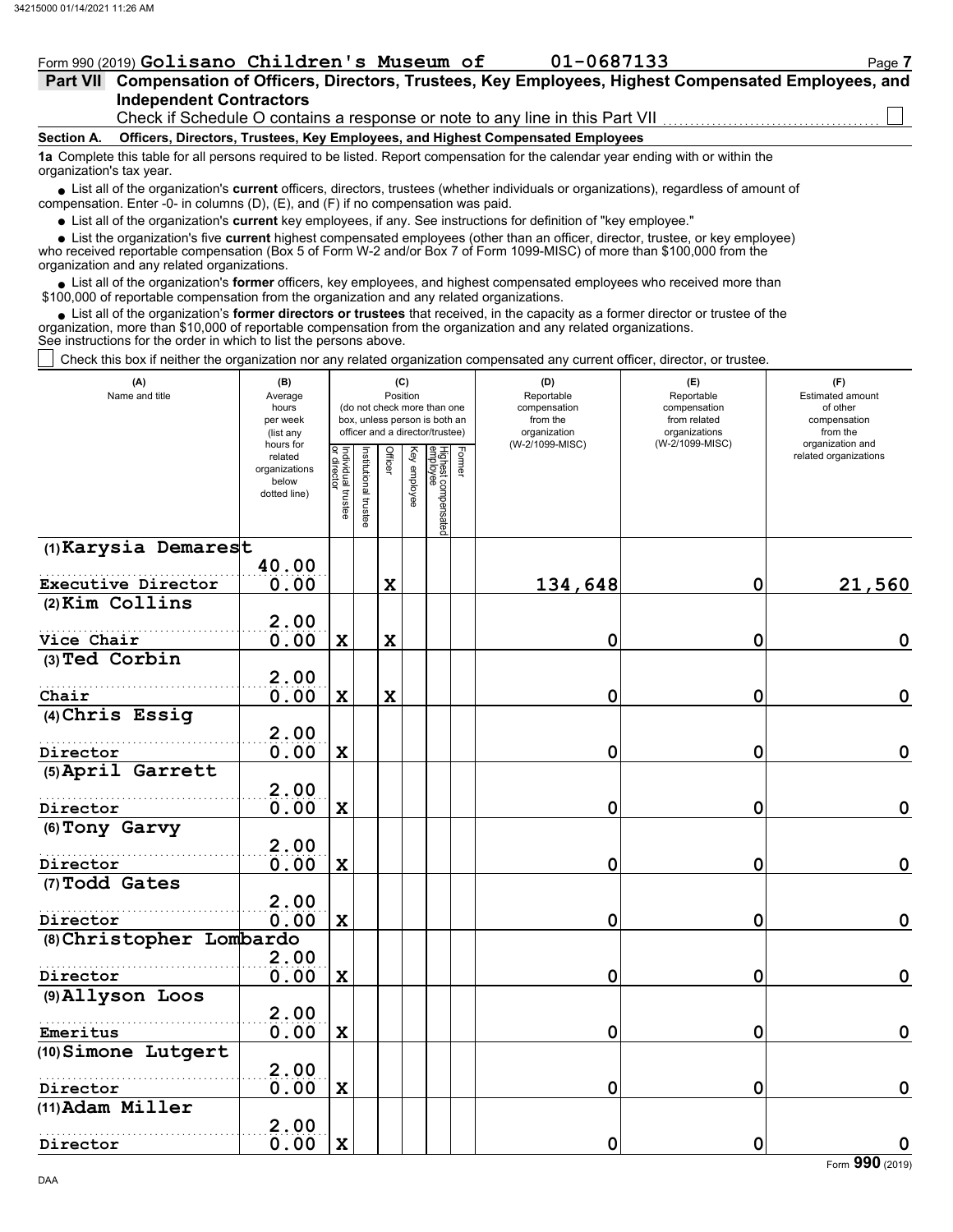| Form 990 (2019) Golisano Children's Museum of                                                                                                                                                                                             |                                                                |                                   |                       |                 |              |                                                                                                 |        | 01-0687133                                                                                             |                                                                    | Page 8                                                          |
|-------------------------------------------------------------------------------------------------------------------------------------------------------------------------------------------------------------------------------------------|----------------------------------------------------------------|-----------------------------------|-----------------------|-----------------|--------------|-------------------------------------------------------------------------------------------------|--------|--------------------------------------------------------------------------------------------------------|--------------------------------------------------------------------|-----------------------------------------------------------------|
| <b>Part VII</b>                                                                                                                                                                                                                           |                                                                |                                   |                       |                 |              |                                                                                                 |        | Section A. Officers, Directors, Trustees, Key Employees, and Highest Compensated Employees (continued) |                                                                    |                                                                 |
| (A)<br>Name and title                                                                                                                                                                                                                     | (B)<br>Average<br>hours<br>per week<br>(list any               |                                   |                       | (C)<br>Position |              | (do not check more than one<br>box, unless person is both an<br>officer and a director/trustee) |        | (D)<br>Reportable<br>compensation<br>from the<br>organization                                          | (E)<br>Reportable<br>compensation<br>from related<br>organizations | (F)<br>Estimated amount<br>of other<br>compensation<br>from the |
|                                                                                                                                                                                                                                           | hours for<br>related<br>organizations<br>below<br>dotted line) | Individual trustee<br>or director | Institutional trustee | Officer         | Key employee | Highest compensate<br>employee                                                                  | Former | (W-2/1099-MISC)                                                                                        | (W-2/1099-MISC)                                                    | organization and<br>related organizations                       |
| Jodie Montgomery<br>(12)                                                                                                                                                                                                                  | 2.00                                                           |                                   |                       |                 |              |                                                                                                 |        |                                                                                                        |                                                                    |                                                                 |
| Secretary<br>Thomas M. O'Neill<br>(13)                                                                                                                                                                                                    | 0.00                                                           | $\mathbf x$                       |                       | $\mathbf x$     |              |                                                                                                 |        | 0                                                                                                      | 0                                                                  | 0                                                               |
|                                                                                                                                                                                                                                           | 2.00                                                           |                                   |                       |                 |              |                                                                                                 |        |                                                                                                        |                                                                    |                                                                 |
| Director                                                                                                                                                                                                                                  | 0.00                                                           | $\mathbf x$                       |                       |                 |              |                                                                                                 |        | 0                                                                                                      | 0                                                                  | $\mathbf 0$                                                     |
| (14) Dan Perry<br>Treasurer                                                                                                                                                                                                               | 2.00<br>0.00                                                   | $\mathbf x$                       |                       | $\mathbf x$     |              |                                                                                                 |        | 0                                                                                                      | 0                                                                  | $\mathbf 0$                                                     |
| (15) Michael Rubenstein                                                                                                                                                                                                                   |                                                                |                                   |                       |                 |              |                                                                                                 |        |                                                                                                        |                                                                    |                                                                 |
|                                                                                                                                                                                                                                           | 2.00                                                           |                                   |                       |                 |              |                                                                                                 |        |                                                                                                        |                                                                    |                                                                 |
| Director<br>(16) Dr. Brian Thornburg                                                                                                                                                                                                      | 0.00                                                           | $\mathbf x$                       |                       |                 |              |                                                                                                 |        | 0                                                                                                      | 0                                                                  | $\mathbf 0$                                                     |
| Director                                                                                                                                                                                                                                  | 2.00<br>0.00                                                   | X                                 |                       |                 |              |                                                                                                 |        | 0                                                                                                      | 0                                                                  | $\mathbf 0$                                                     |
| (17) Mimy VonSchriener Valenti                                                                                                                                                                                                            |                                                                |                                   |                       |                 |              |                                                                                                 |        |                                                                                                        |                                                                    |                                                                 |
| Director                                                                                                                                                                                                                                  | 2.00<br>0.00                                                   | $\mathbf x$                       |                       |                 |              |                                                                                                 |        | 0                                                                                                      | 0                                                                  | $\mathbf 0$                                                     |
| (18) Ed Wollman                                                                                                                                                                                                                           |                                                                |                                   |                       |                 |              |                                                                                                 |        |                                                                                                        |                                                                    |                                                                 |
| Director                                                                                                                                                                                                                                  | 2.00<br>0.00                                                   | $\mathbf X$                       |                       |                 |              |                                                                                                 |        | 0                                                                                                      | 0                                                                  | $\mathbf 0$                                                     |
|                                                                                                                                                                                                                                           |                                                                |                                   |                       |                 |              |                                                                                                 |        |                                                                                                        |                                                                    |                                                                 |
| 1b Subtotal                                                                                                                                                                                                                               |                                                                |                                   |                       |                 |              |                                                                                                 |        | 134,648                                                                                                |                                                                    | 21,560                                                          |
| c Total from continuation sheets to Part VII, Section A                                                                                                                                                                                   |                                                                |                                   |                       |                 |              |                                                                                                 |        |                                                                                                        |                                                                    |                                                                 |
| Total number of individuals (including but not limited to those listed above) who received more than \$100,000 of<br>$\mathbf{2}$                                                                                                         |                                                                |                                   |                       |                 |              |                                                                                                 |        | 134,648                                                                                                |                                                                    | 21,<br>560                                                      |
| reportable compensation from the organization $\blacktriangleright$ 1                                                                                                                                                                     |                                                                |                                   |                       |                 |              |                                                                                                 |        |                                                                                                        |                                                                    |                                                                 |
| Did the organization list any former officer, director, trustee, key employee, or highest compensated<br>3<br>employee on line 1a? If "Yes," complete Schedule J for such individual                                                      |                                                                |                                   |                       |                 |              |                                                                                                 |        |                                                                                                        |                                                                    | No<br>Yes<br>X<br>3                                             |
| For any individual listed on line 1a, is the sum of reportable compensation and other compensation from the<br>4<br>organization and related organizations greater than \$150,000? If "Yes," complete Schedule J for such                 |                                                                |                                   |                       |                 |              |                                                                                                 |        |                                                                                                        |                                                                    |                                                                 |
| individual<br>marviqual contract to the contract of the matter of the component of the contract of the property of the Did any person listed on line 1a receive or accrue compensation from any unrelated organization or individual<br>5 |                                                                |                                   |                       |                 |              |                                                                                                 |        |                                                                                                        |                                                                    | $\mathbf x$<br>4                                                |
| for services rendered to the organization? If "Yes," complete Schedule J for such person                                                                                                                                                  |                                                                |                                   |                       |                 |              |                                                                                                 |        |                                                                                                        |                                                                    | X<br>5                                                          |
| <b>Section B. Independent Contractors</b><br>Complete this table for your five highest compensated independent contractors that received more than \$100,000 of<br>1                                                                      |                                                                |                                   |                       |                 |              |                                                                                                 |        |                                                                                                        |                                                                    |                                                                 |
| compensation from the organization. Report compensation for the calendar year ending with or within the organization's tax year.                                                                                                          | (A)<br>Name and business address                               |                                   |                       |                 |              |                                                                                                 |        |                                                                                                        | (B)<br>Description of services                                     | (C)<br>Compensation                                             |
|                                                                                                                                                                                                                                           |                                                                |                                   |                       |                 |              |                                                                                                 |        |                                                                                                        |                                                                    |                                                                 |
|                                                                                                                                                                                                                                           |                                                                |                                   |                       |                 |              |                                                                                                 |        |                                                                                                        |                                                                    |                                                                 |
|                                                                                                                                                                                                                                           |                                                                |                                   |                       |                 |              |                                                                                                 |        |                                                                                                        |                                                                    |                                                                 |
|                                                                                                                                                                                                                                           |                                                                |                                   |                       |                 |              |                                                                                                 |        |                                                                                                        |                                                                    |                                                                 |
|                                                                                                                                                                                                                                           |                                                                |                                   |                       |                 |              |                                                                                                 |        |                                                                                                        |                                                                    |                                                                 |
| Total number of independent contractors (including but not limited to those listed above) who<br>2<br>received more than \$100,000 of compensation from the organization ▶                                                                |                                                                |                                   |                       |                 |              |                                                                                                 |        |                                                                                                        | 0                                                                  |                                                                 |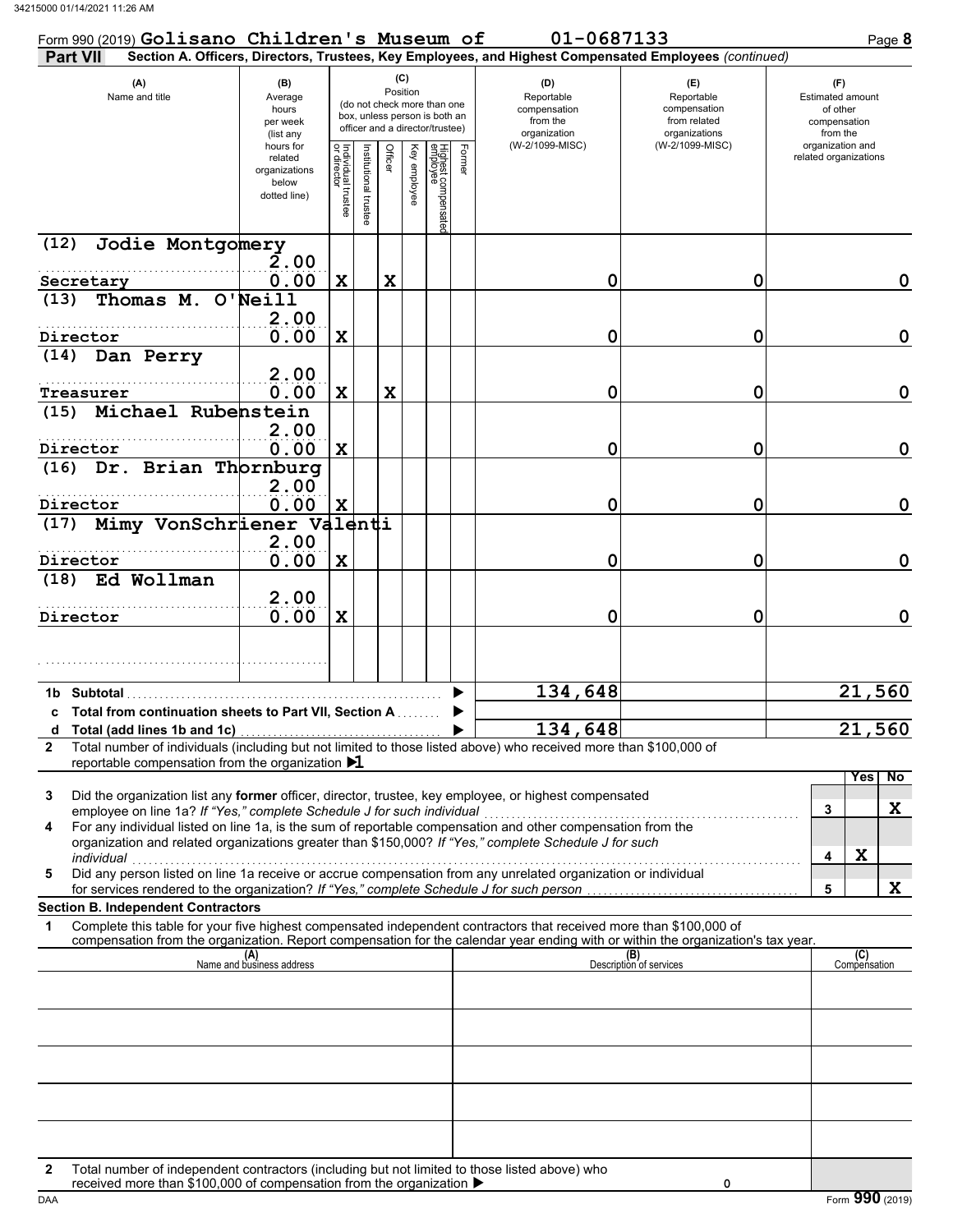### Form 990 (2019) Golisano Children's Museum of 01-0687133 Page 9 **Part VIII Statement of Revenue**

|                                                                  |     |                                                       |    |          |                      |  |                      | Check if Schedule O contains a response or note to any line in this Part VIII |                                              |                                      |                                                               |
|------------------------------------------------------------------|-----|-------------------------------------------------------|----|----------|----------------------|--|----------------------|-------------------------------------------------------------------------------|----------------------------------------------|--------------------------------------|---------------------------------------------------------------|
|                                                                  |     |                                                       |    |          |                      |  |                      | (A)<br>Total revenue                                                          | (B)<br>Related or exempt<br>function revenue | (C)<br>Unrelated<br>business revenue | (D)<br>Revenue excluded<br>from tax under<br>sections 512-514 |
| <b>Contributions, Gifts, Grants</b><br>and Other Similar Amounts |     | 1a Federated campaigns                                |    |          | 1a                   |  |                      |                                                                               |                                              |                                      |                                                               |
|                                                                  |     | <b>b</b> Membership dues                              |    |          | 1 <sub>b</sub>       |  | 333,113              |                                                                               |                                              |                                      |                                                               |
|                                                                  |     | c Fundraising events                                  |    |          | 1 <sub>c</sub>       |  | 1,124,379            |                                                                               |                                              |                                      |                                                               |
|                                                                  |     | d Related organizations                               |    | .        | 1 <sub>d</sub>       |  |                      |                                                                               |                                              |                                      |                                                               |
|                                                                  |     | e Government grants (contributions)                   |    |          | 1e                   |  | 15,277               |                                                                               |                                              |                                      |                                                               |
|                                                                  |     | f All other contributions, gifts, grants,             |    |          |                      |  |                      |                                                                               |                                              |                                      |                                                               |
|                                                                  |     | and similar amounts not included above                |    |          | 1f                   |  | 635,673              |                                                                               |                                              |                                      |                                                               |
|                                                                  |     | g Noncash contributions included in lines 1a-1f       |    |          | $1g$ \$              |  | 271,615              |                                                                               |                                              |                                      |                                                               |
|                                                                  |     |                                                       |    |          |                      |  | ▶                    | 2,108,442                                                                     |                                              |                                      |                                                               |
|                                                                  |     |                                                       |    |          |                      |  | <b>Business Code</b> |                                                                               |                                              |                                      |                                                               |
|                                                                  | 2a  | Admissions                                            |    |          |                      |  |                      | 701,082                                                                       | 701,082                                      |                                      |                                                               |
|                                                                  | b   | Program Income                                        |    |          |                      |  |                      | 90,379                                                                        | 90,379                                       |                                      |                                                               |
| Program Service<br>Revenue                                       | c   |                                                       |    |          |                      |  |                      |                                                                               |                                              |                                      |                                                               |
|                                                                  | d   |                                                       |    |          |                      |  |                      |                                                                               |                                              |                                      |                                                               |
|                                                                  |     |                                                       |    |          |                      |  |                      |                                                                               |                                              |                                      |                                                               |
|                                                                  |     |                                                       |    |          |                      |  |                      |                                                                               |                                              |                                      |                                                               |
|                                                                  |     |                                                       |    |          |                      |  |                      | 791,461                                                                       |                                              |                                      |                                                               |
|                                                                  | 3   | Investment income (including dividends, interest, and |    |          |                      |  |                      |                                                                               |                                              |                                      |                                                               |
|                                                                  |     | other similar amounts)                                |    |          |                      |  |                      | 27,665                                                                        |                                              |                                      | 27,665                                                        |
|                                                                  | 4   | Income from investment of tax-exempt bond proceeds    |    |          |                      |  |                      |                                                                               |                                              |                                      |                                                               |
|                                                                  | 5   |                                                       |    |          |                      |  |                      |                                                                               |                                              |                                      |                                                               |
|                                                                  |     |                                                       |    | (i) Real |                      |  | (ii) Personal        |                                                                               |                                              |                                      |                                                               |
|                                                                  |     | <b>6a</b> Gross rents                                 | 6a |          |                      |  |                      |                                                                               |                                              |                                      |                                                               |
|                                                                  |     | <b>b</b> Less: rental expenses                        | 6b |          |                      |  |                      |                                                                               |                                              |                                      |                                                               |
|                                                                  |     | C Rental inc. or (loss)                               | 6с |          |                      |  |                      |                                                                               |                                              |                                      |                                                               |
|                                                                  |     |                                                       |    |          |                      |  |                      |                                                                               |                                              |                                      |                                                               |
|                                                                  |     | 7a Gross amount from<br>sales of assets               |    |          | (i) Securities       |  | (ii) Other           |                                                                               |                                              |                                      |                                                               |
|                                                                  |     | other than inventory                                  | 7a |          | 3,062                |  |                      |                                                                               |                                              |                                      |                                                               |
| <b>Other Revenue</b>                                             |     | <b>b</b> Less: cost or other                          |    |          |                      |  |                      |                                                                               |                                              |                                      |                                                               |
|                                                                  |     | basis and sales exps.                                 | 7b |          |                      |  |                      |                                                                               |                                              |                                      |                                                               |
|                                                                  |     | c Gain or (loss)                                      | 7c |          | 3,062                |  |                      |                                                                               |                                              |                                      |                                                               |
|                                                                  |     |                                                       |    |          |                      |  |                      | 3,062                                                                         |                                              |                                      | 3,062                                                         |
|                                                                  |     | 8a Gross income from fundraising events               |    |          |                      |  |                      |                                                                               |                                              |                                      |                                                               |
|                                                                  |     | (not including $$1,124,379$                           |    |          |                      |  |                      |                                                                               |                                              |                                      |                                                               |
|                                                                  |     | of contributions reported on line 1c).                |    |          |                      |  |                      |                                                                               |                                              |                                      |                                                               |
|                                                                  |     | See Part IV, line 18                                  |    |          | 8a                   |  | 262,279              |                                                                               |                                              |                                      |                                                               |
|                                                                  |     | <b>b</b> Less: direct expenses                        |    |          | 8b                   |  | 733,413              |                                                                               |                                              |                                      |                                                               |
|                                                                  |     | c Net income or (loss) from fundraising events        |    |          |                      |  |                      | $-471, 134$                                                                   |                                              |                                      | $-471, 134$                                                   |
|                                                                  |     | 9a Gross income from gaming activities.               |    |          |                      |  |                      |                                                                               |                                              |                                      |                                                               |
|                                                                  |     | See Part IV, line 19                                  |    |          | 9a<br>9 <sub>b</sub> |  |                      |                                                                               |                                              |                                      |                                                               |
|                                                                  |     | <b>b</b> Less: direct expenses                        |    |          |                      |  |                      |                                                                               |                                              |                                      |                                                               |
|                                                                  |     | c Net income or (loss) from gaming activities         |    |          |                      |  |                      |                                                                               |                                              |                                      |                                                               |
|                                                                  |     | 10a Gross sales of inventory, less                    |    |          |                      |  | 170,706              |                                                                               |                                              |                                      |                                                               |
|                                                                  |     | returns and allowances                                |    | .        | 10a                  |  | 103,603              |                                                                               |                                              |                                      |                                                               |
|                                                                  |     | <b>b</b> Less: cost of goods sold                     |    |          | 10 <sub>b</sub>      |  | ▶                    | 67,103                                                                        | 29,220                                       |                                      | 37,883                                                        |
|                                                                  |     | c Net income or (loss) from sales of inventory        |    |          |                      |  | <b>Business Code</b> |                                                                               |                                              |                                      |                                                               |
| Miscellaneous<br>Revenue                                         |     |                                                       |    |          |                      |  |                      |                                                                               |                                              |                                      |                                                               |
|                                                                  | 11a |                                                       |    |          |                      |  |                      |                                                                               |                                              |                                      |                                                               |
|                                                                  | b   |                                                       |    |          |                      |  |                      |                                                                               |                                              |                                      |                                                               |
|                                                                  | c   |                                                       |    |          |                      |  |                      |                                                                               |                                              |                                      |                                                               |
|                                                                  |     |                                                       |    |          |                      |  | ▶                    |                                                                               |                                              |                                      |                                                               |
|                                                                  | 12  | Total revenue. See instructions                       |    |          |                      |  |                      | 2,526,599                                                                     | 820,681                                      | 0                                    | $-402,524$                                                    |
|                                                                  |     |                                                       |    |          |                      |  |                      |                                                                               |                                              |                                      |                                                               |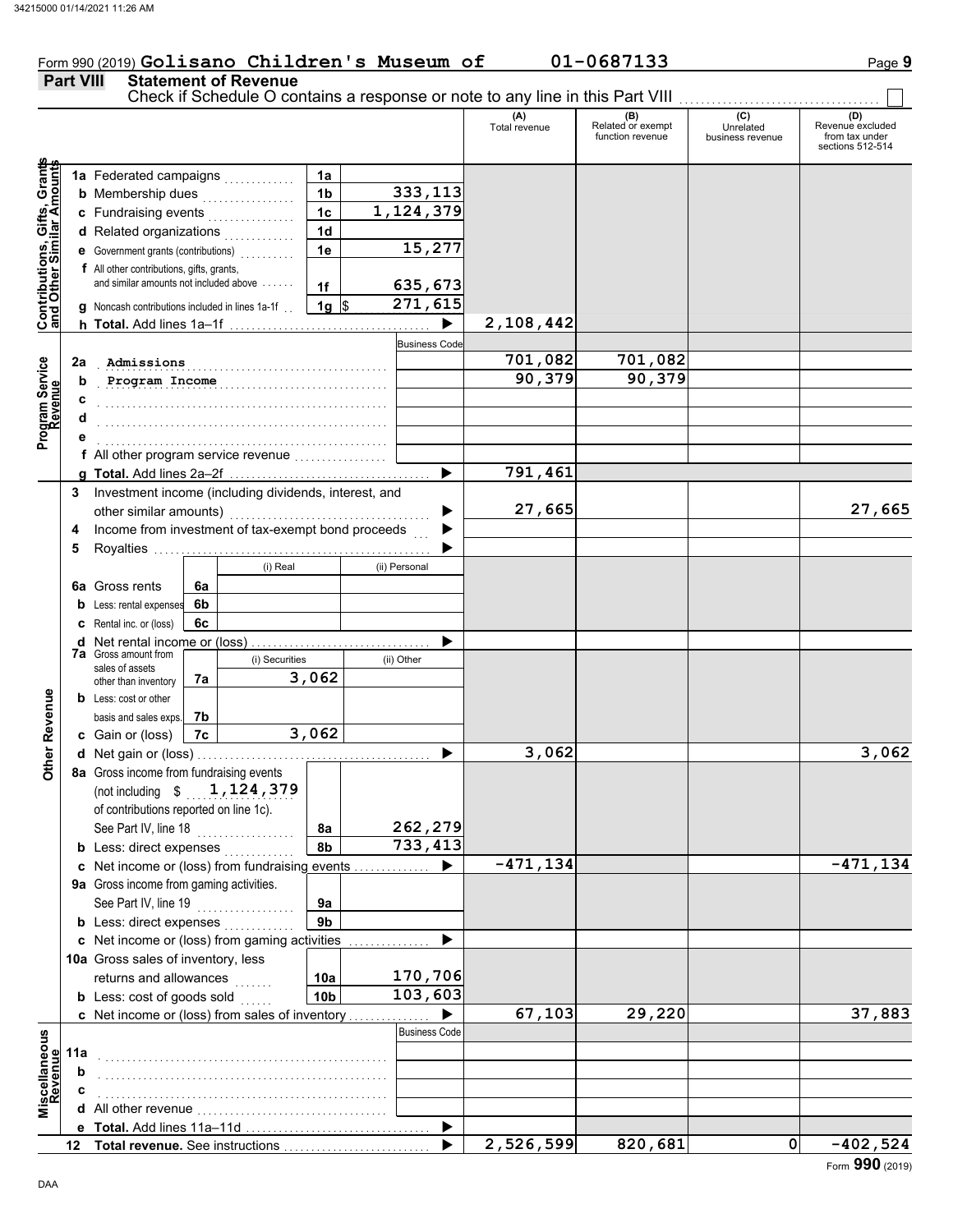### Form 990 (2019) Golisano Children's Museum of 01-0687133 Page 10

|                 | Part IX<br><b>Statement of Functional Expenses</b>                                                                         |                       |                                    |                                           |                                |
|-----------------|----------------------------------------------------------------------------------------------------------------------------|-----------------------|------------------------------------|-------------------------------------------|--------------------------------|
|                 | Section 501(c)(3) and 501(c)(4) organizations must complete all columns. All other organizations must complete column (A). |                       |                                    |                                           |                                |
|                 | Check if Schedule O contains a response or note to any line in this Part IX                                                |                       |                                    |                                           |                                |
|                 | Do not include amounts reported on lines 6b,<br>7b, 8b, 9b, and 10b of Part VIII.                                          | (A)<br>Total expenses | (B)<br>Program service<br>expenses | (C)<br>Management and<br>general expenses | (D)<br>Fundraising<br>expenses |
| 1               | Grants and other assistance to domestic organizations                                                                      |                       |                                    |                                           |                                |
|                 | and domestic governments. See Part IV, line 21                                                                             |                       |                                    |                                           |                                |
| $\mathbf{2}$    | Grants and other assistance to domestic                                                                                    |                       |                                    |                                           |                                |
|                 | individuals. See Part IV, line 22                                                                                          |                       |                                    |                                           |                                |
| 3               | Grants and other assistance to foreign                                                                                     |                       |                                    |                                           |                                |
|                 | organizations, foreign governments, and foreign                                                                            |                       |                                    |                                           |                                |
|                 | individuals. See Part IV, lines 15 and 16                                                                                  |                       |                                    |                                           |                                |
| 4               | Benefits paid to or for members                                                                                            |                       |                                    |                                           |                                |
| 5               | Compensation of current officers, directors,<br>trustees, and key employees                                                | 134,648               | 113,169                            | 5,188                                     | 16,291                         |
| 6               | Compensation not included above to disqualified                                                                            |                       |                                    |                                           |                                |
|                 | persons (as defined under section 4958(f)(1)) and                                                                          |                       |                                    |                                           |                                |
|                 | persons described in section 4958(c)(3)(B)                                                                                 |                       |                                    |                                           |                                |
| 7               | Other salaries and wages                                                                                                   | 854,241               | 717,976                            | 32,912                                    | 103,353                        |
| 8               | Pension plan accruals and contributions (include                                                                           |                       |                                    |                                           |                                |
|                 | section 401(k) and 403(b) employer contributions)                                                                          | 13,321                | 10,262                             | 797                                       |                                |
| 9               | Other employee benefits                                                                                                    | 48,564                | 37,413                             | 2,905                                     | $\frac{2,262}{8,246}$          |
| 10              | Payroll taxes                                                                                                              | 87,710                | 73,719                             | 3,379                                     | 10,612                         |
| 11              | Fees for services (nonemployees):                                                                                          |                       |                                    |                                           |                                |
|                 | a Management                                                                                                               |                       |                                    |                                           |                                |
| b               | Legal                                                                                                                      |                       |                                    |                                           |                                |
|                 |                                                                                                                            |                       |                                    |                                           |                                |
| d               | Lobbying                                                                                                                   |                       |                                    |                                           |                                |
|                 | Professional fundraising services. See Part IV, line 1                                                                     |                       |                                    |                                           |                                |
| f               | Investment management fees                                                                                                 |                       |                                    |                                           |                                |
| g               | Other. (If line 11g amount exceeds 10% of line 25, column                                                                  |                       |                                    |                                           |                                |
|                 | (A) amount, list line 11g expenses on Schedule O.)                                                                         | 32,814                | 30,545                             | 715                                       | 1,554                          |
| 12              | Advertising and promotion<br>                                                                                              | 200, 914              | 200, 914                           |                                           |                                |
| 13              |                                                                                                                            | 82,440                | 65,655                             | 7,308                                     | 9,477                          |
| 14              |                                                                                                                            | 11,438                | 9,150                              |                                           | 2,288                          |
| 15              | Royalties                                                                                                                  |                       |                                    |                                           |                                |
| 16              |                                                                                                                            | 246, 699              | 238,985                            | 3,857                                     | 3,857                          |
| 17 <sub>1</sub> | Travel                                                                                                                     |                       |                                    |                                           |                                |
| 18              | Payments of travel or entertainment expenses                                                                               |                       |                                    |                                           |                                |
|                 | for any federal, state, or local public officials                                                                          |                       |                                    |                                           |                                |
| 19              | Conferences, conventions, and meetings                                                                                     |                       |                                    |                                           |                                |
| 20              | Interest                                                                                                                   |                       |                                    |                                           |                                |
| 21              | Payments to affiliates                                                                                                     |                       |                                    |                                           |                                |
| 22              | Depreciation, depletion, and amortization                                                                                  | 577,345               | 548,477                            | 14,434                                    | 14,434                         |
| 23              | Insurance                                                                                                                  | 93,201                | 87,764                             | 4,579                                     | 858                            |
| 24              | Other expenses. Itemize expenses not covered                                                                               |                       |                                    |                                           |                                |
|                 | above (List miscellaneous expenses on line 24e. If                                                                         |                       |                                    |                                           |                                |
|                 | line 24e amount exceeds 10% of line 25, column                                                                             |                       |                                    |                                           |                                |
|                 | (A) amount, list line 24e expenses on Schedule O.)                                                                         |                       |                                    |                                           |                                |
| a               | <b>Education Programs</b><br>Fundraising Expenses                                                                          | 263,479<br>24,686     | 263,479<br>17,280                  | 3,703                                     | 3,703                          |
| b               | Special Events                                                                                                             | 11,129                | 7,791                              | 1,669                                     |                                |
| C               | Continuing Education                                                                                                       | 9,874                 | 8,284                              | 903                                       | 1,669<br>687                   |
| d               | All other expenses                                                                                                         | 15,877                | 12,545                             | 1,666                                     | 1,666                          |
| е               |                                                                                                                            | 2,708,380             | 2,443,408                          | 84,015                                    | 180,957                        |
| 25<br>26        | Total functional expenses. Add lines 1 through 24e<br>Joint costs. Complete this line only if the                          |                       |                                    |                                           |                                |
|                 | organization reported in column (B) joint costs                                                                            |                       |                                    |                                           |                                |
|                 | from a combined educational campaign and<br>fundraising solicitation. Check here $\blacktriangleright$<br>if               |                       |                                    |                                           |                                |

following SOP 98-2 (ASC 958-720) . . . . . . . . . .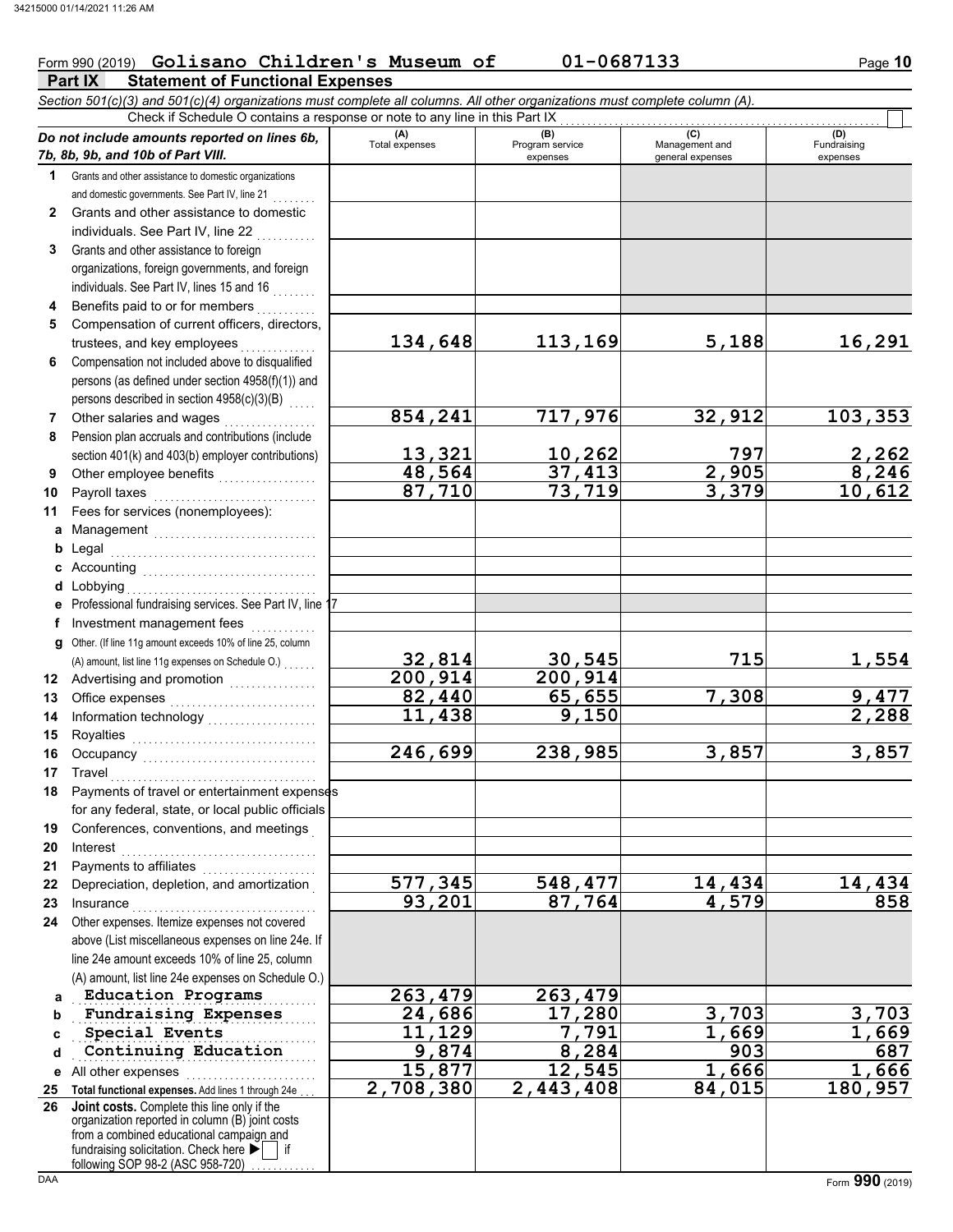### Form 990 (2019) **Golisano Children's Museum of 01-0687133** Page **11 Golisano Children's Museum of 01-0687133**

|                             | Part X   | <b>Balance Sheet</b>                                                                                                                                                                                                                      |                                                                            |                           |                   |                      |                        |  |  |  |
|-----------------------------|----------|-------------------------------------------------------------------------------------------------------------------------------------------------------------------------------------------------------------------------------------------|----------------------------------------------------------------------------|---------------------------|-------------------|----------------------|------------------------|--|--|--|
|                             |          | Check if Schedule O contains a response or note to any line in this Part X                                                                                                                                                                |                                                                            |                           |                   |                      |                        |  |  |  |
|                             |          |                                                                                                                                                                                                                                           |                                                                            |                           | (A)               |                      | (B)                    |  |  |  |
|                             |          |                                                                                                                                                                                                                                           |                                                                            |                           | Beginning of year |                      | End of year            |  |  |  |
|                             | 1        | Cash-non-interest-bearing                                                                                                                                                                                                                 |                                                                            |                           | 532,935           | $\blacktriangleleft$ | 308,873                |  |  |  |
|                             | 2        |                                                                                                                                                                                                                                           |                                                                            |                           | 1,654,349         | $\overline{2}$       | 1,130,987              |  |  |  |
|                             | 3        |                                                                                                                                                                                                                                           |                                                                            |                           | 53,350            | 3                    |                        |  |  |  |
|                             | 4        | Accounts receivable, net                                                                                                                                                                                                                  |                                                                            |                           |                   | 4                    |                        |  |  |  |
|                             | 5        | Loans and other receivables from any current or former officer, director,                                                                                                                                                                 |                                                                            |                           |                   |                      |                        |  |  |  |
|                             |          |                                                                                                                                                                                                                                           | trustee, key employee, creator or founder, substantial contributor, or 35% |                           |                   |                      |                        |  |  |  |
|                             |          | controlled entity or family member of any of these persons                                                                                                                                                                                |                                                                            | 5                         |                   |                      |                        |  |  |  |
|                             | 6        | Loans and other receivables from other disqualified persons (as defined                                                                                                                                                                   |                                                                            |                           |                   |                      |                        |  |  |  |
|                             |          | under section 4958(f)(1)), and persons described in section 4958(c)(3)(B)                                                                                                                                                                 |                                                                            |                           |                   | 6<br>$\overline{7}$  |                        |  |  |  |
| Assets                      | 7        | Notes and loans receivable, net <b>contained</b> and <b>contained a set of the set of the set of the set of the set of the set of the set of the set of the set of the set of the set of the set of the set of the set of the set of </b> |                                                                            |                           | 11,391            | 8                    |                        |  |  |  |
|                             | 8        | Inventories for sale or use                                                                                                                                                                                                               |                                                                            |                           | 82,735            | 9                    | $\frac{4,521}{79,110}$ |  |  |  |
|                             | 9        | Prepaid expenses and deferred charges                                                                                                                                                                                                     |                                                                            |                           |                   |                      |                        |  |  |  |
|                             |          | 10a Land, buildings, and equipment: cost or other                                                                                                                                                                                         | 10a                                                                        |                           |                   |                      |                        |  |  |  |
|                             |          | basis. Complete Part VI of Schedule D                                                                                                                                                                                                     | 10 <sub>b</sub>                                                            | 22, 136, 464<br>4,743,980 | 16,834,763 10c    |                      | 17,392,484             |  |  |  |
|                             |          | <b>b</b> Less: accumulated depreciation<br>.<br>Investments-publicly traded securities                                                                                                                                                    |                                                                            |                           |                   | 11                   |                        |  |  |  |
|                             | 11<br>12 |                                                                                                                                                                                                                                           |                                                                            |                           |                   | 12                   |                        |  |  |  |
|                             | 13       |                                                                                                                                                                                                                                           |                                                                            |                           |                   | 13                   |                        |  |  |  |
|                             | 14       | Intangible assets                                                                                                                                                                                                                         |                                                                            |                           |                   | 14                   |                        |  |  |  |
|                             | 15       | Other assets. See Part IV, line 11                                                                                                                                                                                                        |                                                                            |                           | 367,474           | 15                   | 389,000                |  |  |  |
|                             | 16       |                                                                                                                                                                                                                                           |                                                                            |                           | 19,536,997        | 16                   | 19,304,975             |  |  |  |
|                             | 17       |                                                                                                                                                                                                                                           |                                                                            |                           | 108,478           | 17                   | 235,563                |  |  |  |
|                             | 18       | Grants payable                                                                                                                                                                                                                            |                                                                            |                           |                   | 18                   |                        |  |  |  |
|                             | 19       | Deferred revenue                                                                                                                                                                                                                          |                                                                            |                           | 183,859           | 19                   | 196,457                |  |  |  |
|                             | 20       | Tax-exempt bond liabilities                                                                                                                                                                                                               |                                                                            |                           |                   | 20                   |                        |  |  |  |
|                             | 21       | Escrow or custodial account liability. Complete Part IV of Schedule D                                                                                                                                                                     |                                                                            |                           |                   | 21                   |                        |  |  |  |
|                             | 22       | Loans and other payables to any current or former officer, director,                                                                                                                                                                      |                                                                            |                           |                   |                      |                        |  |  |  |
| Liabilities                 |          | trustee, key employee, creator or founder, substantial contributor, or 35%                                                                                                                                                                |                                                                            |                           |                   |                      |                        |  |  |  |
|                             |          | controlled entity or family member of any of these persons                                                                                                                                                                                |                                                                            |                           |                   | 22                   |                        |  |  |  |
|                             | 23       | Secured mortgages and notes payable to unrelated third parties                                                                                                                                                                            |                                                                            |                           |                   | 23                   |                        |  |  |  |
|                             | 24       | Unsecured notes and loans payable to unrelated third parties                                                                                                                                                                              |                                                                            | .                         |                   | 24                   |                        |  |  |  |
|                             | 25       | Other liabilities (including federal income tax, payables to related third                                                                                                                                                                |                                                                            |                           |                   |                      |                        |  |  |  |
|                             |          | parties, and other liabilities not included on lines 17-24). Complete Part X                                                                                                                                                              |                                                                            |                           |                   |                      |                        |  |  |  |
|                             |          | of Schedule D                                                                                                                                                                                                                             |                                                                            |                           |                   | 25                   |                        |  |  |  |
|                             | 26       |                                                                                                                                                                                                                                           |                                                                            |                           | 292,337           | 26                   | 432,020                |  |  |  |
|                             |          | Organizations that follow FASB ASC 958, check here X                                                                                                                                                                                      |                                                                            |                           |                   |                      |                        |  |  |  |
|                             |          | and complete lines 27, 28, 32, and 33.                                                                                                                                                                                                    |                                                                            |                           |                   |                      |                        |  |  |  |
|                             | 27       | Net assets without donor restrictions                                                                                                                                                                                                     |                                                                            |                           | 18,861,966        | 27                   | 18,540,733             |  |  |  |
|                             | 28       | Net assets with donor restrictions                                                                                                                                                                                                        |                                                                            |                           | 382,694           | 28                   | 332,222                |  |  |  |
|                             |          | Organizations that do not follow FASB ASC 958, check here ▶                                                                                                                                                                               |                                                                            |                           |                   |                      |                        |  |  |  |
|                             |          | and complete lines 29 through 33.                                                                                                                                                                                                         |                                                                            |                           |                   |                      |                        |  |  |  |
| Net Assets or Fund Balances | 29       | Capital stock or trust principal, or current funds                                                                                                                                                                                        |                                                                            |                           |                   | 29                   |                        |  |  |  |
|                             | 30       | Paid-in or capital surplus, or land, building, or equipment fund                                                                                                                                                                          |                                                                            |                           |                   | 30                   |                        |  |  |  |
|                             | 31       | Retained earnings, endowment, accumulated income, or other funds                                                                                                                                                                          |                                                                            |                           |                   | 31                   |                        |  |  |  |
|                             | 32       | Total net assets or fund balances                                                                                                                                                                                                         |                                                                            |                           | 19, 244, 660      | 32                   | 18,872,955             |  |  |  |
|                             | 33       |                                                                                                                                                                                                                                           |                                                                            |                           | 19,536,997        | 33                   | 19, 304, 975           |  |  |  |

Form **990** (2019)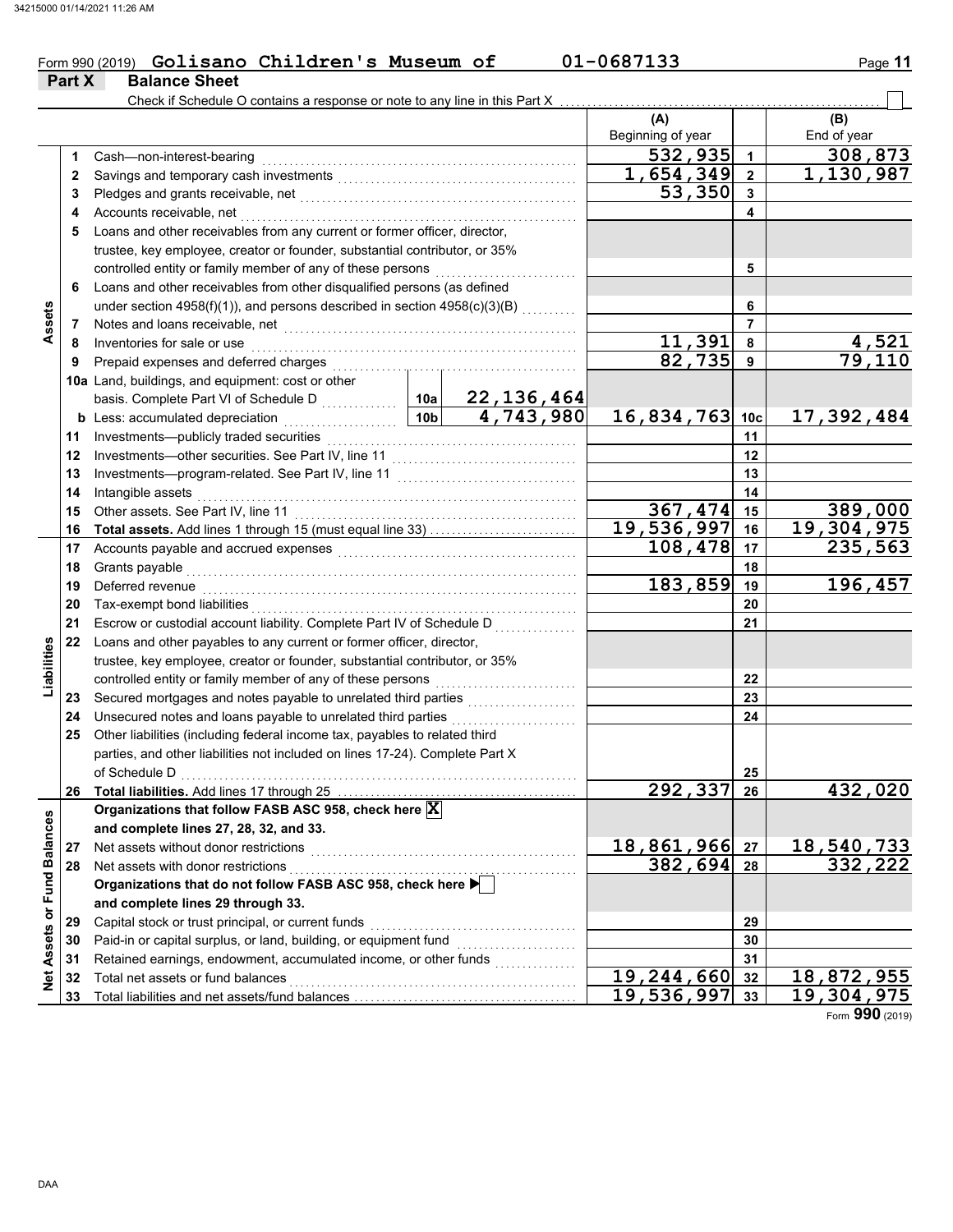|    | 01-0687133<br>Form 990 (2019) Golisano Children's Museum of                                                                                                                                                                    |                         |                |             | Page 12                 |
|----|--------------------------------------------------------------------------------------------------------------------------------------------------------------------------------------------------------------------------------|-------------------------|----------------|-------------|-------------------------|
|    | Part XI<br><b>Reconciliation of Net Assets</b>                                                                                                                                                                                 |                         |                |             |                         |
|    |                                                                                                                                                                                                                                |                         |                |             | $\overline{\mathbf{x}}$ |
| 1  |                                                                                                                                                                                                                                | $\mathbf 1$             | 2,526,599      |             |                         |
| 2  |                                                                                                                                                                                                                                | $\overline{2}$          | 2,708,380      |             |                         |
| 3  | Revenue less expenses. Subtract line 2 from line 1                                                                                                                                                                             | $\overline{3}$          |                | $-181,781$  |                         |
| 4  | Net assets or fund balances at beginning of year (must equal Part X, line 32, column (A)) [[[[[[[[[[[[[[[[[[[                                                                                                                  | $\overline{\mathbf{4}}$ | 19,244,660     |             |                         |
| 5  | Net unrealized gains (losses) on investments [11] production contracts and all the set of the set of the set of the set of the set of the set of the set of the set of the set of the set of the set of the set of the set of  | 5                       |                |             | 16,945                  |
| 6  | Donated services and use of facilities <b>constructs</b> and the service of the service of the services and use of facilities                                                                                                  | 6                       |                |             |                         |
| 7  | Investment expenses                                                                                                                                                                                                            | $\overline{7}$          |                |             |                         |
| 8  | Prior period adjustments entertainments and a series of the series of the series of the series of the series of the series of the series of the series of the series of the series of the series of the series of the series o | 8                       |                |             |                         |
| 9  |                                                                                                                                                                                                                                | 9                       |                |             | $-206,869$              |
| 10 | Net assets or fund balances at end of year. Combine lines 3 through 9 (must equal Part X, line                                                                                                                                 |                         |                |             |                         |
|    | $32$ , column $(B)$ )                                                                                                                                                                                                          | 10                      | 18,872,955     |             |                         |
|    | <b>Financial Statements and Reporting</b><br><b>Part XII</b>                                                                                                                                                                   |                         |                |             |                         |
|    |                                                                                                                                                                                                                                |                         |                |             |                         |
|    |                                                                                                                                                                                                                                |                         |                | Yes         | No                      |
| 1  | $ \mathbf{X} $ Accrual<br>Accounting method used to prepare the Form 990:     Cash<br>Other                                                                                                                                    |                         |                |             |                         |
|    | If the organization changed its method of accounting from a prior year or checked "Other," explain in                                                                                                                          |                         |                |             |                         |
|    | Schedule O.                                                                                                                                                                                                                    |                         |                |             |                         |
|    | 2a Were the organization's financial statements compiled or reviewed by an independent accountant?                                                                                                                             |                         | 2a             |             | X                       |
|    | If "Yes," check a box below to indicate whether the financial statements for the year were compiled or                                                                                                                         |                         |                |             |                         |
|    | reviewed on a separate basis, consolidated basis, or both:                                                                                                                                                                     |                         |                |             |                         |
|    | Both consolidated and separate basis<br>Separate basis<br>Consolidated basis                                                                                                                                                   |                         |                |             |                         |
|    | b Were the organization's financial statements audited by an independent accountant?                                                                                                                                           |                         | 2 <sub>b</sub> | X           |                         |
|    | If "Yes," check a box below to indicate whether the financial statements for the year were audited on a                                                                                                                        |                         |                |             |                         |
|    | separate basis, consolidated basis, or both:                                                                                                                                                                                   |                         |                |             |                         |
|    | $ \mathbf{X} $ Separate basis<br><b>Consolidated basis</b><br>  Both consolidated and separate basis                                                                                                                           |                         |                |             |                         |
|    | c If "Yes" to line 2a or 2b, does the organization have a committee that assumes responsibility for oversight of                                                                                                               |                         |                |             |                         |
|    | the audit, review, or compilation of its financial statements and selection of an independent accountant?                                                                                                                      |                         | 2c             | $\mathbf x$ |                         |
|    | If the organization changed either its oversight process or selection process during the tax year, explain on                                                                                                                  |                         |                |             |                         |
|    | Schedule O.                                                                                                                                                                                                                    |                         |                |             |                         |
|    | 3a As a result of a federal award, was the organization required to undergo an audit or audits as set forth in the                                                                                                             |                         |                |             |                         |
|    | Single Audit Act and OMB Circular A-133?                                                                                                                                                                                       |                         | 3a             |             | X                       |
|    | <b>b</b> If "Yes," did the organization undergo the required audit or audits? If the organization did not undergo the                                                                                                          |                         |                |             |                         |
|    | required audit or audits, explain why on Schedule O and describe any steps taken to undergo such audits                                                                                                                        |                         | 3 <sub>b</sub> | <b>000</b>  |                         |

Form **990** (2019)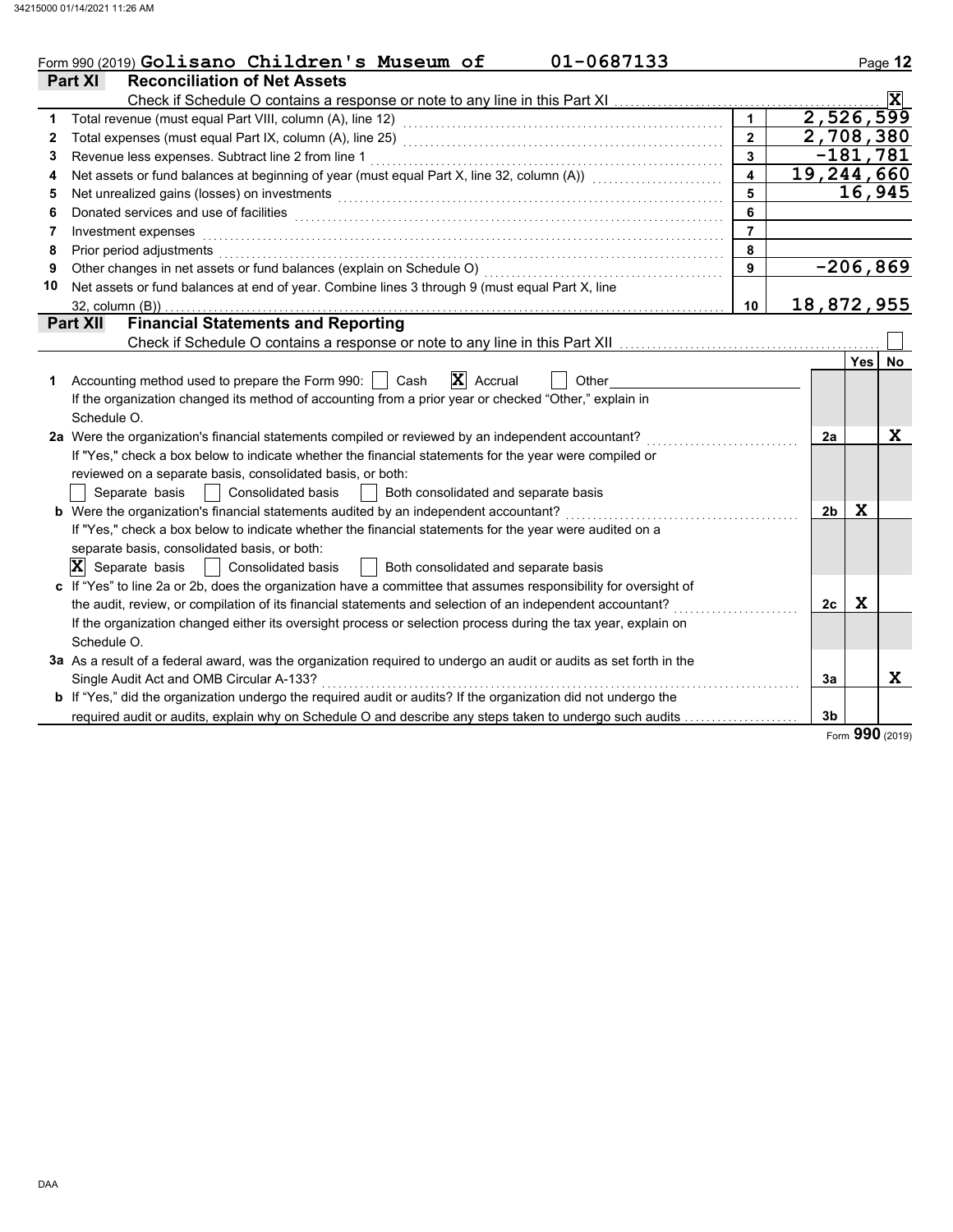| <b>SCHEDULE A</b>          |                                                            | <b>Public Charity Status and Public Support</b>                                                                                                                                                                                                                 |                          |    |                        | OMB No. 1545-0047                     |
|----------------------------|------------------------------------------------------------|-----------------------------------------------------------------------------------------------------------------------------------------------------------------------------------------------------------------------------------------------------------------|--------------------------|----|------------------------|---------------------------------------|
| (Form 990 or 990-EZ)       |                                                            | Complete if the organization is a section 501(c)(3) organization or a section 4947(a)(1) nonexempt charitable trust.                                                                                                                                            |                          |    |                        | 2019                                  |
| Department of the Treasury |                                                            | Attach to Form 990 or Form 990-EZ.                                                                                                                                                                                                                              |                          |    |                        | <b>Open to Public</b>                 |
| Internal Revenue Service   |                                                            | Go to www.irs.gov/Form990 for instructions and the latest information.                                                                                                                                                                                          |                          |    |                        | Inspection                            |
| Name of the organization   |                                                            | Golisano Children's Museum of                                                                                                                                                                                                                                   |                          |    |                        | <b>Employer identification number</b> |
|                            | Naples, Inc                                                |                                                                                                                                                                                                                                                                 |                          |    | 01-0687133             |                                       |
| Part I                     |                                                            | Reason for Public Charity Status (All organizations must complete this part.) See instructions.                                                                                                                                                                 |                          |    |                        |                                       |
|                            |                                                            | The organization is not a private foundation because it is: (For lines 1 through 12, check only one box.)                                                                                                                                                       |                          |    |                        |                                       |
|                            |                                                            | A church, convention of churches, or association of churches described in section 170(b)(1)(A)(i).                                                                                                                                                              |                          |    |                        |                                       |
| 2<br>3                     |                                                            | A school described in section 170(b)(1)(A)(ii). (Attach Schedule E (Form 990 or 990-EZ).)<br>A hospital or a cooperative hospital service organization described in section 170(b)(1)(A)(iii).                                                                  |                          |    |                        |                                       |
| 4                          |                                                            | A medical research organization operated in conjunction with a hospital described in section 170(b)(1)(A)(iii). Enter the hospital's name,                                                                                                                      |                          |    |                        |                                       |
| city, and state:           |                                                            |                                                                                                                                                                                                                                                                 |                          |    |                        |                                       |
| 5                          |                                                            | An organization operated for the benefit of a college or university owned or operated by a governmental unit described in                                                                                                                                       |                          |    |                        |                                       |
|                            | section 170(b)(1)(A)(iv). (Complete Part II.)              |                                                                                                                                                                                                                                                                 |                          |    |                        |                                       |
| 6                          |                                                            | A federal, state, or local government or governmental unit described in section 170(b)(1)(A)(v).                                                                                                                                                                |                          |    |                        |                                       |
| $ \mathbf{x} $<br>7        | described in section 170(b)(1)(A)(vi). (Complete Part II.) | An organization that normally receives a substantial part of its support from a governmental unit or from the general public                                                                                                                                    |                          |    |                        |                                       |
| 8                          |                                                            | A community trust described in section 170(b)(1)(A)(vi). (Complete Part II.)                                                                                                                                                                                    |                          |    |                        |                                       |
| 9<br>university:           |                                                            | An agricultural research organization described in section 170(b)(1)(A)(ix) operated in conjunction with a land-grant college<br>or university or a non-land-grant college of agriculture (see instructions). Enter the name, city, and state of the college or |                          |    |                        |                                       |
| 10                         |                                                            | An organization that normally receives: (1) more than 33 1/3% of its support from contributions, membership fees, and gross<br>receipts from activities related to its exempt functions—subject to certain exceptions, and (2) no more than 33 1/3% of its      |                          |    |                        |                                       |
|                            |                                                            | support from gross investment income and unrelated business taxable income (less section 511 tax) from businesses<br>acquired by the organization after June 30, 1975. See section 509(a)(2). (Complete Part III.)                                              |                          |    |                        |                                       |
| 11                         |                                                            | An organization organized and operated exclusively to test for public safety. See section 509(a)(4).                                                                                                                                                            |                          |    |                        |                                       |
| 12                         |                                                            | An organization organized and operated exclusively for the benefit of, to perform the functions of, or to carry out the purposes                                                                                                                                |                          |    |                        |                                       |
|                            |                                                            | of one or more publicly supported organizations described in section 509(a)(1) or section 509(a)(2). See section 509(a)(3).<br>Check the box in lines 12a through 12d that describes the type of supporting organization and complete lines 12e, 12f, and 12g.  |                          |    |                        |                                       |
| a                          |                                                            | Type I. A supporting organization operated, supervised, or controlled by its supported organization(s), typically by giving                                                                                                                                     |                          |    |                        |                                       |
|                            |                                                            | the supported organization(s) the power to regularly appoint or elect a majority of the directors or trustees of the<br>supporting organization. You must complete Part IV, Sections A and B.                                                                   |                          |    |                        |                                       |
| b                          |                                                            | Type II. A supporting organization supervised or controlled in connection with its supported organization(s), by having                                                                                                                                         |                          |    |                        |                                       |
|                            |                                                            | control or management of the supporting organization vested in the same persons that control or manage the supported<br>organization(s). You must complete Part IV, Sections A and C.                                                                           |                          |    |                        |                                       |
| c                          |                                                            | Type III functionally integrated. A supporting organization operated in connection with, and functionally integrated with,                                                                                                                                      |                          |    |                        |                                       |
| d                          |                                                            | its supported organization(s) (see instructions). You must complete Part IV, Sections A, D, and E.<br>Type III non-functionally integrated. A supporting organization operated in connection with its supported organization(s)                                 |                          |    |                        |                                       |
|                            |                                                            | that is not functionally integrated. The organization generally must satisfy a distribution requirement and an attentiveness                                                                                                                                    |                          |    |                        |                                       |
|                            |                                                            | requirement (see instructions). You must complete Part IV, Sections A and D, and Part V.                                                                                                                                                                        |                          |    |                        |                                       |
| е                          |                                                            | Check this box if the organization received a written determination from the IRS that it is a Type I, Type II, Type III<br>functionally integrated, or Type III non-functionally integrated supporting organization.                                            |                          |    |                        |                                       |
| f                          | Enter the number of supported organizations                | Provide the following information about the supported organization(s).                                                                                                                                                                                          |                          |    |                        |                                       |
| g<br>(i) Name of supported | $(ii)$ EIN                                                 | (iii) Type of organization                                                                                                                                                                                                                                      | (iv) Is the organization |    | (v) Amount of monetary | (vi) Amount of                        |
| organization               |                                                            | (described on lines 1-10                                                                                                                                                                                                                                        | listed in your governing |    | support (see           | other support (see                    |
|                            |                                                            | above (see instructions))                                                                                                                                                                                                                                       | document?                |    | instructions)          | instructions)                         |
| (A)                        |                                                            |                                                                                                                                                                                                                                                                 | Yes                      | No |                        |                                       |
|                            |                                                            |                                                                                                                                                                                                                                                                 |                          |    |                        |                                       |
| (B)                        |                                                            |                                                                                                                                                                                                                                                                 |                          |    |                        |                                       |
| (C)                        |                                                            |                                                                                                                                                                                                                                                                 |                          |    |                        |                                       |
| (D)                        |                                                            |                                                                                                                                                                                                                                                                 |                          |    |                        |                                       |
| (E)                        |                                                            |                                                                                                                                                                                                                                                                 |                          |    |                        |                                       |
|                            |                                                            |                                                                                                                                                                                                                                                                 |                          |    |                        |                                       |
| Total                      |                                                            |                                                                                                                                                                                                                                                                 |                          |    |                        |                                       |

**For Paperwork Reduction Act Notice, see the Instructions for Form 990 or 990-EZ.**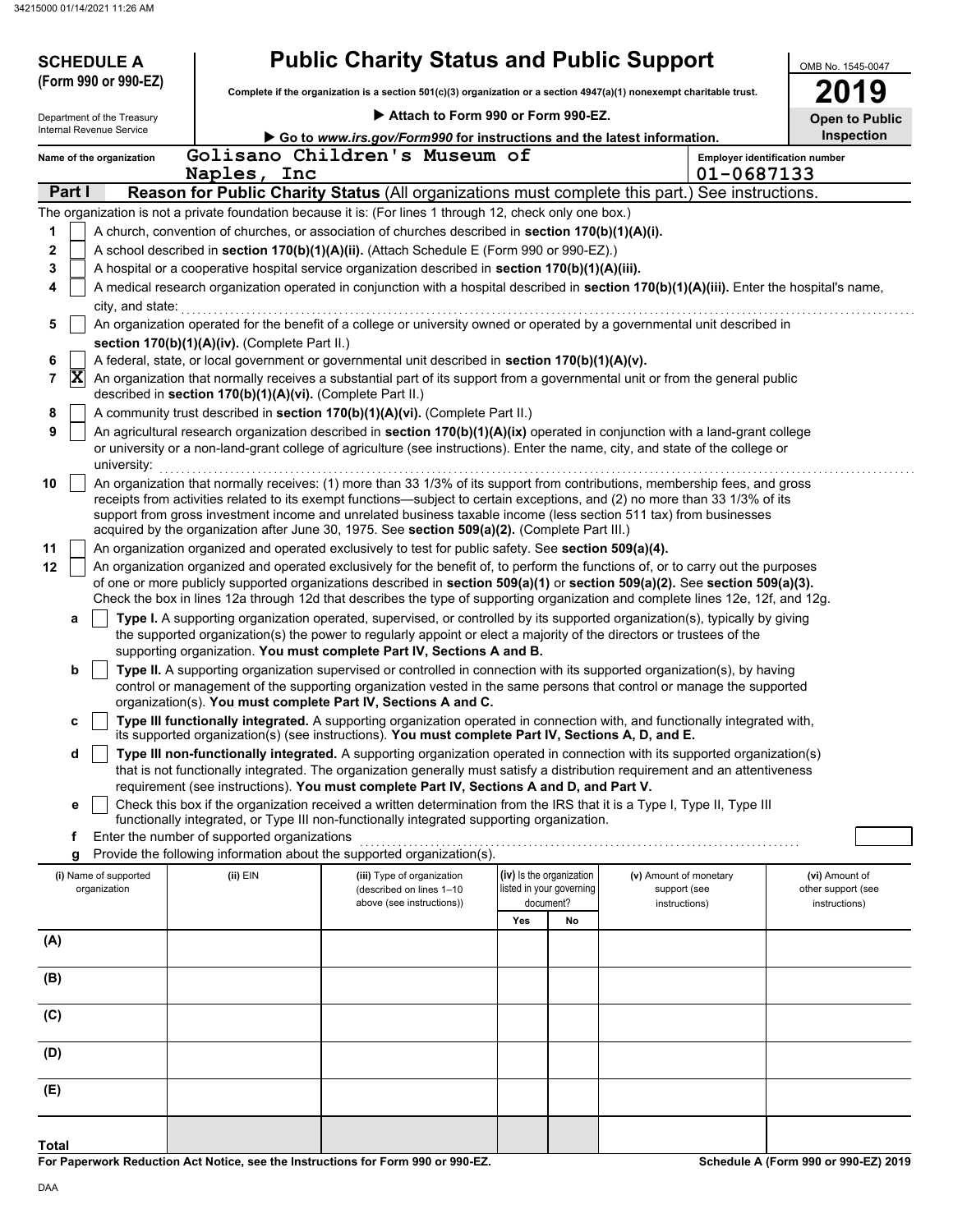|         | Schedule A (Form 990 or 990-EZ) 2019 | Golisano Children's Museum of |  | 01-0687133                                                                                     | Page 2 |
|---------|--------------------------------------|-------------------------------|--|------------------------------------------------------------------------------------------------|--------|
| Part II |                                      |                               |  | Support Schedule for Organizations Described in Sections 170(b)(1)(A)(iv) and 170(b)(1)(A)(vi) |        |

(Complete only if you checked the box on line 5, 7, or 8 of Part I or if the organization failed to qualify under Part III. If the organization fails to qualify under the tests listed below, please complete Part III.)

|              | Calendar year (or fiscal year beginning in)                                                                                                                                        | (a) 2015  | (b) 2016  |            |            |           |                         |
|--------------|------------------------------------------------------------------------------------------------------------------------------------------------------------------------------------|-----------|-----------|------------|------------|-----------|-------------------------|
|              |                                                                                                                                                                                    |           |           | $(c)$ 2017 | $(d)$ 2018 | (e) 2019  | (f) Total               |
| 1            | Gifts, grants, contributions, and<br>membership fees received. (Do not<br>include any "unusual grants.")                                                                           | 1,360,649 | 2,090,401 | 1,094,819  | 1,446,231  | 2,108,442 | 8,100,542               |
| $\mathbf{2}$ | Tax revenues levied for the<br>organization's benefit and either paid<br>to or expended on its behalf                                                                              |           |           |            |            |           |                         |
| 3            | The value of services or facilities<br>furnished by a governmental unit to the<br>organization without charge                                                                      |           |           |            |            |           |                         |
| 4            | Total. Add lines 1 through 3                                                                                                                                                       | 1,360,649 | 2,090,401 | 1,094,819  | 1,446,231  | 2,108,442 | 8,100,542               |
| 5            | The portion of total contributions by<br>each person (other than a<br>governmental unit or publicly<br>supported organization) included on<br>line 1 that exceeds 2% of the amount |           |           |            |            |           |                         |
|              | shown on line 11, column (f)<br>Public support. Subtract line 5 from line 4                                                                                                        |           |           |            |            |           | 768,838                 |
| 6            | <b>Section B. Total Support</b>                                                                                                                                                    |           |           |            |            |           | 7,331,704               |
|              | Calendar year (or fiscal year beginning in) ▶                                                                                                                                      | (a) 2015  | (b) 2016  | (c) 2017   | $(d)$ 2018 | (e) 2019  | (f) Total               |
| 7            | Amounts from line 4                                                                                                                                                                | 1,360,649 | 2,090,401 | 1,094,819  | 1,446,231  | 2,108,442 | 8,100,542               |
| 8            | Gross income from interest, dividends,<br>payments received on securities loans,<br>rents, royalties, and income from<br>similar sources                                           | 52        | 6,002     | 15,618     | 16,735     | 27,665    | 66,072                  |
| 9            | Net income from unrelated business<br>activities, whether or not the business<br>is regularly carried on                                                                           |           |           |            | 36,652     |           | 36,652                  |
| 10           | Other income. Do not include gain or<br>loss from the sale of capital assets<br>(Explain in Part VI.)                                                                              | 126,974   | 173,940   | 96,461     | 96,006     | 103,235   | 596,616                 |
| 11           | Total support. Add lines 7 through 10                                                                                                                                              |           |           |            |            |           | 8,799,882               |
| 12           | Gross receipts from related activities, etc. (see instructions)                                                                                                                    |           |           |            |            | 12        | 2,348,954               |
| 13           | First five years. If the Form 990 is for the organization's first, second, third, fourth, or fifth tax year as a section 501(c)(3)                                                 |           |           |            |            |           |                         |
|              | organization, check this box and stop here                                                                                                                                         |           |           |            |            |           |                         |
|              | <b>Section C. Computation of Public Support Percentage</b>                                                                                                                         |           |           |            |            |           |                         |
| 14           |                                                                                                                                                                                    |           |           |            |            | 14        | 83.32%                  |
| 15           | Public support percentage from 2018 Schedule A, Part II, line 14                                                                                                                   |           |           |            |            | 15        | 82.89%                  |
|              | 16a 33 1/3% support test-2019. If the organization did not check the box on line 13, and line 14 is 33 1/3% or more, check this                                                    |           |           |            |            |           |                         |
|              | box and stop here. The organization qualifies as a publicly supported organization                                                                                                 |           |           |            |            |           | $\overline{\mathbf{x}}$ |
| b            | 33 1/3% support test-2018. If the organization did not check a box on line 13 or 16a, and line 15 is 33 1/3% or more, check                                                        |           |           |            |            |           |                         |
|              | this box and stop here. The organization qualifies as a publicly supported organization                                                                                            |           |           |            |            |           |                         |
| 17a          | 10%-facts-and-circumstances test-2019. If the organization did not check a box on line 13, 16a, or 16b, and line 14 is                                                             |           |           |            |            |           |                         |
|              | 10% or more, and if the organization meets the "facts-and-circumstances" test, check this box and stop here. Explain in                                                            |           |           |            |            |           |                         |
|              | Part VI how the organization meets the "facts-and-circumstances" test. The organization qualifies as a publicly supported                                                          |           |           |            |            |           |                         |
|              | organization                                                                                                                                                                       |           |           |            |            |           |                         |
| b            | 10%-facts-and-circumstances test-2018. If the organization did not check a box on line 13, 16a, 16b, or 17a, and line                                                              |           |           |            |            |           |                         |
|              | 15 is 10% or more, and if the organization meets the "facts-and-circumstances" test, check this box and stop here.                                                                 |           |           |            |            |           |                         |
|              | Explain in Part VI how the organization meets the "facts-and-circumstances" test. The organization qualifies as a publicly                                                         |           |           |            |            |           |                         |
|              | supported organization                                                                                                                                                             |           |           |            |            |           |                         |
| 18           | Private foundation. If the organization did not check a box on line 13, 16a, 16b, 17a, or 17b, check this box and see                                                              |           |           |            |            |           |                         |
|              | instructions                                                                                                                                                                       |           |           |            |            |           |                         |

**Schedule A (Form 990 or 990-EZ) 2019**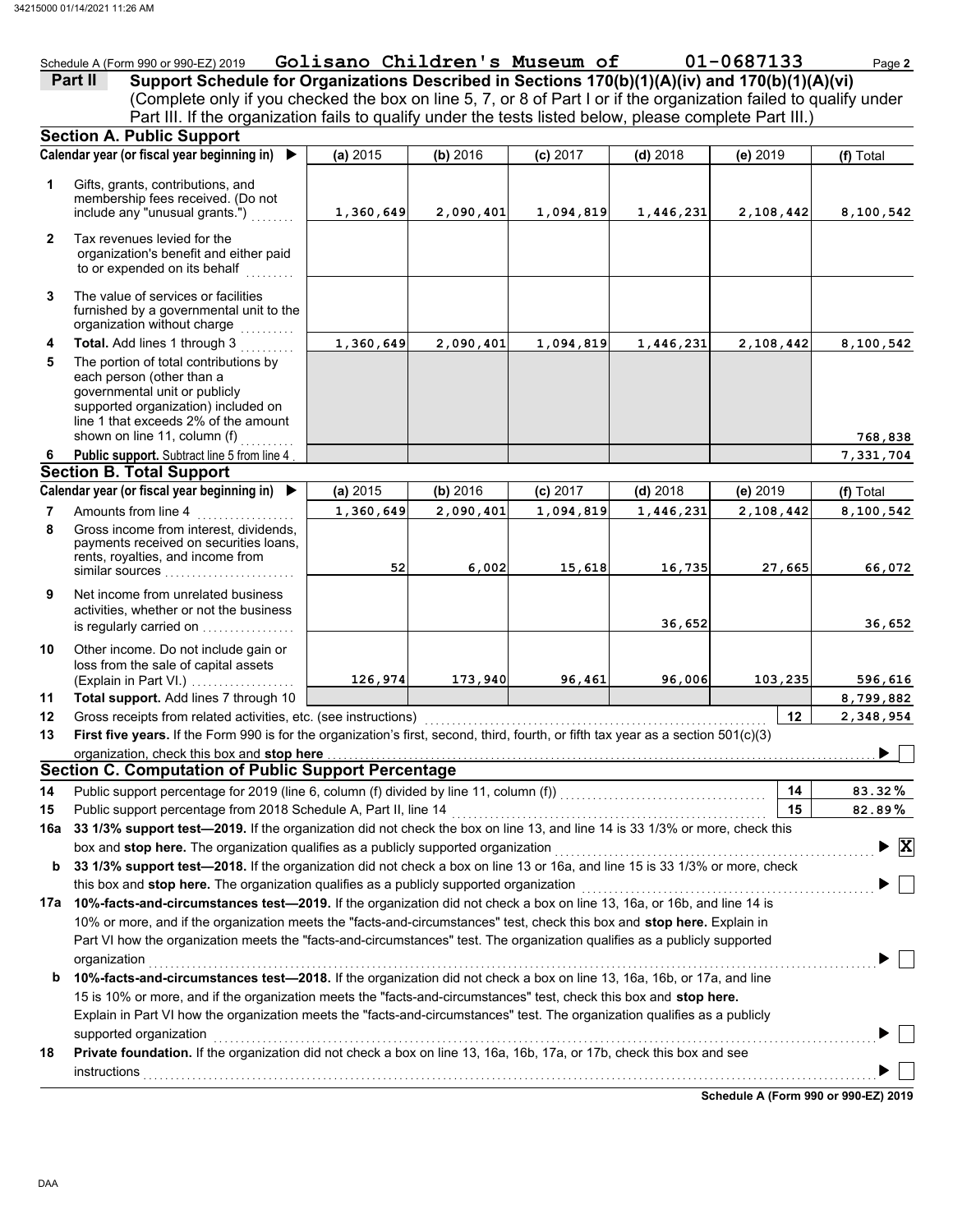|              | Schedule A (Form 990 or 990-EZ) 2019                                                                                                                                                                               |          | Golisano Children's Museum of |            |            | 01-0687133 | Page 3    |
|--------------|--------------------------------------------------------------------------------------------------------------------------------------------------------------------------------------------------------------------|----------|-------------------------------|------------|------------|------------|-----------|
|              | Support Schedule for Organizations Described in Section 509(a)(2)<br>Part III                                                                                                                                      |          |                               |            |            |            |           |
|              | (Complete only if you checked the box on line 10 of Part I or if the organization failed to qualify under Part II.<br>If the organization fails to qualify under the tests listed below, please complete Part II.) |          |                               |            |            |            |           |
|              | <b>Section A. Public Support</b>                                                                                                                                                                                   |          |                               |            |            |            |           |
|              | Calendar year (or fiscal year beginning in) $\blacktriangleright$                                                                                                                                                  | (a) 2015 | (b) 2016                      | $(c)$ 2017 | $(d)$ 2018 | (e) 2019   | (f) Total |
| 1            | Gifts, grants, contributions, and membership fees                                                                                                                                                                  |          |                               |            |            |            |           |
|              | received. (Do not include any "unusual grants.")                                                                                                                                                                   |          |                               |            |            |            |           |
| $\mathbf{2}$ | Gross receipts from admissions, merchandise<br>sold or services performed, or facilities<br>furnished in any activity that is related to the<br>organization's tax-exempt purpose                                  |          |                               |            |            |            |           |
| 3            | Gross receipts from activities that are not an<br>unrelated trade or business under section 513                                                                                                                    |          |                               |            |            |            |           |
| 4            | Tax revenues levied for the<br>organization's benefit and either paid<br>to or expended on its behalf<br>.                                                                                                         |          |                               |            |            |            |           |
| 5            | The value of services or facilities<br>furnished by a governmental unit to the<br>organization without charge<br>.                                                                                                 |          |                               |            |            |            |           |
| 6            | Total. Add lines 1 through 5                                                                                                                                                                                       |          |                               |            |            |            |           |
| 7a           | Amounts included on lines 1, 2, and 3<br>received from disqualified persons                                                                                                                                        |          |                               |            |            |            |           |
| b            | Amounts included on lines 2 and 3<br>received from other than disqualified<br>persons that exceed the greater of \$5,000<br>or 1% of the amount on line 13 for the year                                            |          |                               |            |            |            |           |
| c            | Add lines 7a and 7b                                                                                                                                                                                                |          |                               |            |            |            |           |
| 8            | Public support. (Subtract line 7c from                                                                                                                                                                             |          |                               |            |            |            |           |
|              | line $6.$ )<br><b>Section B. Total Support</b>                                                                                                                                                                     |          |                               |            |            |            |           |
|              | Calendar year (or fiscal year beginning in) ▶                                                                                                                                                                      | (a) 2015 | (b) 2016                      | $(c)$ 2017 | $(d)$ 2018 | (e) 2019   | (f) Total |
| 9            | Amounts from line 6                                                                                                                                                                                                |          |                               |            |            |            |           |
|              |                                                                                                                                                                                                                    |          |                               |            |            |            |           |
| 10a          | Gross income from interest, dividends,<br>payments received on securities loans, rents,<br>royalties, and income from similar sources.                                                                             |          |                               |            |            |            |           |
| b            | Unrelated business taxable income (less<br>section 511 taxes) from businesses<br>acquired after June 30, 1975<br>.                                                                                                 |          |                               |            |            |            |           |
| c            | Add lines 10a and 10b                                                                                                                                                                                              |          |                               |            |            |            |           |
| 11           | Net income from unrelated business<br>activities not included in line 10b, whether<br>or not the business is regularly carried on.                                                                                 |          |                               |            |            |            |           |
| 12           | Other income. Do not include gain or<br>loss from the sale of capital assets<br>(Explain in Part VI.)<br>.                                                                                                         |          |                               |            |            |            |           |
| 13           | Total support. (Add lines 9, 10c, 11,<br>and $12.$ )                                                                                                                                                               |          |                               |            |            |            |           |
| 14           | First five years. If the Form 990 is for the organization's first, second, third, fourth, or fifth tax year as a section 501(c)(3)<br>organization, check this box and stop here                                   |          |                               |            |            |            |           |
|              | <b>Section C. Computation of Public Support Percentage</b>                                                                                                                                                         |          |                               |            |            |            |           |
| 15           | Public support percentage for 2019 (line 8, column (f), divided by line 13, column (f))<br>Fublic support percentage for 2019 (line 8, column (f), divided by line 13, column (f))                                 |          |                               |            |            | 15         | $\%$      |
| 16           |                                                                                                                                                                                                                    |          |                               |            |            | 16         | $\%$      |
|              | Section D. Computation of Investment Income Percentage                                                                                                                                                             |          |                               |            |            |            |           |
| 17           | Investment income percentage for 2019 (line 10c, column (f), divided by line 13, column (f)) [[[[[[[[[[[[[[[[[                                                                                                     |          |                               |            |            | 17         | $\%$      |
| 18           | Investment income percentage from 2018 Schedule A, Part III, line 17                                                                                                                                               |          |                               |            |            | 18         | $\%$      |

**19a 33 1/3% support tests—2019.** If the organization did not check the box on line 14, and line 15 is more than 33 1/3%, and line  $\mathbb{R}^n$ 17 is not more than 33 1/3%, check this box and **stop here.** The organization qualifies as a publicly supported organization . . . . . . . . . . . . . . .  $\blacksquare$ **b** 33 1/3% support tests-2018. If the organization did not check a box on line 14 or line 19a, and line 16 is more than 33 1/3%, and

line 18 is not more than 33 1/3%, check this box and stop here. The organization qualifies as a publicly supported organization .........

**20 Private foundation.** If the organization did not check a box on line 14, 19a, or 19b, check this box and see instructions . . . . . . . . . . . . . . . . . . .

▶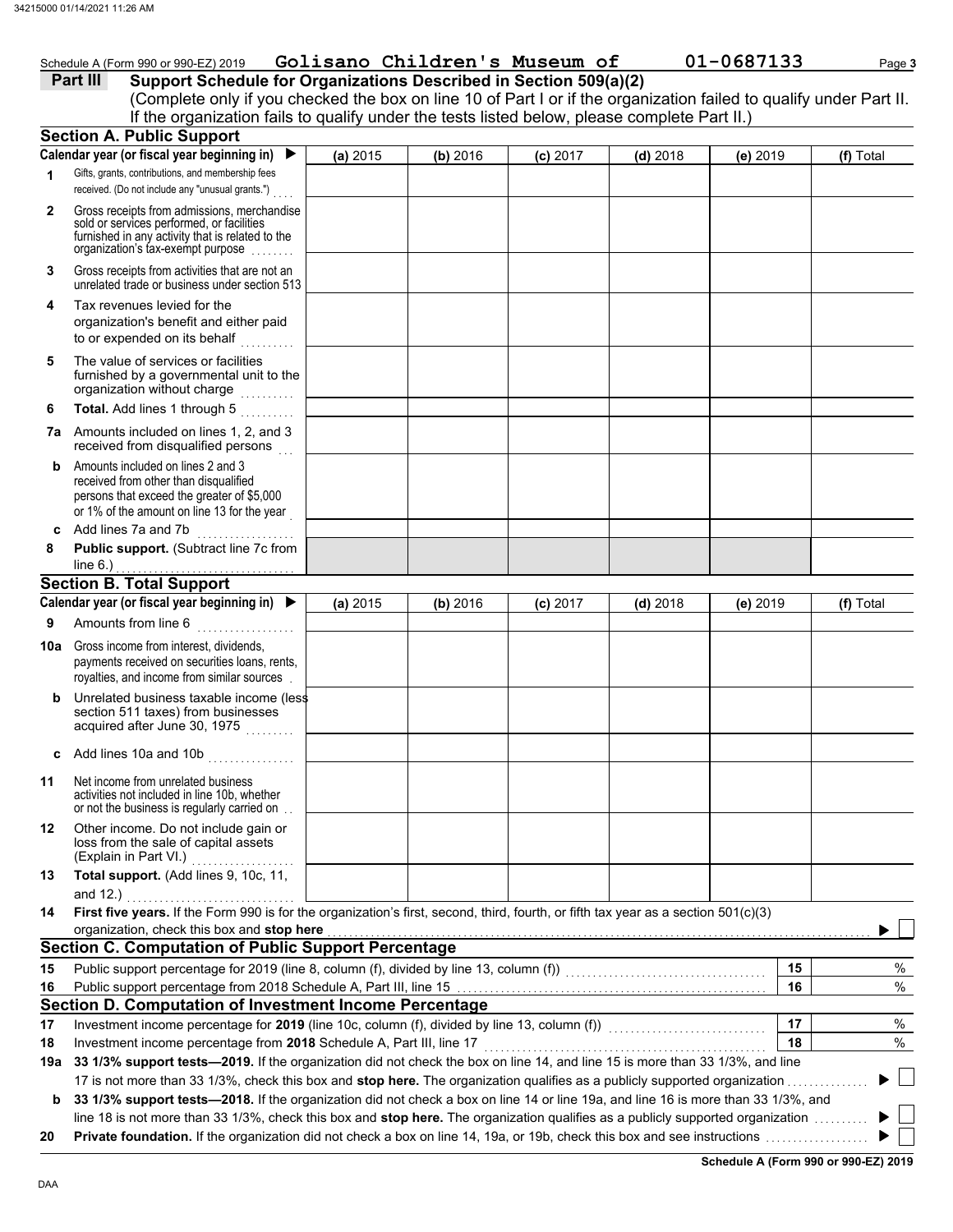### **Part IV Supporting Organizations** Sections A, D, and E. If you checked 12d of Part I, complete Sections A and D, and complete Part V.) Schedule A (Form 990 or 990-EZ) 2019 **Golisano Children's Museum of 01-0687133** Page 4 **Section A. All Supporting Organizations** (Complete only if you checked a box in line 12 on Part I. If you checked 12a of Part I, complete Sections A and B. If you checked 12b of Part I, complete Sections A and C. If you checked 12c of Part I, complete Are all of the organization's supported organizations listed by name in the organization's governing documents? *If "No," describe in Part VI how the supported organizations are designated. If designated by class or purpose, describe the designation. If historic and continuing relationship, explain.* Did the organization have any supported organization that does not have an IRS determination of status under section 509(a)(1) or (2)? *If "Yes," explain in Part VI how the organization determined that the supported organization was described in section 509(a)(1) or (2).* **1 2 3a** Did the organization have a supported organization described in section 501(c)(4), (5), or (6)? *If "Yes," answer* **b c** Did the organization ensure that all support to such organizations was used exclusively for section 170(c)(2)(B) **4a** Was any supported organization not organized in the United States ("foreign supported organization")? *If* **b c** Did the organization support any foreign supported organization that does not have an IRS determination **5a** Did the organization add, substitute, or remove any supported organizations during the tax year? *If "Yes,"* **b c 6 7 8 9a b c** Did a disqualified person (as defined in line 9a) have an ownership interest in, or derive any personal benefit **10a** Was the organization subject to the excess business holdings rules of section 4943 because of section *(b) and (c) below.* Did the organization confirm that each supported organization qualified under section 501(c)(4), (5), or (6) and satisfied the public support tests under section 509(a)(2)? *If "Yes," describe in Part VI when and how the organization made the determination.* purposes? *If "Yes," explain in Part VI what controls the organization put in place to ensure such use. "Yes," and if you checked 12a or 12b in Part I, answer (b) and (c) below.* Did the organization have ultimate control and discretion in deciding whether to make grants to the foreign supported organization? *If "Yes," describe in Part VI how the organization had such control and discretion despite being controlled or supervised by or in connection with its supported organizations.* under sections 501(c)(3) and 509(a)(1) or (2)? *If "Yes," explain in Part VI what controls the organization used to ensure that all support to the foreign supported organization was used exclusively for section 170(c)(2)(B) purposes. answer (b) and (c) below (if applicable). Also, provide detail in Part VI, including (i) the names and EIN numbers of the supported organizations added, substituted, or removed; (ii) the reasons for each such action; (iii) the authority under the organization's organizing document authorizing such action; and (iv) how the action was accomplished (such as by amendment to the organizing document).* **Type I or Type II only.** Was any added or substituted supported organization part of a class already designated in the organization's organizing document? **Substitutions only.** Was the substitution the result of an event beyond the organization's control? Did the organization provide support (whether in the form of grants or the provision of services or facilities) to anyone other than (i) its supported organizations, (ii) individuals that are part of the charitable class benefited by one or more of its supported organizations, or (iii) other supporting organizations that also support or benefit one or more of the filing organization's supported organizations? *If "Yes," provide detail in Part VI.* Did the organization provide a grant, loan, compensation, or other similar payment to a substantial contributor (as defined in section 4958(c)(3)(C)), a family member of a substantial contributor, or a 35% controlled entity with regard to a substantial contributor? *If "Yes," complete Part I of Schedule L (Form 990 or 990-EZ).* Did the organization make a loan to a disqualified person (as defined in section 4958) not described in line 7? *If "Yes," complete Part I of Schedule L (Form 990 or 990-EZ).* Was the organization controlled directly or indirectly at any time during the tax year by one or more disqualified persons as defined in section 4946 (other than foundation managers and organizations described in section 509(a)(1) or (2))? *If "Yes," provide detail in Part VI.* Did one or more disqualified persons (as defined in line 9a) hold a controlling interest in any entity in which the supporting organization had an interest? *If "Yes," provide detail in Part VI.* from, assets in which the supporting organization also had an interest? *If "Yes," provide detail in Part VI.* 4943(f) (regarding certain Type II supporting organizations, and all Type III non-functionally integrated **Yes No 1 2 3a 3b 3c 4a 4b 4c 5a 5b 5c 6 7 8 9a 9b 9c**

**10a**

**b**

supporting organizations)? *If "Yes," answer 10b below.*

*determine whether the organization had excess business holdings.)*

Did the organization have any excess business holdings in the tax year? *(Use Schedule C, Form 4720, to*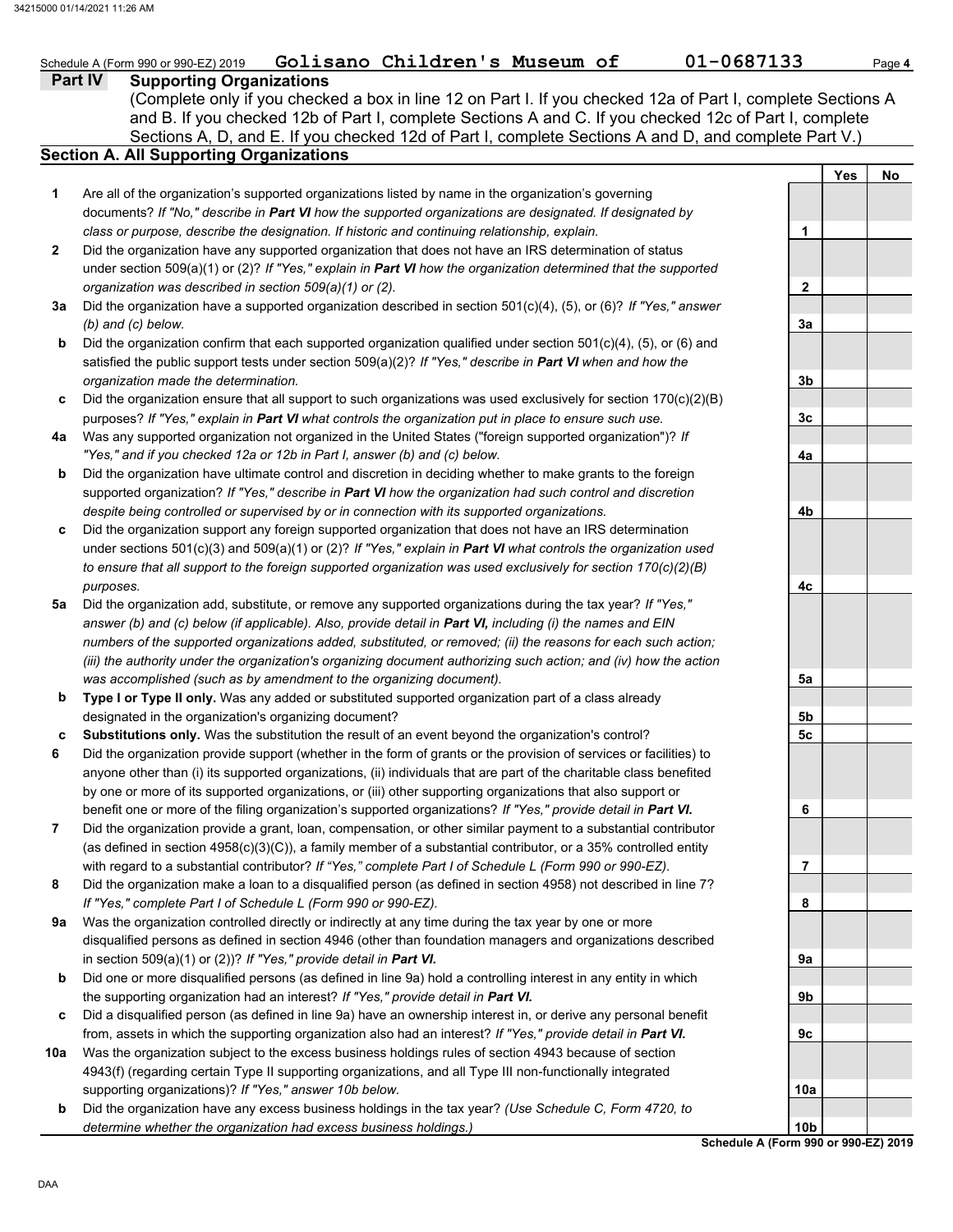|              | 01-0687133<br>Golisano Children's Museum of<br>Schedule A (Form 990 or 990-EZ) 2019                                                                                                                                                          |                 |            | Page 5 |
|--------------|----------------------------------------------------------------------------------------------------------------------------------------------------------------------------------------------------------------------------------------------|-----------------|------------|--------|
|              | <b>Supporting Organizations (continued)</b><br><b>Part IV</b>                                                                                                                                                                                |                 |            |        |
| 11           | Has the organization accepted a gift or contribution from any of the following persons?                                                                                                                                                      |                 | <b>Yes</b> | No     |
|              | a A person who directly or indirectly controls, either alone or together with persons described in (b) and (c)                                                                                                                               |                 |            |        |
|              | below, the governing body of a supported organization?                                                                                                                                                                                       | 11a             |            |        |
|              | <b>b</b> A family member of a person described in (a) above?                                                                                                                                                                                 | 11 <sub>b</sub> |            |        |
|              | c A 35% controlled entity of a person described in (a) or (b) above? If "Yes" to a, b, or c, provide detail in Part VI.                                                                                                                      | 11c             |            |        |
|              | <b>Section B. Type I Supporting Organizations</b>                                                                                                                                                                                            |                 |            |        |
|              |                                                                                                                                                                                                                                              |                 | Yes        | No     |
| 1            | Did the directors, trustees, or membership of one or more supported organizations have the power to                                                                                                                                          |                 |            |        |
|              | regularly appoint or elect at least a majority of the organization's directors or trustees at all times during the                                                                                                                           |                 |            |        |
|              | tax year? If "No," describe in Part VI how the supported organization(s) effectively operated, supervised, or                                                                                                                                |                 |            |        |
|              | controlled the organization's activities. If the organization had more than one supported organization,                                                                                                                                      |                 |            |        |
|              | describe how the powers to appoint and/or remove directors or trustees were allocated among the supported                                                                                                                                    |                 |            |        |
|              | organizations and what conditions or restrictions, if any, applied to such powers during the tax year.                                                                                                                                       | 1               |            |        |
| $\mathbf{2}$ | Did the organization operate for the benefit of any supported organization other than the supported                                                                                                                                          |                 |            |        |
|              | organization(s) that operated, supervised, or controlled the supporting organization? If "Yes," explain in Part                                                                                                                              |                 |            |        |
|              | VI how providing such benefit carried out the purposes of the supported organization(s) that operated,                                                                                                                                       | 2               |            |        |
|              | supervised, or controlled the supporting organization.<br><b>Section C. Type II Supporting Organizations</b>                                                                                                                                 |                 |            |        |
|              |                                                                                                                                                                                                                                              |                 | Yes        | No     |
| 1            | Were a majority of the organization's directors or trustees during the tax year also a majority of the directors                                                                                                                             |                 |            |        |
|              | or trustees of each of the organization's supported organization(s)? If "No," describe in Part VI how control                                                                                                                                |                 |            |        |
|              | or management of the supporting organization was vested in the same persons that controlled or managed                                                                                                                                       |                 |            |        |
|              | the supported organization(s).                                                                                                                                                                                                               | 1               |            |        |
|              | <b>Section D. All Type III Supporting Organizations</b>                                                                                                                                                                                      |                 |            |        |
|              |                                                                                                                                                                                                                                              |                 | <b>Yes</b> | No     |
| 1            | Did the organization provide to each of its supported organizations, by the last day of the fifth month of the                                                                                                                               |                 |            |        |
|              | organization's tax year, (i) a written notice describing the type and amount of support provided during the prior tax                                                                                                                        |                 |            |        |
|              | year, (ii) a copy of the Form 990 that was most recently filed as of the date of notification, and (iii) copies of the                                                                                                                       |                 |            |        |
|              | organization's governing documents in effect on the date of notification, to the extent not previously provided?                                                                                                                             | 1               |            |        |
| 2            | Were any of the organization's officers, directors, or trustees either (i) appointed or elected by the supported                                                                                                                             |                 |            |        |
|              | organization(s) or (ii) serving on the governing body of a supported organization? If "No," explain in Part VI how                                                                                                                           |                 |            |        |
|              | the organization maintained a close and continuous working relationship with the supported organization(s).<br>By reason of the relationship described in (2), did the organization's supported organizations have a                         | 2               |            |        |
| 3            | significant voice in the organization's investment policies and in directing the use of the organization's                                                                                                                                   |                 |            |        |
|              | income or assets at all times during the tax year? If "Yes," describe in Part VI the role the organization's                                                                                                                                 |                 |            |        |
|              | supported organizations played in this regard.                                                                                                                                                                                               | 3               |            |        |
|              | Section E. Type III Functionally-Integrated Supporting Organizations                                                                                                                                                                         |                 |            |        |
| 1            | Check the box next to the method that the organization used to satisfy the Integral Part Test during the year (see instructions).                                                                                                            |                 |            |        |
| а            | The organization satisfied the Activities Test. Complete line 2 below.                                                                                                                                                                       |                 |            |        |
| b            | The organization is the parent of each of its supported organizations. Complete line 3 below.                                                                                                                                                |                 |            |        |
| C            | The organization supported a governmental entity. Describe in Part VI how you supported a government entity (see instructions).                                                                                                              |                 |            |        |
|              |                                                                                                                                                                                                                                              |                 |            |        |
| 2            | Activities Test. Answer (a) and (b) below.                                                                                                                                                                                                   |                 | Yes        | No     |
| а            | Did substantially all of the organization's activities during the tax year directly further the exempt purposes of                                                                                                                           |                 |            |        |
|              | the supported organization(s) to which the organization was responsive? If "Yes," then in Part VI identify                                                                                                                                   |                 |            |        |
|              | those supported organizations and explain how these activities directly furthered their exempt purposes,                                                                                                                                     |                 |            |        |
|              | how the organization was responsive to those supported organizations, and how the organization determined                                                                                                                                    |                 |            |        |
|              | that these activities constituted substantially all of its activities.                                                                                                                                                                       | 2a              |            |        |
|              | <b>b</b> Did the activities described in (a) constitute activities that, but for the organization's involvement, one or more<br>of the organization's supported organization(s) would have been engaged in? If "Yes," explain in Part VI the |                 |            |        |
|              | reasons for the organization's position that its supported organization(s) would have engaged in these                                                                                                                                       |                 |            |        |
|              | activities but for the organization's involvement.                                                                                                                                                                                           | 2b              |            |        |
| 3            | Parent of Supported Organizations. Answer (a) and (b) below.                                                                                                                                                                                 |                 |            |        |
| a            | Did the organization have the power to regularly appoint or elect a majority of the officers, directors, or                                                                                                                                  |                 |            |        |
|              | trustees of each of the supported organizations? Provide details in Part VI.                                                                                                                                                                 | За              |            |        |
|              | <b>b</b> Did the organization exercise a substantial degree of direction over the policies programs, and activities of each                                                                                                                  |                 |            |        |

**b** Did the organization exercise a substantial degree of direction over the policies, programs, and activities of each of its supported organizations? *If "Yes," describe in Part VI the role played by the organization in this regard.*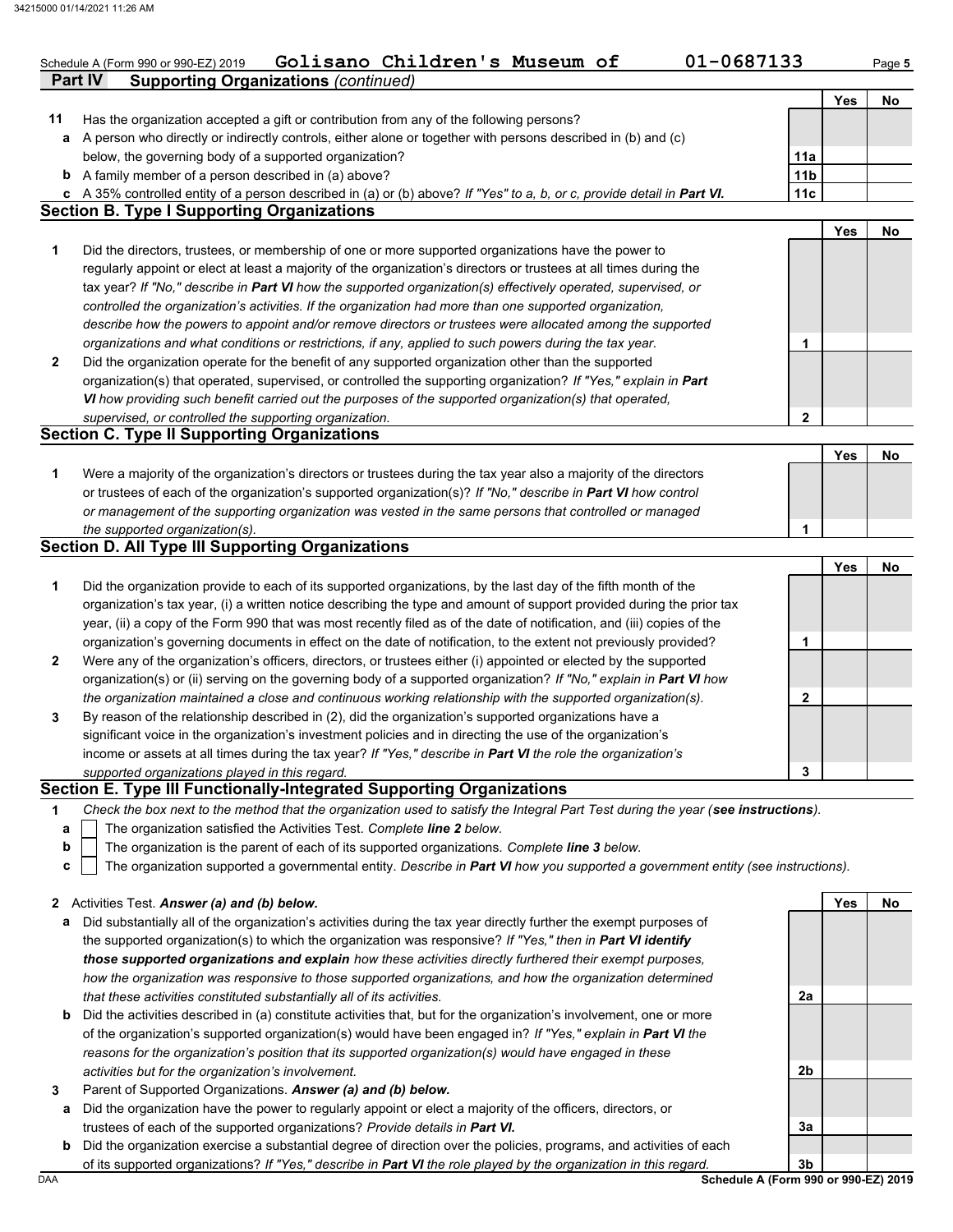| Golisano Children's Museum of<br>Schedule A (Form 990 or 990-EZ) 2019                                                                 |                         | 01-0687133     | Page 6                         |
|---------------------------------------------------------------------------------------------------------------------------------------|-------------------------|----------------|--------------------------------|
| <b>Part V</b><br>Type III Non-Functionally Integrated 509(a)(3) Supporting Organizations                                              |                         |                |                                |
| Check here if the organization satisfied the Integral Part Test as a qualifying trust on Nov. 20, 1970 (explain in Part VI). See<br>1 |                         |                |                                |
| instructions. All other Type III non-functionally integrated supporting organizations must complete Sections A through E.             |                         |                |                                |
| <b>Section A - Adjusted Net Income</b>                                                                                                |                         | (A) Prior Year | (B) Current Year<br>(optional) |
| Net short-term capital gain<br>1                                                                                                      | 1                       |                |                                |
| $\mathbf{2}$<br>Recoveries of prior-year distributions                                                                                | $\mathbf{2}$            |                |                                |
| 3<br>Other gross income (see instructions)                                                                                            | 3                       |                |                                |
| 4<br>Add lines 1 through 3.                                                                                                           | 4                       |                |                                |
| 5<br>Depreciation and depletion                                                                                                       | 5                       |                |                                |
| Portion of operating expenses paid or incurred for production or<br>6                                                                 |                         |                |                                |
| collection of gross income or for management, conservation, or                                                                        |                         |                |                                |
| maintenance of property held for production of income (see instructions)                                                              | 6                       |                |                                |
| 7<br>Other expenses (see instructions)                                                                                                | $\overline{\mathbf{r}}$ |                |                                |
| Adjusted Net Income (subtract lines 5, 6, and 7 from line 4)<br>8                                                                     | 8                       |                |                                |
| <b>Section B - Minimum Asset Amount</b>                                                                                               |                         | (A) Prior Year | (B) Current Year<br>(optional) |
| Aggregate fair market value of all non-exempt-use assets (see<br>1                                                                    |                         |                |                                |
| instructions for short tax year or assets held for part of year):                                                                     |                         |                |                                |
| a Average monthly value of securities                                                                                                 | 1a                      |                |                                |
| <b>b</b> Average monthly cash balances                                                                                                | 1b                      |                |                                |
| <b>c</b> Fair market value of other non-exempt-use assets                                                                             | 1 <sub>c</sub>          |                |                                |
| <b>d</b> Total (add lines 1a, 1b, and 1c)                                                                                             | 1d                      |                |                                |
| <b>Discount</b> claimed for blockage or other<br>e                                                                                    |                         |                |                                |
| factors (explain in detail in Part VI):                                                                                               |                         |                |                                |
| <b>2</b> Acquisition indebtedness applicable to non-exempt-use assets                                                                 | 2                       |                |                                |
| Subtract line 2 from line 1d.<br>3                                                                                                    | 3                       |                |                                |
| Cash deemed held for exempt use. Enter 1-1/2% of line 3 (for greater amount,<br>4                                                     |                         |                |                                |
| see instructions).                                                                                                                    | 4                       |                |                                |
| 5<br>Net value of non-exempt-use assets (subtract line 4 from line 3)                                                                 | 5                       |                |                                |
| 6<br>Multiply line 5 by .035.                                                                                                         | 6                       |                |                                |
| 7<br>Recoveries of prior-year distributions                                                                                           | $\overline{7}$          |                |                                |
| 8<br>Minimum Asset Amount (add line 7 to line 6)                                                                                      | 8                       |                |                                |
| <b>Section C - Distributable Amount</b>                                                                                               |                         |                | <b>Current Year</b>            |
| Adjusted net income for prior year (from Section A, line 8, Column A)<br>1.                                                           | 1                       |                |                                |
| $\mathbf{2}$<br>Enter 85% of line 1.                                                                                                  | $\mathbf{2}$            |                |                                |
| 3<br>Minimum asset amount for prior year (from Section B, line 8, Column A)                                                           | 3                       |                |                                |
| Enter greater of line 2 or line 3.<br>4                                                                                               | 4                       |                |                                |
| 5<br>Income tax imposed in prior year                                                                                                 | 5                       |                |                                |
| 6<br><b>Distributable Amount.</b> Subtract line 5 from line 4, unless subject to                                                      |                         |                |                                |
| emergency temporary reduction (see instructions)                                                                                      | 6                       |                |                                |

**7** | Check here if the current year is the organization's first as a non-functionally integrated Type III supporting organization (see **instructions**).

**Schedule A (Form 990 or 990-EZ) 2019**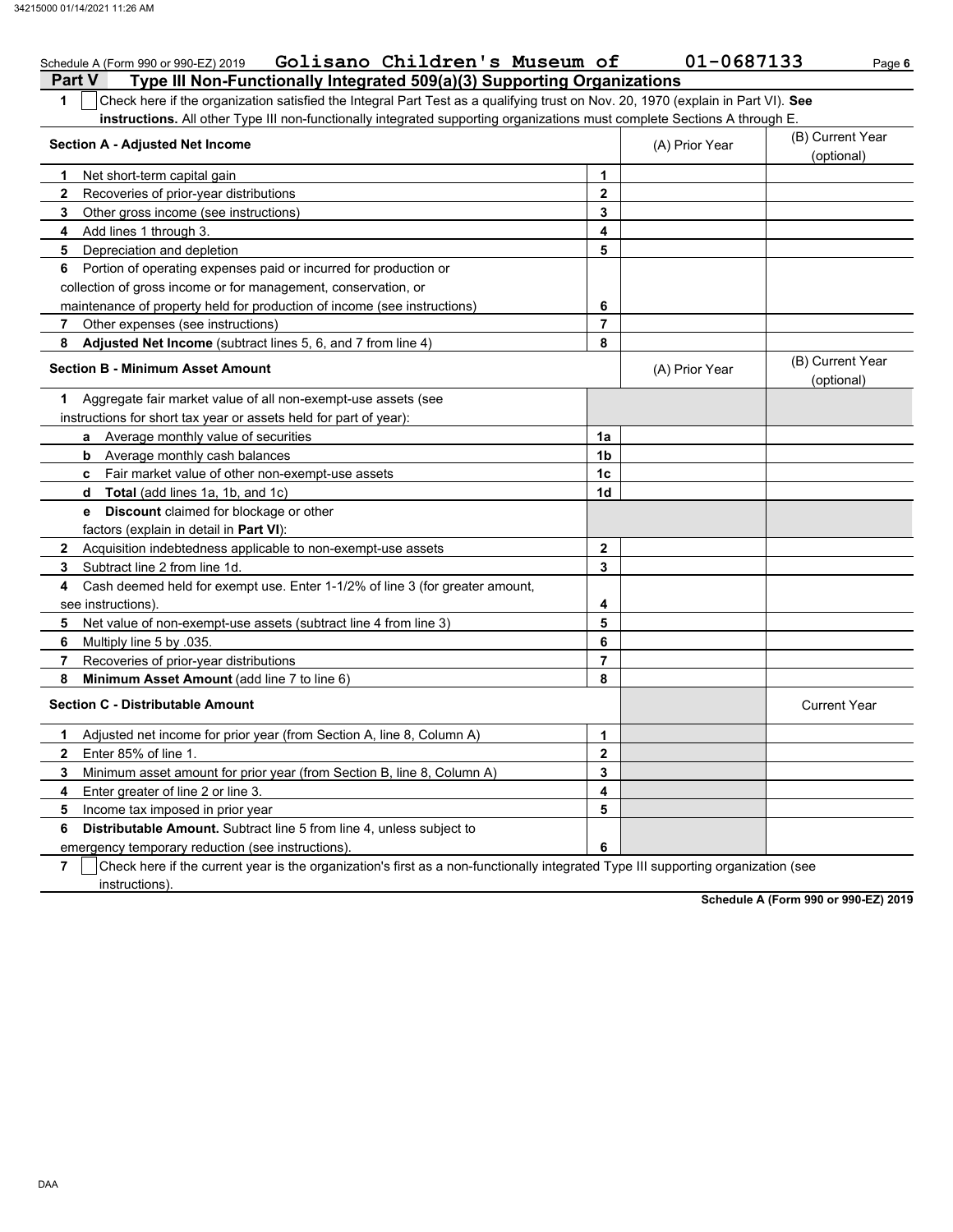| Part V       | Golisano Children's Museum of<br>Schedule A (Form 990 or 990-EZ) 2019<br>Type III Non-Functionally Integrated 509(a)(3) Supporting Organizations (continued) |                                    | 01-0687133                                    | Page 7                                                  |
|--------------|--------------------------------------------------------------------------------------------------------------------------------------------------------------|------------------------------------|-----------------------------------------------|---------------------------------------------------------|
|              | <b>Section D - Distributions</b>                                                                                                                             |                                    |                                               | <b>Current Year</b>                                     |
| 1            | Amounts paid to supported organizations to accomplish exempt purposes                                                                                        |                                    |                                               |                                                         |
| $\mathbf{2}$ | Amounts paid to perform activity that directly furthers exempt purposes of supported                                                                         |                                    |                                               |                                                         |
|              | organizations, in excess of income from activity                                                                                                             |                                    |                                               |                                                         |
| 3            | Administrative expenses paid to accomplish exempt purposes of supported organizations                                                                        |                                    |                                               |                                                         |
| 4            | Amounts paid to acquire exempt-use assets                                                                                                                    |                                    |                                               |                                                         |
| 5            | Qualified set-aside amounts (prior IRS approval required)                                                                                                    |                                    |                                               |                                                         |
| 6            | Other distributions (describe in Part VI). See instructions.                                                                                                 |                                    |                                               |                                                         |
| 7            | Total annual distributions. Add lines 1 through 6.                                                                                                           |                                    |                                               |                                                         |
| 8            | Distributions to attentive supported organizations to which the organization is responsive                                                                   |                                    |                                               |                                                         |
|              | (provide details in Part VI). See instructions.                                                                                                              |                                    |                                               |                                                         |
| 9            | Distributable amount for 2019 from Section C, line 6                                                                                                         |                                    |                                               |                                                         |
| 10           | Line 8 amount divided by line 9 amount                                                                                                                       |                                    |                                               |                                                         |
|              | <b>Section E - Distribution Allocations (see instructions)</b>                                                                                               | (i)<br><b>Excess Distributions</b> | (ii)<br><b>Underdistributions</b><br>Pre-2019 | (iii)<br><b>Distributable</b><br><b>Amount for 2019</b> |
| 1            | Distributable amount for 2019 from Section C, line 6                                                                                                         |                                    |                                               |                                                         |
| $\mathbf{2}$ | Underdistributions, if any, for years prior to 2019<br>(reasonable cause required-explain in Part VI). See<br>instructions.                                  |                                    |                                               |                                                         |
| 3.           | Excess distributions carryover, if any, to 2019                                                                                                              |                                    |                                               |                                                         |
|              | a From 2014                                                                                                                                                  |                                    |                                               |                                                         |
|              | $b$ From 2015                                                                                                                                                |                                    |                                               |                                                         |
|              | c From 2016                                                                                                                                                  |                                    |                                               |                                                         |
|              | d From 2017                                                                                                                                                  |                                    |                                               |                                                         |
|              | e From 2018                                                                                                                                                  |                                    |                                               |                                                         |
|              | f Total of lines 3a through e                                                                                                                                |                                    |                                               |                                                         |
|              | g Applied to underdistributions of prior years                                                                                                               |                                    |                                               |                                                         |
|              | h Applied to 2019 distributable amount                                                                                                                       |                                    |                                               |                                                         |
| Ť.           | Carryover from 2014 not applied (see instructions)                                                                                                           |                                    |                                               |                                                         |
|              | Remainder. Subtract lines 3g, 3h, and 3i from 3f.                                                                                                            |                                    |                                               |                                                         |
| 4            | Distributions for 2019 from                                                                                                                                  |                                    |                                               |                                                         |
|              | \$<br>Section D, line 7:                                                                                                                                     |                                    |                                               |                                                         |
|              | a Applied to underdistributions of prior years                                                                                                               |                                    |                                               |                                                         |
|              | <b>b</b> Applied to 2019 distributable amount                                                                                                                |                                    |                                               |                                                         |
|              | c Remainder. Subtract lines 4a and 4b from 4.                                                                                                                |                                    |                                               |                                                         |
| 5            | Remaining underdistributions for years prior to 2019, if                                                                                                     |                                    |                                               |                                                         |
|              | any. Subtract lines 3g and 4a from line 2. For result                                                                                                        |                                    |                                               |                                                         |
|              | greater than zero, explain in Part VI. See instructions.                                                                                                     |                                    |                                               |                                                         |
| 6            | Remaining underdistributions for 2019. Subtract lines 3h                                                                                                     |                                    |                                               |                                                         |
|              | and 4b from line 1. For result greater than zero, explain in                                                                                                 |                                    |                                               |                                                         |
|              | Part VI. See instructions.                                                                                                                                   |                                    |                                               |                                                         |
| 7            | Excess distributions carryover to 2020. Add lines 3j                                                                                                         |                                    |                                               |                                                         |
|              | and 4c.                                                                                                                                                      |                                    |                                               |                                                         |
| 8            | Breakdown of line 7:                                                                                                                                         |                                    |                                               |                                                         |
|              | a Excess from 2015                                                                                                                                           |                                    |                                               |                                                         |
|              | <b>b</b> Excess from 2016                                                                                                                                    |                                    |                                               |                                                         |
|              | c Excess from 2017                                                                                                                                           |                                    |                                               |                                                         |
|              | d Excess from 2018<br>.                                                                                                                                      |                                    |                                               |                                                         |
|              | e Excess from 2019                                                                                                                                           |                                    |                                               |                                                         |
|              |                                                                                                                                                              |                                    |                                               | Schedule A (Form 990 or 990-EZ) 2019                    |

DAA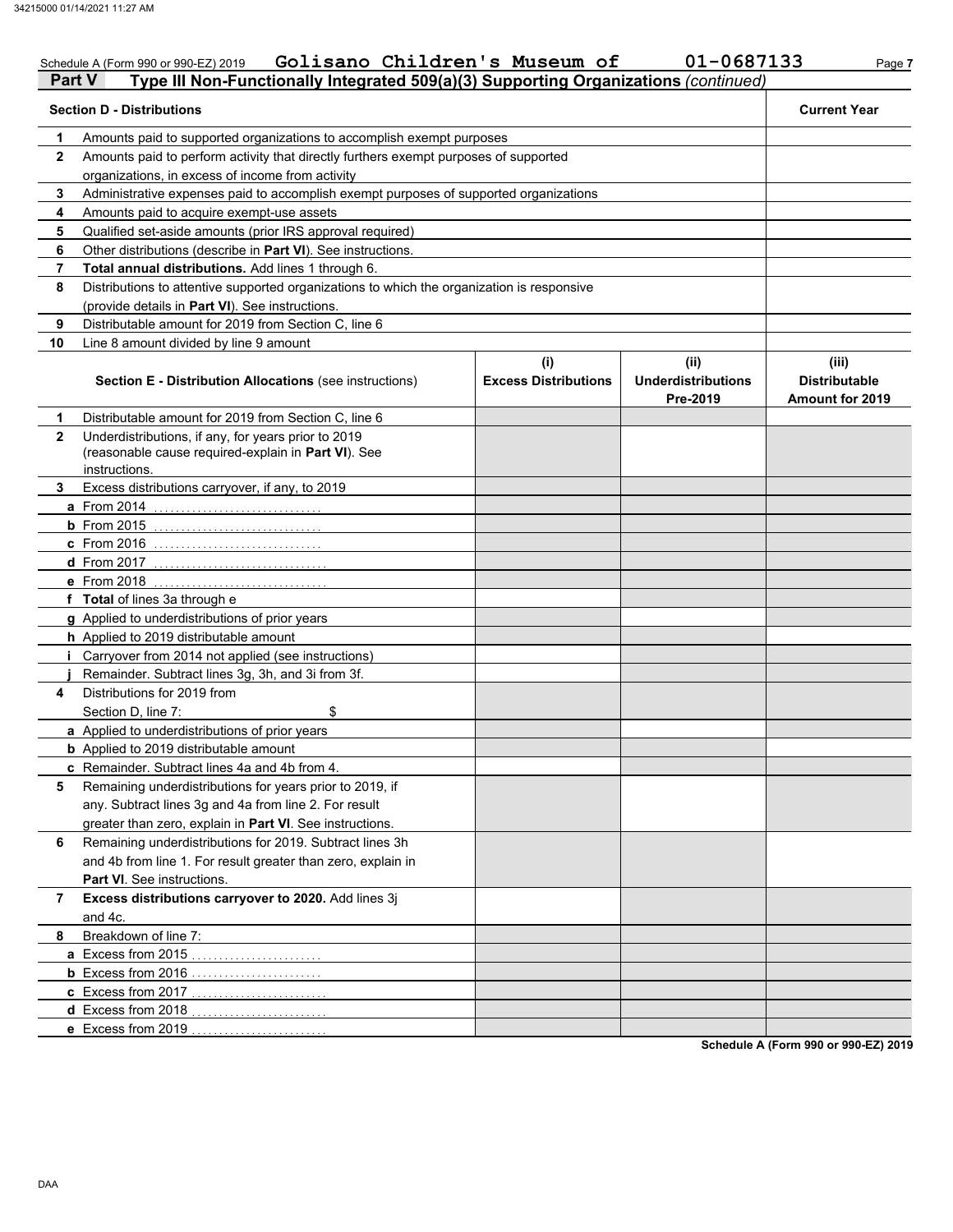|         | Schedule A (Form 990 or 990-EZ) 2019 Golisano Children's Museum of 01-0687133                                                                                                                                                                  |    |         | Page 8 |
|---------|------------------------------------------------------------------------------------------------------------------------------------------------------------------------------------------------------------------------------------------------|----|---------|--------|
| Part VI | Supplemental Information. Provide the explanations required by Part II, line 10; Part II, line 17a or 17b; Part<br>III, line 12; Part IV, Section A, lines 1, 2, 3b, 3c, 4b, 4c, 5a, 6, 9a, 9b, 9c, 11a, 11b, and 11c; Part IV, Section        |    |         |        |
|         | B, lines 1 and 2; Part IV, Section C, line 1; Part IV, Section D, lines 2 and 3; Part IV, Section E, lines 1c, 2a, 2b,<br>3a, and 3b; Part V, line 1; Part V, Section B, line 1e; Part V, Section D, lines 5, 6, and 8; and Part V, Section E, |    |         |        |
|         | lines 2, 5, and 6. Also complete this part for any additional information. (See instructions.)                                                                                                                                                 |    |         |        |
|         | Part II, Line 10 - Other Income Detail                                                                                                                                                                                                         |    |         |        |
|         | Gross income from Events                                                                                                                                                                                                                       | \$ | 192,467 |        |
|         | Sale of Inventory Items                                                                                                                                                                                                                        | \$ | 300,914 |        |
|         |                                                                                                                                                                                                                                                |    |         |        |
|         |                                                                                                                                                                                                                                                |    |         |        |
|         |                                                                                                                                                                                                                                                |    |         |        |
|         |                                                                                                                                                                                                                                                |    |         |        |
|         |                                                                                                                                                                                                                                                |    |         |        |
|         |                                                                                                                                                                                                                                                |    |         |        |
|         |                                                                                                                                                                                                                                                |    |         |        |
|         |                                                                                                                                                                                                                                                |    |         |        |
|         |                                                                                                                                                                                                                                                |    |         |        |
|         |                                                                                                                                                                                                                                                |    |         |        |
|         |                                                                                                                                                                                                                                                |    |         |        |
|         |                                                                                                                                                                                                                                                |    |         |        |
|         |                                                                                                                                                                                                                                                |    |         |        |
|         |                                                                                                                                                                                                                                                |    |         |        |
|         |                                                                                                                                                                                                                                                |    |         |        |
|         |                                                                                                                                                                                                                                                |    |         |        |
|         |                                                                                                                                                                                                                                                |    |         |        |
|         |                                                                                                                                                                                                                                                |    |         |        |
|         |                                                                                                                                                                                                                                                |    |         |        |
|         |                                                                                                                                                                                                                                                |    |         |        |
|         |                                                                                                                                                                                                                                                |    |         |        |
|         |                                                                                                                                                                                                                                                |    |         |        |
|         |                                                                                                                                                                                                                                                |    |         |        |
|         |                                                                                                                                                                                                                                                |    |         |        |
|         |                                                                                                                                                                                                                                                |    |         |        |
|         |                                                                                                                                                                                                                                                |    |         |        |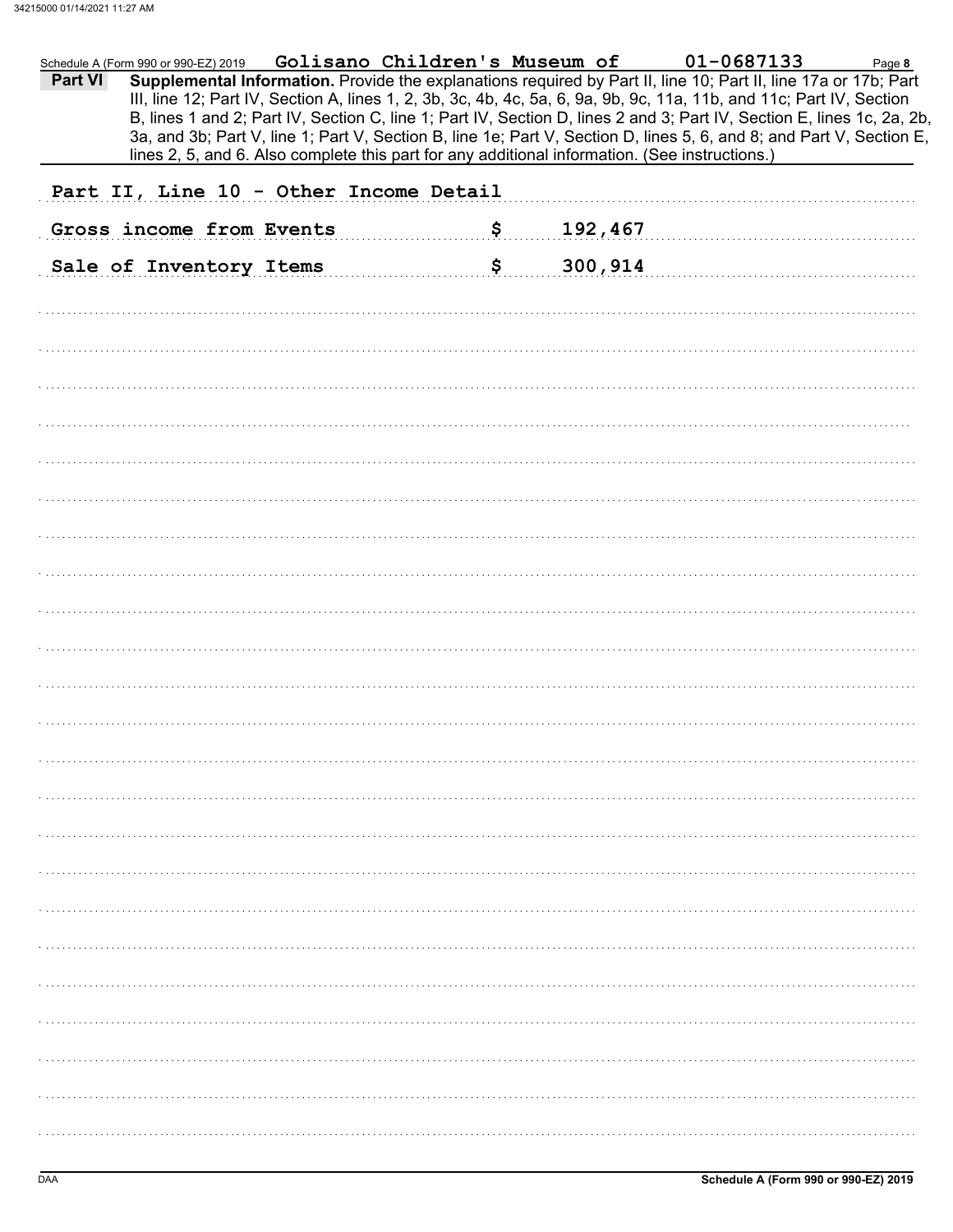| <b>Schedule B</b><br>(Form 990, 990-EZ,                              | <b>Schedule of Contributors</b>                                                                                                                                                                                    |            | OMB No. 1545-0047                     |
|----------------------------------------------------------------------|--------------------------------------------------------------------------------------------------------------------------------------------------------------------------------------------------------------------|------------|---------------------------------------|
| or 990-PF)<br>Department of the Treasury<br>Internal Revenue Service | Attach to Form 990, Form 990-EZ, or Form 990-PF.<br>Go to www.irs.gov/Form990 for the latest information.                                                                                                          |            | 2019                                  |
| Name of the organization                                             |                                                                                                                                                                                                                    |            | <b>Employer identification number</b> |
| Naples, Inc                                                          | Golisano Children's Museum of                                                                                                                                                                                      | 01-0687133 |                                       |
| <b>Organization type (check one):</b>                                |                                                                                                                                                                                                                    |            |                                       |
|                                                                      |                                                                                                                                                                                                                    |            |                                       |
| Filers of:                                                           | Section:                                                                                                                                                                                                           |            |                                       |
| Form 990 or 990-EZ                                                   | $ \mathbf{X} $ 501(c)( <b>3</b> ) (enter number) organization                                                                                                                                                      |            |                                       |
|                                                                      | $4947(a)(1)$ nonexempt charitable trust not treated as a private foundation                                                                                                                                        |            |                                       |
|                                                                      | 527 political organization                                                                                                                                                                                         |            |                                       |
| Form 990-PF                                                          | $501(c)(3)$ exempt private foundation                                                                                                                                                                              |            |                                       |
|                                                                      | 4947(a)(1) nonexempt charitable trust treated as a private foundation                                                                                                                                              |            |                                       |
|                                                                      | 501(c)(3) taxable private foundation                                                                                                                                                                               |            |                                       |
|                                                                      |                                                                                                                                                                                                                    |            |                                       |
|                                                                      |                                                                                                                                                                                                                    |            |                                       |
|                                                                      | Check if your organization is covered by the General Rule or a Special Rule.<br><b>Note:</b> Only a section 501(c)(7), (8), or (10) organization can check boxes for both the General Rule and a Special Rule. See |            |                                       |

boxes for both the General Rule and a Special Rule. See instructions.

### **General Rule**

For an organization filing Form 990, 990-EZ, or 990-PF that received, during the year, contributions totaling \$5,000 or more (in money or property) from any one contributor. Complete Parts I and II. See instructions for determining a contributor's total contributions.

### **Special Rules**

| <b>X</b> For an organization described in section 501(c)(3) filing Form 990 or 990-EZ that met the 33 <sup>1</sup> /3% support test of the |
|--------------------------------------------------------------------------------------------------------------------------------------------|
| regulations under sections 509(a)(1) and 170(b)(1)(A)(vi), that checked Schedule A (Form 990 or 990-EZ), Part II, line                     |
| 13, 16a, or 16b, and that received from any one contributor, during the year, total contributions of the greater of (1)                    |
| \$5,000; or (2) 2% of the amount on (i) Form 990, Part VIII, line 1h; or (ii) Form 990-EZ, line 1. Complete Parts I and II.                |

literary, or educational purposes, or for the prevention of cruelty to children or animals. Complete Parts I (entering For an organization described in section 501(c)(7), (8), or (10) filing Form 990 or 990-EZ that received from any one contributor, during the year, total contributions of more than \$1,000 *exclusively* for religious, charitable, scientific, "N/A" in column (b) instead of the contributor name and address), II, and III.

For an organization described in section  $501(c)(7)$ , (8), or (10) filing Form 990 or 990-EZ that received from any one contributor, during the year, contributions *exclusively* for religious, charitable, etc., purposes, but no such contributions totaled more than \$1,000. If this box is checked, enter here the total contributions that were received during the year for an *exclusively* religious, charitable, etc., purpose. Don't complete any of the parts unless the **General Rule** applies to this organization because it received *nonexclusively* religious, charitable, etc., contributions totaling \$5,000 or more during the year *compare contract a compare contract compare contract compare compare s* 

990-EZ, or 990-PF), but it **must** answer "No" on Part IV, line 2, of its Form 990; or check the box on line H of its Form 990-EZ or on its Form 990-PF, Part I, line 2, to certify that it doesn't meet the filing requirements of Schedule B (Form 990, 990-EZ, or 990-PF). **Caution:** An organization that isn't covered by the General Rule and/or the Special Rules doesn't file Schedule B (Form 990,

**For Paperwork Reduction Act Notice, see the instructions for Form 990, 990-EZ, or 990-PF.**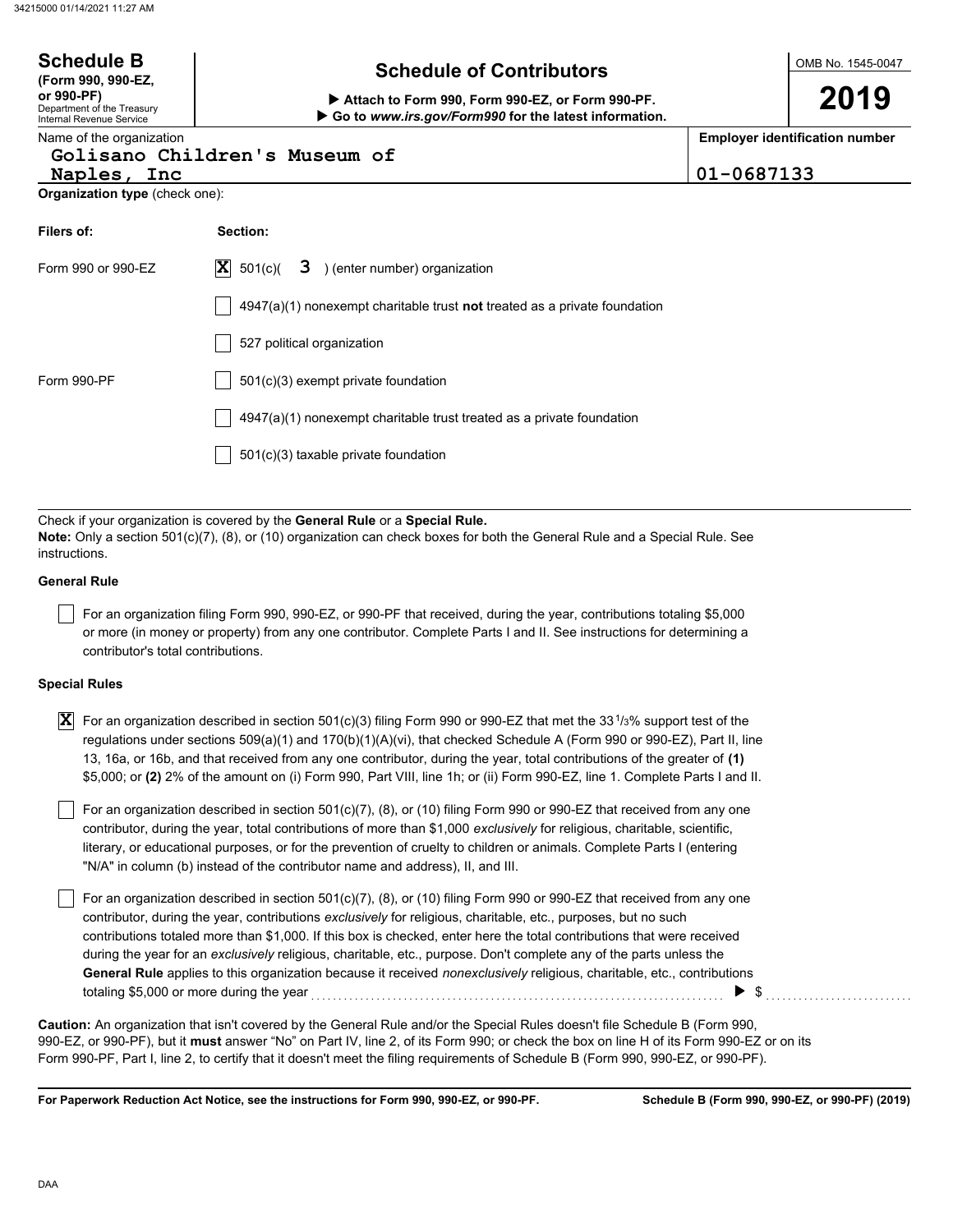|              | <b>SCHEDULE D</b>                         |                                                                                                                                                                                                                                     |                                                                                                      |                                       | OMB No. 1545-0047 |                                        |
|--------------|-------------------------------------------|-------------------------------------------------------------------------------------------------------------------------------------------------------------------------------------------------------------------------------------|------------------------------------------------------------------------------------------------------|---------------------------------------|-------------------|----------------------------------------|
|              | (Form 990)                                |                                                                                                                                                                                                                                     | <b>Supplemental Financial Statements</b><br>Complete if the organization answered "Yes" on Form 990, |                                       |                   |                                        |
|              |                                           |                                                                                                                                                                                                                                     | Part IV, line 6, 7, 8, 9, 10, 11a, 11b, 11c, 11d, 11e, 11f, 12a, or 12b.                             |                                       |                   |                                        |
|              | Department of the Treasury                |                                                                                                                                                                                                                                     | Attach to Form 990.                                                                                  |                                       |                   | <b>Open to Public</b>                  |
|              | Internal Revenue Service                  |                                                                                                                                                                                                                                     | Go to www.irs.gov/Form990 for instructions and the latest information.                               |                                       | <b>Inspection</b> |                                        |
|              | Name of the organization                  |                                                                                                                                                                                                                                     |                                                                                                      | <b>Employer identification number</b> |                   |                                        |
|              |                                           | Golisano Children's Museum of                                                                                                                                                                                                       |                                                                                                      |                                       |                   |                                        |
|              | Naples, Inc                               | Organizations Maintaining Donor Advised Funds or Other Similar Funds or Accounts.                                                                                                                                                   |                                                                                                      | 01-0687133                            |                   |                                        |
| Part I       |                                           | Complete if the organization answered "Yes" on Form 990, Part IV, line 6.                                                                                                                                                           |                                                                                                      |                                       |                   |                                        |
|              |                                           |                                                                                                                                                                                                                                     |                                                                                                      |                                       |                   |                                        |
|              |                                           |                                                                                                                                                                                                                                     | (a) Donor advised funds                                                                              | (b) Funds and other accounts          |                   |                                        |
| 1.           |                                           |                                                                                                                                                                                                                                     |                                                                                                      |                                       |                   |                                        |
| 2            |                                           | Aggregate value of contributions to (during year)<br>[[[[[[[[[[[[[[[]]]]]                                                                                                                                                           |                                                                                                      |                                       |                   |                                        |
| 3            |                                           |                                                                                                                                                                                                                                     |                                                                                                      |                                       |                   |                                        |
| 4            |                                           |                                                                                                                                                                                                                                     |                                                                                                      |                                       |                   |                                        |
| 5            |                                           | Did the organization inform all donors and donor advisors in writing that the assets held in donor advised                                                                                                                          |                                                                                                      |                                       |                   |                                        |
|              |                                           |                                                                                                                                                                                                                                     |                                                                                                      |                                       | Yes               | No                                     |
| 6            |                                           | Did the organization inform all grantees, donors, and donor advisors in writing that grant funds can be used                                                                                                                        |                                                                                                      |                                       |                   |                                        |
|              |                                           | only for charitable purposes and not for the benefit of the donor or donor advisor, or for any other purpose                                                                                                                        |                                                                                                      |                                       |                   |                                        |
|              | conferring impermissible private benefit? |                                                                                                                                                                                                                                     |                                                                                                      |                                       | <b>Yes</b>        | No                                     |
| Part II      |                                           | <b>Conservation Easements.</b>                                                                                                                                                                                                      |                                                                                                      |                                       |                   |                                        |
|              |                                           | Complete if the organization answered "Yes" on Form 990, Part IV, line 7.                                                                                                                                                           |                                                                                                      |                                       |                   |                                        |
| 1            |                                           | Purpose(s) of conservation easements held by the organization (check all that apply).                                                                                                                                               |                                                                                                      |                                       |                   |                                        |
|              |                                           | Preservation of land for public use (for example, recreation or education                                                                                                                                                           | Preservation of a historically important land area                                                   |                                       |                   |                                        |
|              | Protection of natural habitat             |                                                                                                                                                                                                                                     | Preservation of a certified historic structure                                                       |                                       |                   |                                        |
|              | Preservation of open space                |                                                                                                                                                                                                                                     |                                                                                                      |                                       |                   |                                        |
| $\mathbf{2}$ |                                           | Complete lines 2a through 2d if the organization held a qualified conservation contribution in the form of a conservation                                                                                                           |                                                                                                      |                                       |                   |                                        |
|              | easement on the last day of the tax year. |                                                                                                                                                                                                                                     |                                                                                                      |                                       |                   | <b>Held at the End of the Tax Year</b> |
|              | a Total number of conservation easements  |                                                                                                                                                                                                                                     |                                                                                                      | 2a                                    |                   |                                        |
| b            |                                           |                                                                                                                                                                                                                                     |                                                                                                      | 2 <sub>b</sub>                        |                   |                                        |
|              |                                           |                                                                                                                                                                                                                                     |                                                                                                      | 2c                                    |                   |                                        |
|              |                                           | d Number of conservation easements included in (c) acquired after 7/25/06, and not on a                                                                                                                                             |                                                                                                      |                                       |                   |                                        |
|              |                                           | historic structure listed in the National Register                                                                                                                                                                                  |                                                                                                      | 2d                                    |                   |                                        |
| 3            |                                           | Number of conservation easements modified, transferred, released, extinguished, or terminated by the organization during the                                                                                                        |                                                                                                      |                                       |                   |                                        |
|              | tax year $\blacktriangleright$            |                                                                                                                                                                                                                                     |                                                                                                      |                                       |                   |                                        |
|              |                                           | Number of states where property subject to conservation easement is located ▶                                                                                                                                                       |                                                                                                      |                                       |                   |                                        |
| 5            |                                           | Does the organization have a written policy regarding the periodic monitoring, inspection, handling of                                                                                                                              |                                                                                                      |                                       |                   |                                        |
|              |                                           | violations, and enforcement of the conservation easements it holds?                                                                                                                                                                 |                                                                                                      |                                       | Yes               | No                                     |
| 6            |                                           | Staff and volunteer hours devoted to monitoring, inspecting, handling of violations, and enforcing conservation easements during the year                                                                                           |                                                                                                      |                                       |                   |                                        |
|              |                                           |                                                                                                                                                                                                                                     |                                                                                                      |                                       |                   |                                        |
| 7            |                                           | Amount of expenses incurred in monitoring, inspecting, handling of violations, and enforcing conservation easements during the year                                                                                                 |                                                                                                      |                                       |                   |                                        |
|              | $\blacktriangleright$ \$                  |                                                                                                                                                                                                                                     |                                                                                                      |                                       |                   |                                        |
| 8            |                                           | Does each conservation easement reported on line 2(d) above satisfy the requirements of section 170(h)(4)(B)(i)                                                                                                                     |                                                                                                      |                                       |                   |                                        |
|              |                                           |                                                                                                                                                                                                                                     |                                                                                                      |                                       | Yes               | No                                     |
| 9            |                                           | In Part XIII, describe how the organization reports conservation easements in its revenue and expense statement and                                                                                                                 |                                                                                                      |                                       |                   |                                        |
|              |                                           | balance sheet, and include, if applicable, the text of the footnote to the organization's financial statements that describes the                                                                                                   |                                                                                                      |                                       |                   |                                        |
|              |                                           | organization's accounting for conservation easements.                                                                                                                                                                               |                                                                                                      |                                       |                   |                                        |
|              | Part III                                  | Organizations Maintaining Collections of Art, Historical Treasures, or Other Similar Assets.                                                                                                                                        |                                                                                                      |                                       |                   |                                        |
|              |                                           | Complete if the organization answered "Yes" on Form 990, Part IV, line 8.                                                                                                                                                           |                                                                                                      |                                       |                   |                                        |
|              |                                           | 1a If the organization elected, as permitted under FASB ASC 958, not to report in its revenue statement and balance sheet works                                                                                                     |                                                                                                      |                                       |                   |                                        |
|              |                                           | of art, historical treasures, or other similar assets held for public exhibition, education, or research in furtherance of public                                                                                                   |                                                                                                      |                                       |                   |                                        |
|              |                                           | service, provide in Part XIII the text of the footnote to its financial statements that describes these items.                                                                                                                      |                                                                                                      |                                       |                   |                                        |
|              |                                           | b If the organization elected, as permitted under FASB ASC 958, to report in its revenue statement and balance sheet works of                                                                                                       |                                                                                                      |                                       |                   |                                        |
|              |                                           | art, historical treasures, or other similar assets held for public exhibition, education, or research in furtherance of public service,                                                                                             |                                                                                                      |                                       |                   |                                        |
|              |                                           | provide the following amounts relating to these items:                                                                                                                                                                              |                                                                                                      |                                       |                   |                                        |
|              |                                           | (i) Revenue included on Form 990, Part VIII, line 1 <b>Construction</b> contains a construction of the set of the set of the set of the set of the set of the set of the set of the set of the set of the set of the set of the set |                                                                                                      |                                       |                   |                                        |
|              | (ii) Assets included in Form 990, Part X  |                                                                                                                                                                                                                                     |                                                                                                      | $\triangleright$ \$                   |                   |                                        |
| 2            |                                           | If the organization received or held works of art, historical treasures, or other similar assets for financial gain, provide the                                                                                                    |                                                                                                      |                                       |                   |                                        |
|              |                                           | following amounts required to be reported under FASB ASC 958 relating to these items:                                                                                                                                               |                                                                                                      |                                       |                   |                                        |
|              |                                           |                                                                                                                                                                                                                                     |                                                                                                      |                                       |                   |                                        |
|              |                                           |                                                                                                                                                                                                                                     |                                                                                                      |                                       |                   |                                        |
|              |                                           | For Panerwork Poduction Act Notice, see the Instructions for Form 880                                                                                                                                                               |                                                                                                      |                                       |                   | Schodule D (Form 000) 2010             |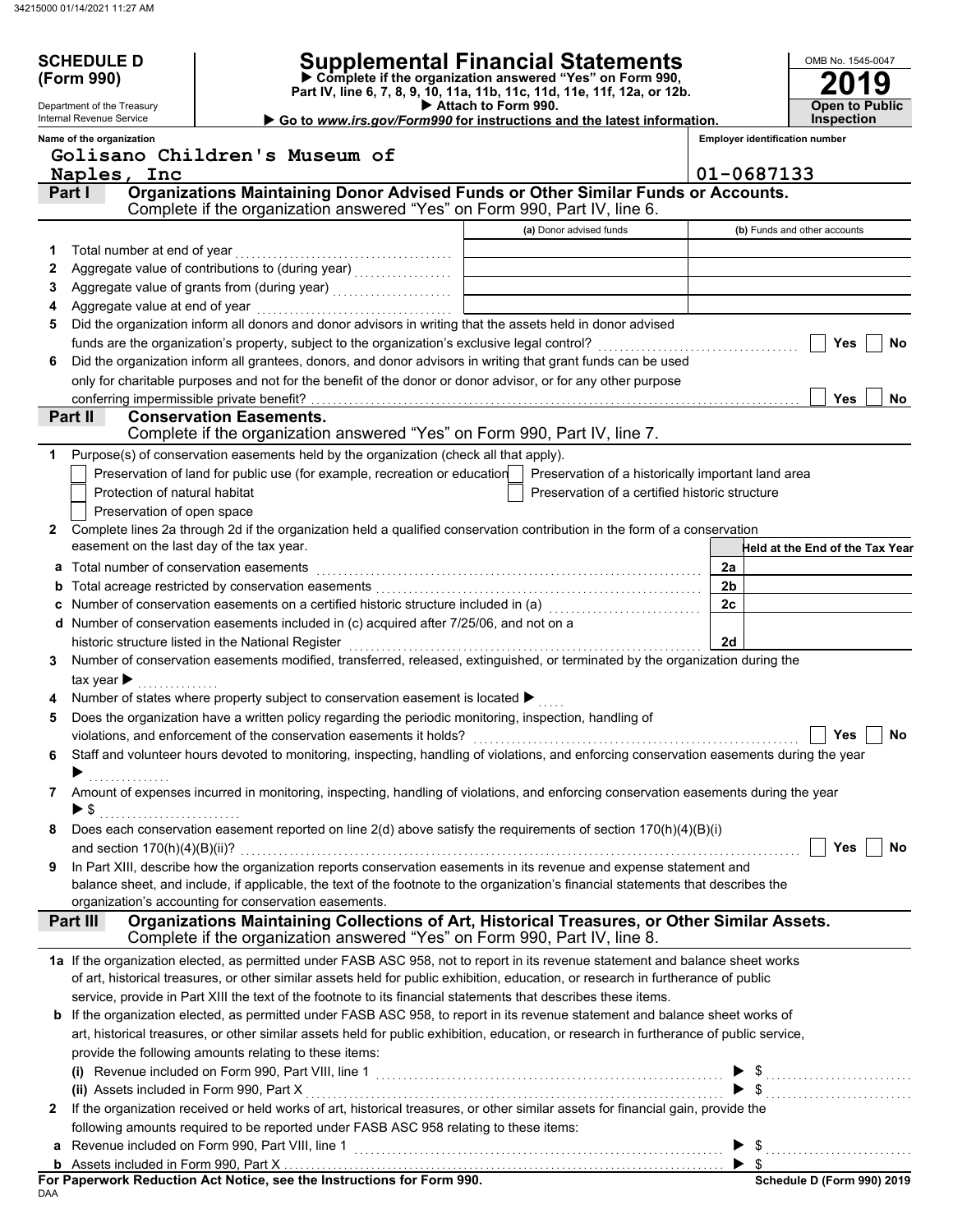|   | Schedule D (Form 990) 2019 Golisano Children's Museum of                                                                                                                                                                         |                         |                          |                    | 01-0687133           |         |                | Page 2              |
|---|----------------------------------------------------------------------------------------------------------------------------------------------------------------------------------------------------------------------------------|-------------------------|--------------------------|--------------------|----------------------|---------|----------------|---------------------|
|   | Organizations Maintaining Collections of Art, Historical Treasures, or Other Similar Assets (continued)<br>Part III                                                                                                              |                         |                          |                    |                      |         |                |                     |
| 3 | Using the organization's acquisition, accession, and other records, check any of the following that make significant use of its<br>collection items (check all that apply):                                                      |                         |                          |                    |                      |         |                |                     |
| a | Public exhibition                                                                                                                                                                                                                | d                       | Loan or exchange program |                    |                      |         |                |                     |
| b | Scholarly research                                                                                                                                                                                                               | е                       |                          |                    |                      |         |                |                     |
| c | Preservation for future generations                                                                                                                                                                                              |                         |                          |                    |                      |         |                |                     |
|   | Provide a description of the organization's collections and explain how they further the organization's exempt purpose in Part                                                                                                   |                         |                          |                    |                      |         |                |                     |
|   | XIII.                                                                                                                                                                                                                            |                         |                          |                    |                      |         |                |                     |
| 5 | During the year, did the organization solicit or receive donations of art, historical treasures, or other similar                                                                                                                |                         |                          |                    |                      |         |                |                     |
|   | assets to be sold to raise funds rather than to be maintained as part of the organization's collection?                                                                                                                          |                         |                          |                    |                      |         |                | Yes $ X $ No        |
|   | Part IV<br><b>Escrow and Custodial Arrangements.</b>                                                                                                                                                                             |                         |                          |                    |                      |         |                |                     |
|   | Complete if the organization answered "Yes" on Form 990, Part IV, line 9, or reported an amount on Form<br>990, Part X, line 21.                                                                                                 |                         |                          |                    |                      |         |                |                     |
|   | 1a Is the organization an agent, trustee, custodian or other intermediary for contributions or other assets not                                                                                                                  |                         |                          |                    |                      |         |                |                     |
|   | included on Form 990, Part X?                                                                                                                                                                                                    |                         |                          |                    |                      |         | <b>Yes</b>     | No                  |
|   | b If "Yes," explain the arrangement in Part XIII and complete the following table:                                                                                                                                               |                         |                          |                    |                      |         |                |                     |
|   |                                                                                                                                                                                                                                  |                         |                          |                    |                      |         | Amount         |                     |
|   | c Beginning balance                                                                                                                                                                                                              |                         |                          |                    | 1c                   |         |                |                     |
|   | d Additions during the year<br>interaction continuous continuous continuous during the year of the year and the year and the year and a distribution of the state of the state of the state of the state of the state of the sta |                         |                          |                    | 1 <sub>d</sub>       |         |                |                     |
|   | e Distributions during the year<br>increased: increased: increased: increased: increased: increased: increased: increased: increased: increased: increased: increased: increased: increased: increased: increased: increased: in |                         |                          |                    | 1e                   |         |                |                     |
|   | Ending balance continuum continuum continuum continuum continuum continuum continuum continuum continuum continuum continuum continuum continuum continuum continuum continuum continuum continuum continuum continuum continu   |                         |                          |                    | 1f                   |         |                |                     |
|   | 2a Did the organization include an amount on Form 990, Part X, line 21, for escrow or custodial account liability?                                                                                                               |                         |                          |                    |                      |         | <b>Yes</b>     | No                  |
|   | <b>b</b> If "Yes," explain the arrangement in Part XIII. Check here if the explanation has been provided on Part XIII                                                                                                            |                         |                          |                    |                      |         |                |                     |
|   | Part V<br><b>Endowment Funds.</b>                                                                                                                                                                                                |                         |                          |                    |                      |         |                |                     |
|   | Complete if the organization answered "Yes" on Form 990, Part IV, line 10.                                                                                                                                                       |                         |                          |                    |                      |         |                |                     |
|   |                                                                                                                                                                                                                                  | (a) Current year        | (b) Prior year           | (c) Two years back | (d) Three years back |         |                | (e) Four years back |
|   | 1a Beginning of year balance <i>minimizing</i>                                                                                                                                                                                   | 183,030                 | 193,797                  | 168,344            |                      | 61,423  |                | 62,209              |
|   | <b>b</b> Contributions                                                                                                                                                                                                           |                         |                          |                    |                      | 100,000 |                |                     |
|   | c Net investment earnings, gains, and                                                                                                                                                                                            |                         |                          |                    |                      |         |                |                     |
|   | losses                                                                                                                                                                                                                           | 25,869                  | $-8,589$                 | 27,640             |                      | 8,211   |                | $-282$              |
|   | d Grants or scholarships                                                                                                                                                                                                         |                         |                          |                    |                      |         |                |                     |
|   | e Other expenditures for facilities and                                                                                                                                                                                          |                         |                          |                    |                      |         |                |                     |
|   | programs                                                                                                                                                                                                                         |                         |                          |                    |                      |         |                |                     |
|   |                                                                                                                                                                                                                                  | 2,121                   | 2,178                    | 2,187              |                      | 1,290   |                | 504                 |
|   | End of year balance                                                                                                                                                                                                              | 206,778                 | 183,030                  | 193,797            |                      | 168,344 |                | 61,423              |
|   | 2 Provide the estimated percentage of the current year end balance (line 1g, column (a)) held as:                                                                                                                                |                         |                          |                    |                      |         |                |                     |
|   | Board designated or quasi-endowment > %                                                                                                                                                                                          |                         |                          |                    |                      |         |                |                     |
|   | <b>b</b> Permanent endowment $\triangleright$ 82.00 %                                                                                                                                                                            |                         |                          |                    |                      |         |                |                     |
|   | c Term endowment $\blacktriangleright$ 18.00 %                                                                                                                                                                                   |                         |                          |                    |                      |         |                |                     |
|   | The percentages on lines 2a, 2b, and 2c should equal 100%.                                                                                                                                                                       |                         |                          |                    |                      |         |                |                     |
|   | 3a Are there endowment funds not in the possession of the organization that are held and administered for the                                                                                                                    |                         |                          |                    |                      |         |                |                     |
|   | organization by:                                                                                                                                                                                                                 |                         |                          |                    |                      |         |                | Yes<br>No           |
|   | (i) Unrelated organizations                                                                                                                                                                                                      |                         |                          |                    |                      |         | 3a(i)          | $\mathbf x$         |
|   | (ii) Related organizations                                                                                                                                                                                                       |                         |                          |                    |                      |         | 3a(ii)         | X                   |
|   | <b>b</b> If "Yes" on line 3a(ii), are the related organizations listed as required on Schedule R?<br>Schedule R?                                                                                                                 |                         |                          |                    |                      |         | 3b             |                     |
|   | Describe in Part XIII the intended uses of the organization's endowment funds.                                                                                                                                                   |                         |                          |                    |                      |         |                |                     |
|   | <b>Part VI</b><br>Land, Buildings, and Equipment.                                                                                                                                                                                |                         |                          |                    |                      |         |                |                     |
|   | Complete if the organization answered "Yes" on Form 990, Part IV, line 11a. See Form 990, Part X, line 10.                                                                                                                       |                         |                          |                    |                      |         |                |                     |
|   | Description of property                                                                                                                                                                                                          | (a) Cost or other basis | (b) Cost or other basis  |                    | (c) Accumulated      |         | (d) Book value |                     |
|   |                                                                                                                                                                                                                                  | (investment)            | (other)                  |                    | depreciation         |         |                |                     |
|   | <b>1a</b> Land                                                                                                                                                                                                                   |                         |                          |                    |                      |         |                |                     |
|   | <b>b</b> Buildings                                                                                                                                                                                                               |                         |                          |                    |                      |         |                |                     |
|   |                                                                                                                                                                                                                                  |                         |                          |                    |                      |         |                |                     |
|   | d Equipment                                                                                                                                                                                                                      |                         |                          |                    |                      |         |                |                     |
|   |                                                                                                                                                                                                                                  |                         |                          | 22, 136, 464       | 4,743,980            |         |                | 17,392,484          |
|   | Total. Add lines 1a through 1e. (Column (d) must equal Form 990, Part X, column (B), line 10c.)                                                                                                                                  |                         |                          |                    |                      |         |                | 17,392,484          |

**Schedule D (Form 990) 2019**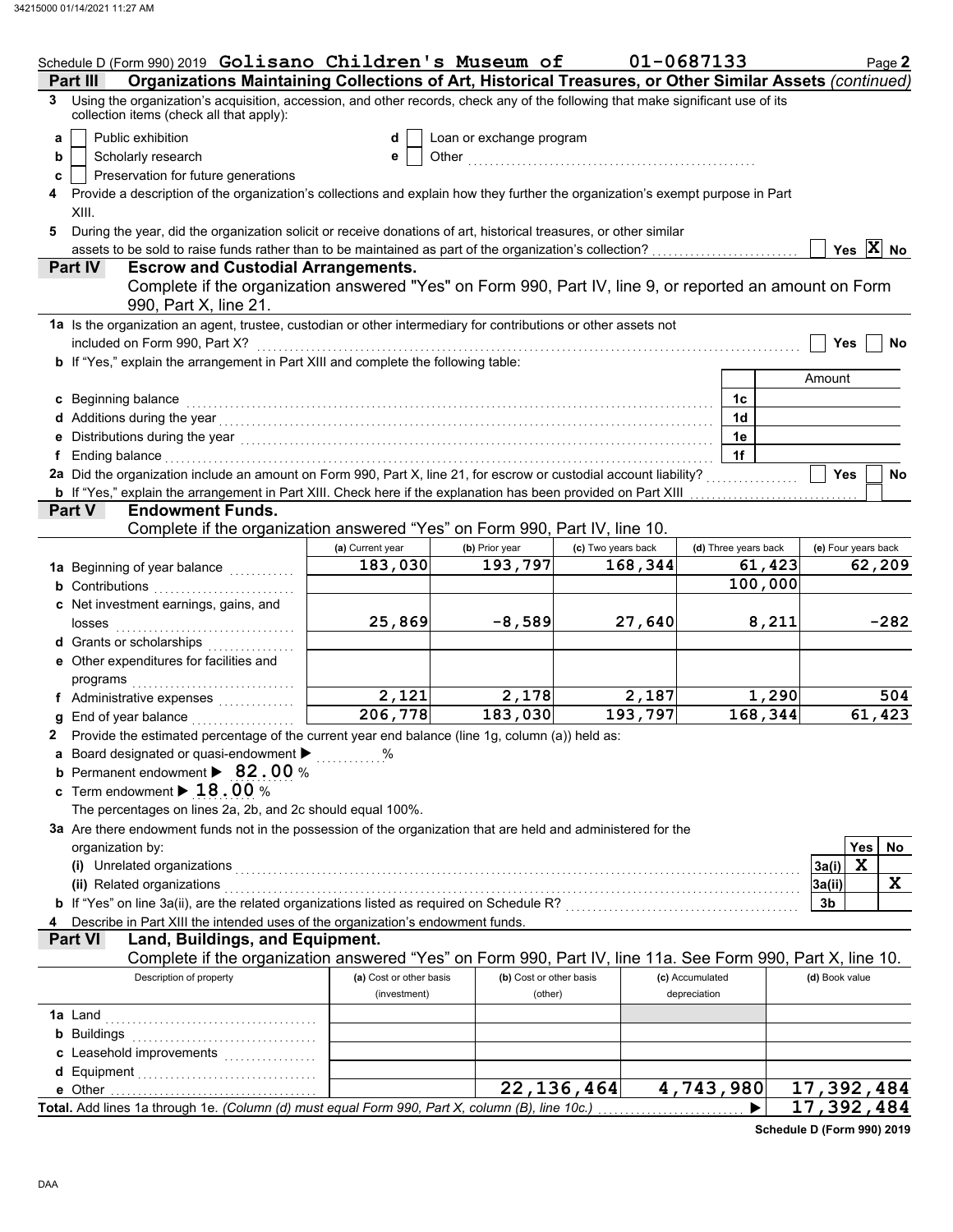|                           | Schedule D (Form 990) 2019 Golisano Children's Museum of                                                   |                | 01-0687133                       | Page 3         |
|---------------------------|------------------------------------------------------------------------------------------------------------|----------------|----------------------------------|----------------|
| <b>Part VII</b>           | <b>Investments - Other Securities.</b>                                                                     |                |                                  |                |
|                           | Complete if the organization answered "Yes" on Form 990, Part IV, line 11b. See Form 990, Part X, line 12. |                |                                  |                |
|                           | (a) Description of security or category                                                                    | (b) Book value | (c) Method of valuation:         |                |
|                           | (including name of security)                                                                               |                | Cost or end-of-year market value |                |
| (1) Financial derivatives |                                                                                                            |                |                                  |                |
|                           | (2) Closely held equity interests                                                                          |                |                                  |                |
| $(3)$ Other               |                                                                                                            |                |                                  |                |
| (A)                       |                                                                                                            |                |                                  |                |
| (B)                       |                                                                                                            |                |                                  |                |
| (C)                       |                                                                                                            |                |                                  |                |
| (D)                       |                                                                                                            |                |                                  |                |
| (E)                       |                                                                                                            |                |                                  |                |
| (F)                       |                                                                                                            |                |                                  |                |
| (G)                       |                                                                                                            |                |                                  |                |
| (H)                       |                                                                                                            |                |                                  |                |
|                           | Total. (Column (b) must equal Form 990, Part X, col. (B) line 12.)                                         |                |                                  |                |
| <b>Part VIII</b>          | <b>Investments - Program Related.</b>                                                                      |                |                                  |                |
|                           | Complete if the organization answered "Yes" on Form 990, Part IV, line 11c. See Form 990, Part X, line 13. |                |                                  |                |
|                           | (a) Description of investment                                                                              | (b) Book value | (c) Method of valuation:         |                |
|                           |                                                                                                            |                | Cost or end-of-year market value |                |
| (1)                       |                                                                                                            |                |                                  |                |
| (2)                       |                                                                                                            |                |                                  |                |
| $\frac{(3)}{(4)}$<br>(5)  |                                                                                                            |                |                                  |                |
|                           |                                                                                                            |                |                                  |                |
|                           |                                                                                                            |                |                                  |                |
| (6)                       |                                                                                                            |                |                                  |                |
| (7)                       |                                                                                                            |                |                                  |                |
| (8)                       |                                                                                                            |                |                                  |                |
| (9)                       |                                                                                                            |                |                                  |                |
|                           | Total. (Column (b) must equal Form 990, Part X, col. (B) line 13.)<br>▶                                    |                |                                  |                |
| Part IX                   | <b>Other Assets.</b>                                                                                       |                |                                  |                |
|                           | Complete if the organization answered "Yes" on Form 990, Part IV, line 11d. See Form 990, Part X, line 15. |                |                                  |                |
|                           | (a) Description                                                                                            |                |                                  | (b) Book value |
| (1)                       |                                                                                                            |                |                                  |                |
| (2)                       |                                                                                                            |                |                                  |                |
| (3)                       |                                                                                                            |                |                                  |                |
| (4)                       |                                                                                                            |                |                                  |                |
| (5)                       |                                                                                                            |                |                                  |                |
| (6)                       |                                                                                                            |                |                                  |                |
| (7)                       |                                                                                                            |                |                                  |                |
| (8)                       |                                                                                                            |                |                                  |                |
| (9)                       |                                                                                                            |                |                                  |                |
|                           | Total. (Column (b) must equal Form 990, Part X, col. (B) line 15.)                                         |                |                                  |                |
| Part X                    | <b>Other Liabilities.</b>                                                                                  |                |                                  |                |
|                           | Complete if the organization answered "Yes" on Form 990, Part IV, line 11e or 11f. See Form 990, Part X,   |                |                                  |                |
|                           | line 25.                                                                                                   |                |                                  |                |
| 1.                        | (a) Description of liability                                                                               |                |                                  | (b) Book value |
| (1)                       | Federal income taxes                                                                                       |                |                                  |                |
| (2)                       |                                                                                                            |                |                                  |                |
| (3)                       |                                                                                                            |                |                                  |                |
| (4)                       |                                                                                                            |                |                                  |                |
| (5)                       |                                                                                                            |                |                                  |                |
| (6)                       |                                                                                                            |                |                                  |                |
| (7)                       |                                                                                                            |                |                                  |                |
| (8)                       |                                                                                                            |                |                                  |                |
| (9)                       | Total. (Column (b) must equal Form 990, Part X, col. (B) line 25.)                                         |                |                                  |                |
|                           |                                                                                                            |                |                                  |                |

organization's liability for uncertain tax positions under FASB ASC 740. Check here if the text of the footnote has been provided in Part XIII . . . . . . .

**X**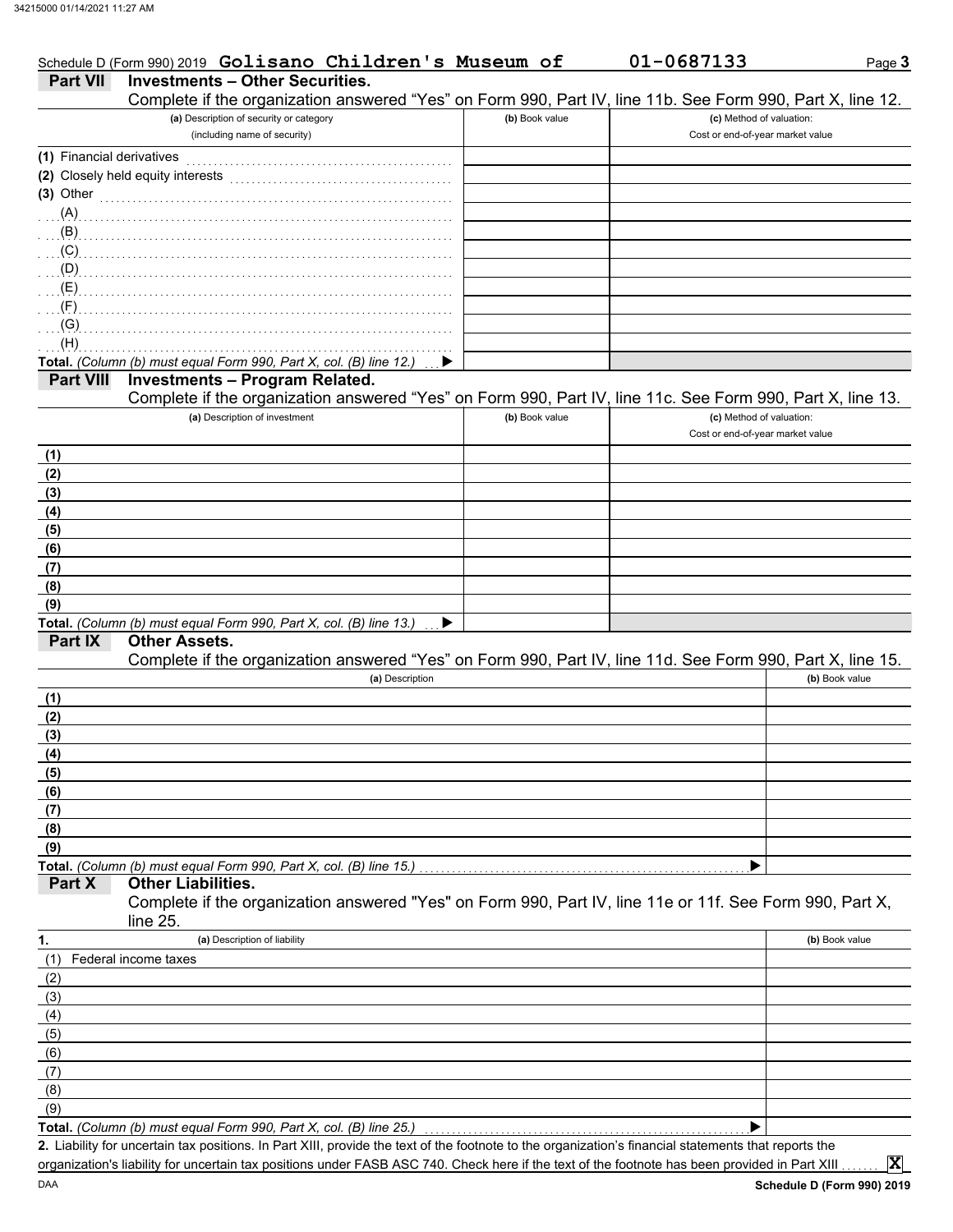| Schedule D (Form 990) 2019 Golisano Children's Museum of                                                                                                                                                                       |                      | 01-0687133          |              | Page 4    |
|--------------------------------------------------------------------------------------------------------------------------------------------------------------------------------------------------------------------------------|----------------------|---------------------|--------------|-----------|
| Reconciliation of Revenue per Audited Financial Statements With Revenue per Return.<br><b>Part XI</b>                                                                                                                          |                      |                     |              |           |
| Complete if the organization answered "Yes" on Form 990, Part IV, line 12a.                                                                                                                                                    |                      |                     |              |           |
| Total revenue, gains, and other support per audited financial statements                                                                                                                                                       |                      |                     | $\mathbf{1}$ | 3,028,178 |
| 2 Amounts included on line 1 but not on Form 990, Part VIII, line 12:                                                                                                                                                          |                      | 16,945              |              |           |
| a Net unrealized gains (losses) on investments [11] [11] Martin Martin Martin Martin Martin Martin Martin Marti                                                                                                                | 2a<br>2 <sub>b</sub> | $\overline{47,018}$ |              |           |
|                                                                                                                                                                                                                                | 2c                   |                     |              |           |
|                                                                                                                                                                                                                                | 2d                   | 437,616             |              |           |
|                                                                                                                                                                                                                                |                      |                     | 2e           | 501,579   |
| Subtract line 2e from line 1<br>3                                                                                                                                                                                              |                      |                     | 3            | 2,526,599 |
| Amounts included on Form 990, Part VIII, line 12, but not on line 1:<br>4                                                                                                                                                      |                      |                     |              |           |
| a Investment expenses not included on Form 990, Part VIII, line 7b                                                                                                                                                             | 4a                   |                     |              |           |
| <b>b</b> Other (Describe in Part XIII.) <b>CONSIDENT DESCRIPTION DESCRIPTION DESCRIPTION DESCRIPTION DESCRIPTION DESCRIPTION DESCRIPTION DESCRIPTION DESCRIPTION DESCRIPTION DESCRIPTION DESCRIPTION DESCRI</b>                | 4 <sub>b</sub>       |                     |              |           |
| c Add lines 4a and 4b                                                                                                                                                                                                          |                      |                     | 4с           |           |
|                                                                                                                                                                                                                                |                      |                     | 5            | 2,526,599 |
| Reconciliation of Expenses per Audited Financial Statements With Expenses per Return.<br><b>Part XII</b>                                                                                                                       |                      |                     |              |           |
| Complete if the organization answered "Yes" on Form 990, Part IV, line 12a.                                                                                                                                                    |                      |                     |              |           |
| 1 Total expenses and losses per audited financial statements                                                                                                                                                                   |                      |                     | $\mathbf{1}$ | 3,399,883 |
| Amounts included on line 1 but not on Form 990, Part IX, line 25:<br>$\mathbf{2}$                                                                                                                                              |                      |                     |              |           |
| a Donated services and use of facilities [11] contained a contact the service of the service of the service of the service of the service of the service of the service of the service of the service of the service of the se | 2a                   | 47,018              |              |           |
| b Prior year adjustments <b>contained</b> and the contained and the contained and contained and prior of Prior (2011).                                                                                                         | 2 <sub>b</sub>       |                     |              |           |
|                                                                                                                                                                                                                                | 2c                   |                     |              |           |
|                                                                                                                                                                                                                                | 2d                   | 644,485             |              |           |
|                                                                                                                                                                                                                                |                      |                     | 2e           | 691,503   |
| Subtract line 2e from line 1<br>3.                                                                                                                                                                                             |                      |                     | 3            | 2,708,380 |
| Amounts included on Form 990, Part IX, line 25, but not on line 1:<br>4                                                                                                                                                        |                      |                     |              |           |
| a Investment expenses not included on Form 990, Part VIII, line 7b                                                                                                                                                             | 4a                   |                     |              |           |
| <b>b</b> Other (Describe in Part XIII.) <b>CONSIDENT DESCRIPTION DESCRIPTION DESCRIPTION DESCRIPTION DESCRIPTION DESCRIPTION DESCRIPTION DESCRIPTION DESCRIPTION DESCRIPTION DESCRIPTION DESCRIPTION DESCRI</b>                | 4b                   |                     |              |           |
| c Add lines 4a and 4b                                                                                                                                                                                                          |                      |                     | 4с<br>5      |           |
| 5 Total expenses. Add lines 3 and 4c. (This must equal Form 990, Part I, line 18.)                                                                                                                                             |                      |                     |              | 2,708,380 |
| Part XIII Supplemental Information.<br>Provide the descriptions required for Part II, lines 3, 5, and 9; Part III, lines 1a and 4; Part IV, lines 1b and 2b; Part V, line 4; Part X, line                                      |                      |                     |              |           |
| 2; Part XI, lines 2d and 4b; and Part XII, lines 2d and 4b. Also complete this part to provide any additional information.                                                                                                     |                      |                     |              |           |
| Part V, Line 4 - Intended Uses for Endowment Funds                                                                                                                                                                             |                      |                     |              |           |
|                                                                                                                                                                                                                                |                      |                     |              |           |
| THE EARNINGS OF THE ENDOWMENT ARE TO BE USED TO SUSTAIN THE FUTURE                                                                                                                                                             |                      |                     |              |           |
|                                                                                                                                                                                                                                |                      |                     |              |           |
| OPERATIONS OF THE MUSEUM.                                                                                                                                                                                                      |                      |                     |              |           |
|                                                                                                                                                                                                                                |                      |                     |              |           |
|                                                                                                                                                                                                                                |                      |                     |              |           |
|                                                                                                                                                                                                                                |                      |                     |              |           |
| Part X - FIN 48 Footnote                                                                                                                                                                                                       |                      |                     |              |           |
|                                                                                                                                                                                                                                |                      |                     |              |           |
| No provision for income tax expense has been made in the accompanying                                                                                                                                                          |                      |                     |              |           |
|                                                                                                                                                                                                                                |                      |                     |              |           |
| financial statements since the Organization is exempt from income taxes                                                                                                                                                        |                      |                     |              |           |
|                                                                                                                                                                                                                                |                      |                     |              |           |
| under Section 501(c)(3) of the Internal Revenue Code. The Internal Revenue                                                                                                                                                     |                      |                     |              |           |
|                                                                                                                                                                                                                                |                      |                     |              |           |
| Code provides for taxation of unrelated business taxable income under                                                                                                                                                          |                      |                     |              |           |
| certain circumstances. The Organization reports no unrelated business                                                                                                                                                          |                      |                     |              |           |
|                                                                                                                                                                                                                                |                      |                     |              |           |
| taxable income; however, such status is subject to final determination upon                                                                                                                                                    |                      |                     |              |           |
|                                                                                                                                                                                                                                |                      |                     |              |           |
| examination of the related tax returns by the appropriate taxing                                                                                                                                                               |                      |                     |              |           |
|                                                                                                                                                                                                                                |                      |                     |              |           |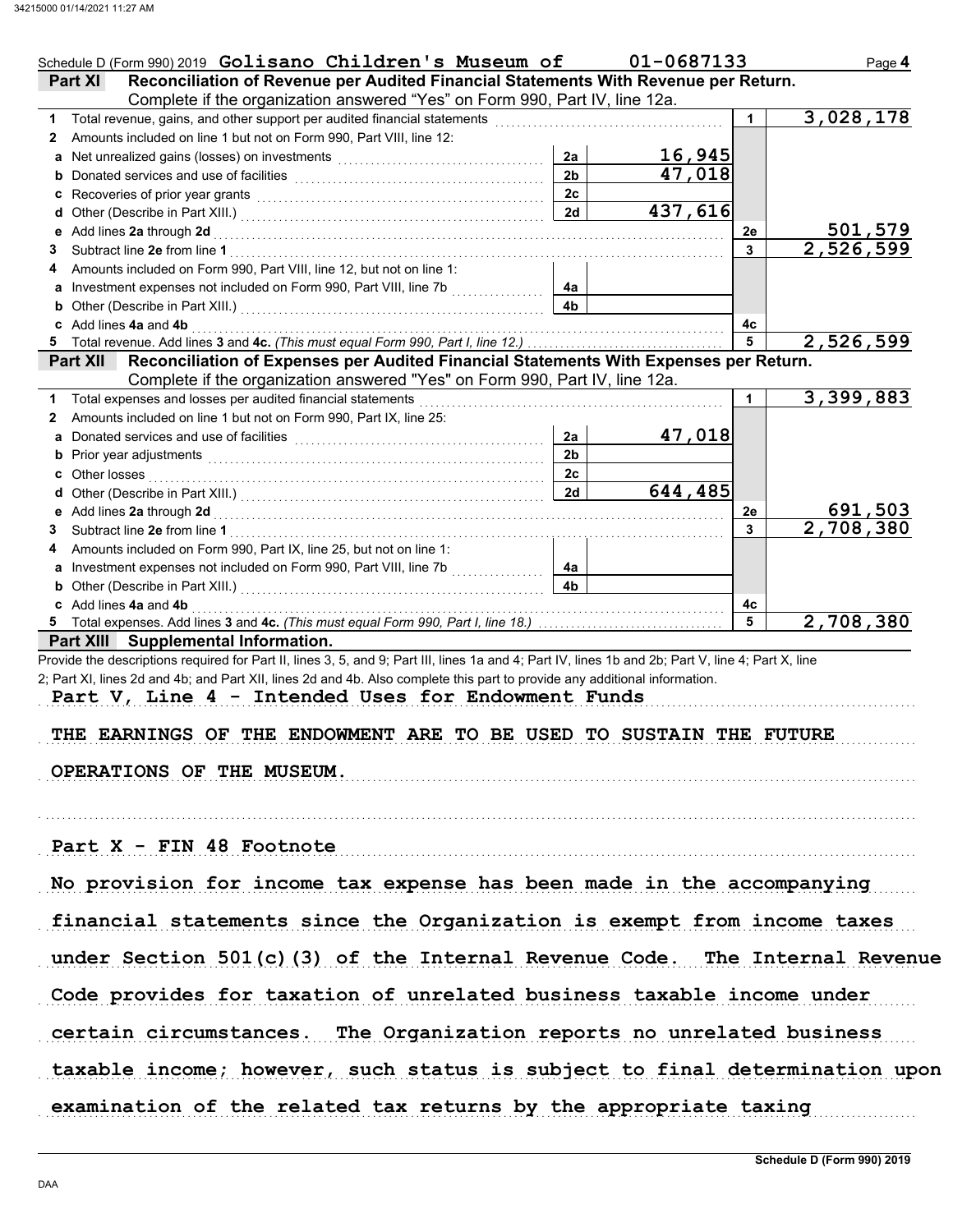| Schedule D (Form 990) 2019 Golisano Children's Museum of<br><b>Supplemental Information (continued)</b><br><b>Part XIII</b> | 01-0687133 | Page 5  |
|-----------------------------------------------------------------------------------------------------------------------------|------------|---------|
| authorities.                                                                                                                |            |         |
| The Organization's tax filings are subject to audit by various taxing                                                       |            |         |
| authorities. Certain income tax returns filed by the Organization remain                                                    |            |         |
| open to examination by these government agencies. The Organization follows                                                  |            |         |
| ASC Topic 740, "Income Taxes" in accounting for uncertain tax positions.                                                    |            |         |
| The Organization has evaluated its tax positions and any estimates utilized                                                 |            |         |
| in its tax returns, and concluded that the Organization has taken no                                                        |            |         |
| uncertain tax positions that require adjustments to the financial                                                           |            |         |
| statements to comply with the provisions of this guidance. Interest and                                                     |            |         |
| penalties associated with uncertain tax positions will be recognized in                                                     |            |         |
| income tax expense, if required.                                                                                            |            |         |
|                                                                                                                             |            |         |
|                                                                                                                             |            |         |
| Part XI, Line 2d - Revenue Amounts Included in Financials - Other                                                           |            |         |
| Fundraising                                                                                                                 | \$         | 437,616 |
|                                                                                                                             |            |         |
| Part XII, Line 2d - Expense Amounts Included in Financials - Other                                                          |            |         |
| Fundraising                                                                                                                 | \$         | 644,485 |
|                                                                                                                             |            |         |
|                                                                                                                             |            |         |
|                                                                                                                             |            |         |
|                                                                                                                             |            |         |
|                                                                                                                             |            |         |
|                                                                                                                             |            |         |
|                                                                                                                             |            |         |
|                                                                                                                             |            |         |
|                                                                                                                             |            |         |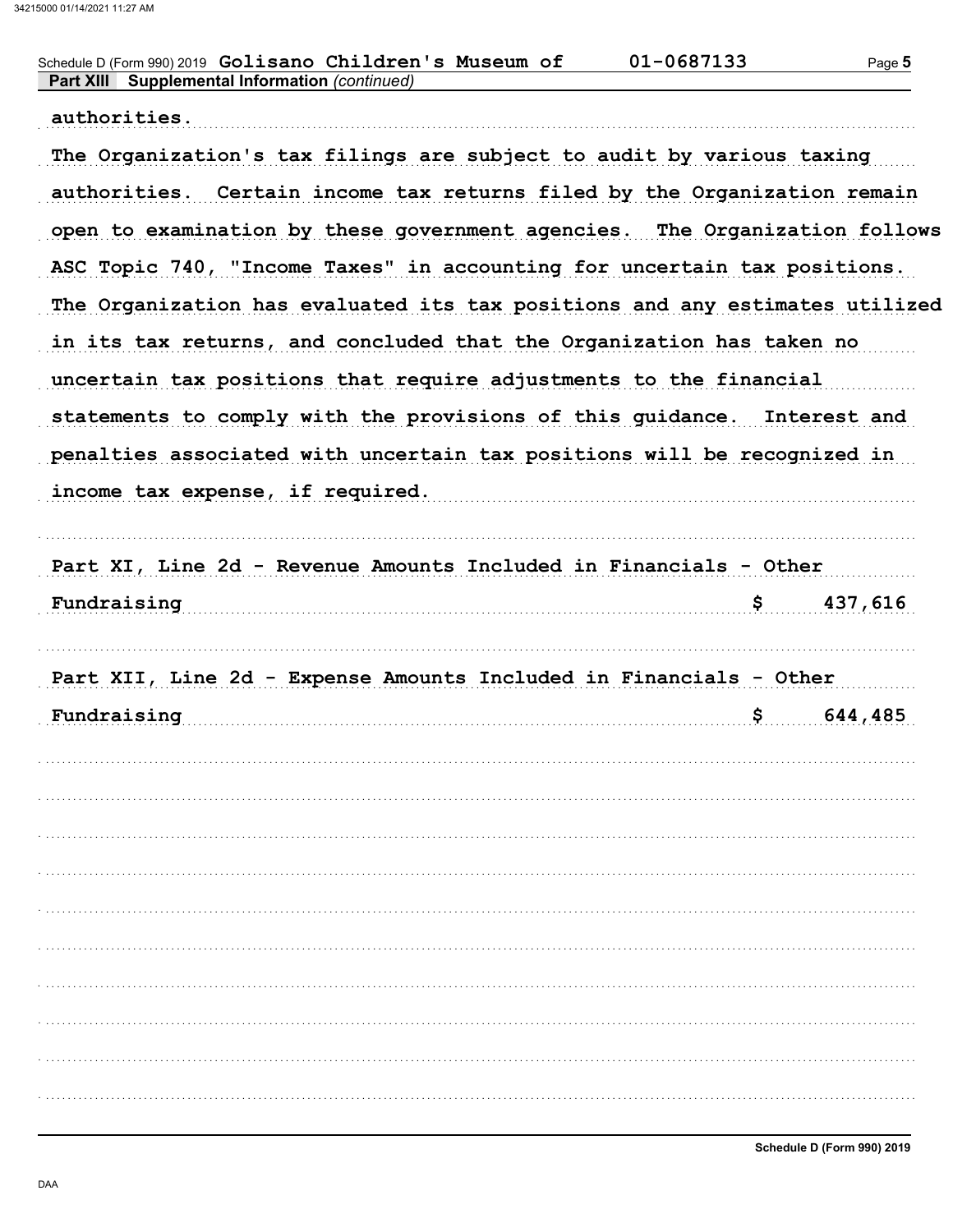| <b>SCHEDULE G</b><br>(Form 990 or 990-EZ)                                                                                                                                                                                                                                |   |                                    |                                                                              | <b>Supplemental Information Regarding Fundraising or Gaming Activities</b><br>Complete if the organization answered "Yes" on Form 990, Part IV, line 17, 18, or 19, or if the<br>organization entered more than \$15,000 on Form 990-EZ, line 6a. |                                                                            | OMB No. 1545-0047                                       |
|--------------------------------------------------------------------------------------------------------------------------------------------------------------------------------------------------------------------------------------------------------------------------|---|------------------------------------|------------------------------------------------------------------------------|---------------------------------------------------------------------------------------------------------------------------------------------------------------------------------------------------------------------------------------------------|----------------------------------------------------------------------------|---------------------------------------------------------|
| Department of the Treasury                                                                                                                                                                                                                                               |   | Attach to Form 990 or Form 990-EZ. |                                                                              |                                                                                                                                                                                                                                                   |                                                                            | <b>Open to Public</b>                                   |
| Internal Revenue Service<br>Golisano Children's Museum of<br>Name of the organization                                                                                                                                                                                    |   |                                    |                                                                              | Go to www.irs.gov/Form990 for instructions and the latest information.                                                                                                                                                                            | <b>Employer identification number</b>                                      | Inspection                                              |
| Naples, Inc                                                                                                                                                                                                                                                              |   |                                    |                                                                              |                                                                                                                                                                                                                                                   | 01-0687133                                                                 |                                                         |
| Fundraising Activities. Complete if the organization answered "Yes" on Form 990, Part IV, line 17.<br>Part I<br>Form 990-EZ filers are not required to complete this part.                                                                                               |   |                                    |                                                                              |                                                                                                                                                                                                                                                   |                                                                            |                                                         |
| Indicate whether the organization raised funds through any of the following activities. Check all that apply.<br>1                                                                                                                                                       |   |                                    |                                                                              |                                                                                                                                                                                                                                                   |                                                                            |                                                         |
| Mail solicitations<br>a                                                                                                                                                                                                                                                  |   | e                                  |                                                                              | Solicitation of non-government grants                                                                                                                                                                                                             |                                                                            |                                                         |
| Internet and email solicitations<br>b                                                                                                                                                                                                                                    | f |                                    |                                                                              | Solicitation of government grants                                                                                                                                                                                                                 |                                                                            |                                                         |
| Phone solicitations<br>C                                                                                                                                                                                                                                                 |   | Special fundraising events<br>g    |                                                                              |                                                                                                                                                                                                                                                   |                                                                            |                                                         |
| In-person solicitations<br>d<br>2a Did the organization have a written or oral agreement with any individual (including officers, directors, trustees,<br>or key employees listed in Form 990, Part VII) or entity in connection with professional fundraising services? |   |                                    |                                                                              |                                                                                                                                                                                                                                                   |                                                                            | Yes<br>No                                               |
| <b>b</b> If "Yes," list the 10 highest paid individuals or entities (fundraisers) pursuant to agreements under which the fundraiser is to be<br>compensated at least \$5,000 by the organization.                                                                        |   |                                    |                                                                              |                                                                                                                                                                                                                                                   |                                                                            |                                                         |
| (i) Name and address of individual<br>or entity (fundraiser)                                                                                                                                                                                                             |   | (ii) Activity                      | (iii) Did fund-<br>raiser have<br>custody or<br>control of<br>contributions? | (iv) Gross receipts<br>from activity                                                                                                                                                                                                              | (v) Amount paid to<br>(or retained by)<br>fundraiser listed in<br>col. (i) | (vi) Amount paid to<br>(or retained by)<br>organization |
|                                                                                                                                                                                                                                                                          |   |                                    | Yes No                                                                       |                                                                                                                                                                                                                                                   |                                                                            |                                                         |
| 1                                                                                                                                                                                                                                                                        |   |                                    |                                                                              |                                                                                                                                                                                                                                                   |                                                                            |                                                         |
| $\mathbf{2}$                                                                                                                                                                                                                                                             |   |                                    |                                                                              |                                                                                                                                                                                                                                                   |                                                                            |                                                         |
| 3                                                                                                                                                                                                                                                                        |   |                                    |                                                                              |                                                                                                                                                                                                                                                   |                                                                            |                                                         |
| 4                                                                                                                                                                                                                                                                        |   |                                    |                                                                              |                                                                                                                                                                                                                                                   |                                                                            |                                                         |
|                                                                                                                                                                                                                                                                          |   |                                    |                                                                              |                                                                                                                                                                                                                                                   |                                                                            |                                                         |
| 5                                                                                                                                                                                                                                                                        |   |                                    |                                                                              |                                                                                                                                                                                                                                                   |                                                                            |                                                         |
| 6                                                                                                                                                                                                                                                                        |   |                                    |                                                                              |                                                                                                                                                                                                                                                   |                                                                            |                                                         |
| 7                                                                                                                                                                                                                                                                        |   |                                    |                                                                              |                                                                                                                                                                                                                                                   |                                                                            |                                                         |
| 8                                                                                                                                                                                                                                                                        |   |                                    |                                                                              |                                                                                                                                                                                                                                                   |                                                                            |                                                         |
| 9                                                                                                                                                                                                                                                                        |   |                                    |                                                                              |                                                                                                                                                                                                                                                   |                                                                            |                                                         |
| 10                                                                                                                                                                                                                                                                       |   |                                    |                                                                              |                                                                                                                                                                                                                                                   |                                                                            |                                                         |
| Total                                                                                                                                                                                                                                                                    |   |                                    |                                                                              |                                                                                                                                                                                                                                                   |                                                                            |                                                         |
| List all states in which the organization is registered or licensed to solicit contributions or has been notified it is exempt from<br>3<br>registration or licensing.                                                                                                   |   |                                    |                                                                              |                                                                                                                                                                                                                                                   |                                                                            |                                                         |
|                                                                                                                                                                                                                                                                          |   |                                    |                                                                              |                                                                                                                                                                                                                                                   |                                                                            |                                                         |
|                                                                                                                                                                                                                                                                          |   |                                    |                                                                              |                                                                                                                                                                                                                                                   |                                                                            |                                                         |
|                                                                                                                                                                                                                                                                          |   |                                    |                                                                              |                                                                                                                                                                                                                                                   |                                                                            |                                                         |
|                                                                                                                                                                                                                                                                          |   |                                    |                                                                              |                                                                                                                                                                                                                                                   |                                                                            |                                                         |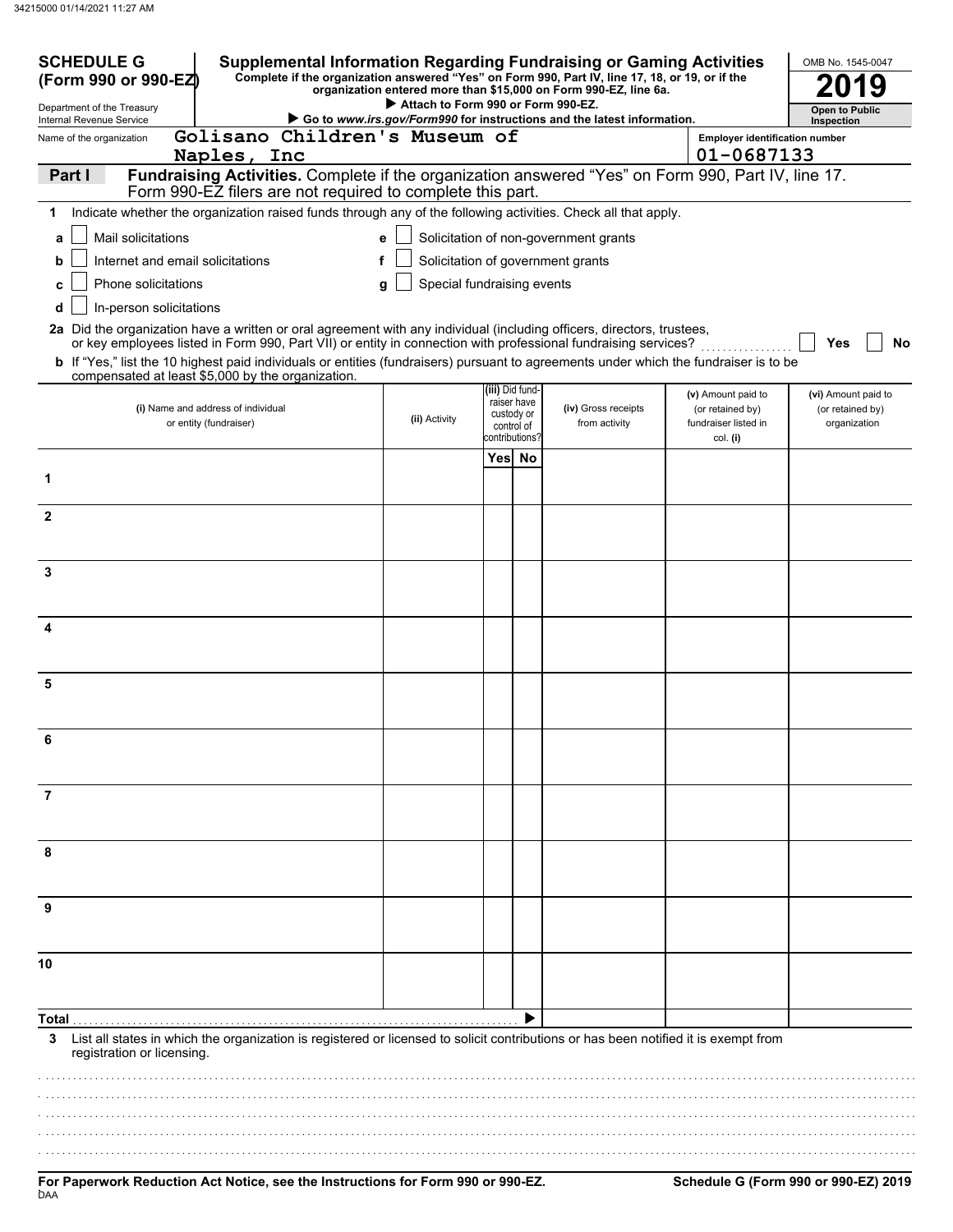|                              | gross receipts greater than \$5,000.                                                                                                                                                                                                                                                                                                                                                                            |                                                  |                                     |                                                     |
|------------------------------|-----------------------------------------------------------------------------------------------------------------------------------------------------------------------------------------------------------------------------------------------------------------------------------------------------------------------------------------------------------------------------------------------------------------|--------------------------------------------------|-------------------------------------|-----------------------------------------------------|
|                              | (a) Event $#1$                                                                                                                                                                                                                                                                                                                                                                                                  | $(b)$ Event #2                                   | (c) Other events                    | (d) Total events                                    |
|                              | Night at the Mu                                                                                                                                                                                                                                                                                                                                                                                                 |                                                  | None                                | (add col. (a) through                               |
|                              | (event type)                                                                                                                                                                                                                                                                                                                                                                                                    | (event type)                                     | (total number)                      | col. (c)                                            |
| 1 Gross receipts             | 1,386,658                                                                                                                                                                                                                                                                                                                                                                                                       |                                                  |                                     | 1,386,658                                           |
| 2 Less: Contributions        | 1,124,379                                                                                                                                                                                                                                                                                                                                                                                                       |                                                  |                                     | 1,124,379                                           |
| 3 Gross income (line 1 minus | 262,279                                                                                                                                                                                                                                                                                                                                                                                                         |                                                  |                                     | 262,279                                             |
| 4 Cash prizes                |                                                                                                                                                                                                                                                                                                                                                                                                                 |                                                  |                                     |                                                     |
| 5 Noncash prizes             |                                                                                                                                                                                                                                                                                                                                                                                                                 |                                                  |                                     |                                                     |
| 6 Rent/facility costs [111]  | 261,757                                                                                                                                                                                                                                                                                                                                                                                                         |                                                  |                                     | 261,757                                             |
| 7 Food and beverages         | 181,901                                                                                                                                                                                                                                                                                                                                                                                                         |                                                  |                                     | 181,901                                             |
| 8 Entertainment              |                                                                                                                                                                                                                                                                                                                                                                                                                 |                                                  |                                     |                                                     |
| 9 Other direct expenses      | 289,755                                                                                                                                                                                                                                                                                                                                                                                                         |                                                  |                                     | 289,755                                             |
|                              |                                                                                                                                                                                                                                                                                                                                                                                                                 |                                                  |                                     |                                                     |
|                              |                                                                                                                                                                                                                                                                                                                                                                                                                 |                                                  | ▶                                   | 733,413                                             |
|                              |                                                                                                                                                                                                                                                                                                                                                                                                                 |                                                  |                                     | $-471, 134$                                         |
| Part III                     | 11 Net income summary. Subtract line 10 from line 3, column (d) $\blacksquare$ $\blacksquare$ $\blacksquare$ $\blacksquare$ $\blacksquare$ $\blacksquare$ $\blacksquare$ $\blacksquare$ $\blacksquare$ $\blacksquare$ $\blacksquare$ $\blacksquare$ $\blacksquare$ $\blacksquare$ $\blacksquare$ $\blacksquare$ $\blacksquare$ $\blacksquare$ $\blacksquare$ $\blacksquare$ $\blacksquare$ $\blacksquare$ $\bl$ |                                                  |                                     |                                                     |
|                              | \$15,000 on Form 990-EZ, line 6a.                                                                                                                                                                                                                                                                                                                                                                               |                                                  |                                     |                                                     |
|                              | (a) Bingo                                                                                                                                                                                                                                                                                                                                                                                                       | (b) Pull tabs/instant<br>bingo/progressive bingo | (c) Other gaming                    | (d) Total gaming (add<br>col. (a) through col. (c)) |
|                              |                                                                                                                                                                                                                                                                                                                                                                                                                 |                                                  |                                     |                                                     |
| Gross revenue<br>1.          |                                                                                                                                                                                                                                                                                                                                                                                                                 |                                                  |                                     |                                                     |
| 2 Cash prizes                |                                                                                                                                                                                                                                                                                                                                                                                                                 |                                                  |                                     |                                                     |
| 3 Noncash prizes             |                                                                                                                                                                                                                                                                                                                                                                                                                 |                                                  |                                     |                                                     |
| 4 Rent/facility costs        |                                                                                                                                                                                                                                                                                                                                                                                                                 |                                                  |                                     |                                                     |
| 5 Other direct expenses      |                                                                                                                                                                                                                                                                                                                                                                                                                 |                                                  |                                     |                                                     |
| 6 Volunteer labor            | Yes 2000<br>No.                                                                                                                                                                                                                                                                                                                                                                                                 | Yes $%$<br>No.                                   | %<br><b>Yes</b> ____________<br>No. |                                                     |
|                              | 7 Direct expense summary. Add lines 2 through 5 in column (d) [11] content content content content content and material content and material content and material content and material content and material content and materi                                                                                                                                                                                  |                                                  |                                     |                                                     |
|                              |                                                                                                                                                                                                                                                                                                                                                                                                                 |                                                  |                                     |                                                     |
| <b>b</b> If "No," explain:   |                                                                                                                                                                                                                                                                                                                                                                                                                 |                                                  |                                     | Yes                                                 |
|                              |                                                                                                                                                                                                                                                                                                                                                                                                                 |                                                  |                                     | No                                                  |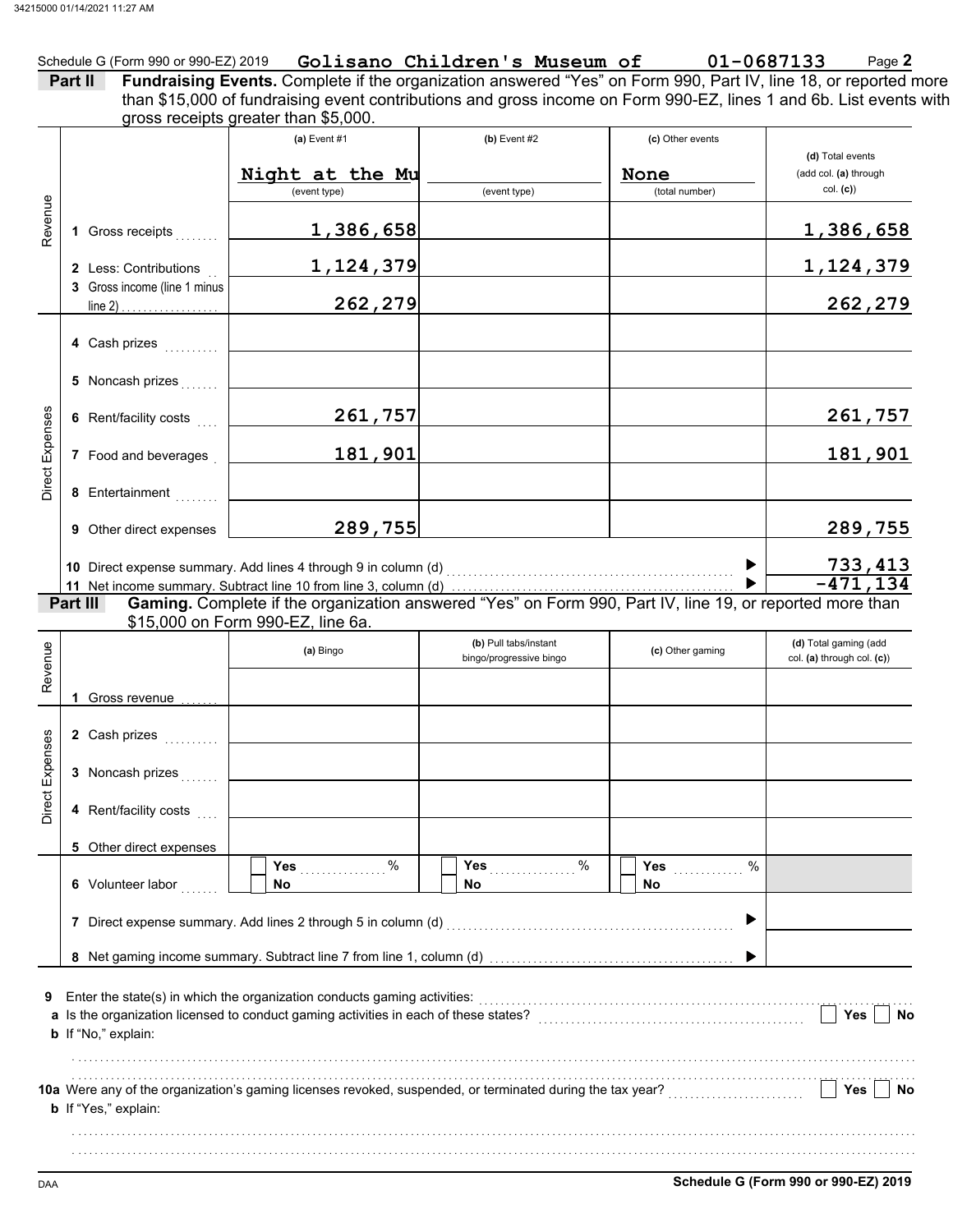|    | Schedule G (Form 990 or 990-EZ) 2019    Golisano Children's Museum of                                                                                                                                                                      |                        | 01-0687133 |                 | Page 3           |
|----|--------------------------------------------------------------------------------------------------------------------------------------------------------------------------------------------------------------------------------------------|------------------------|------------|-----------------|------------------|
| 11 |                                                                                                                                                                                                                                            |                        |            |                 | No<br>Yes        |
| 12 | Is the organization a grantor, beneficiary or trustee of a trust, or a member of a partnership or other entity                                                                                                                             |                        |            |                 |                  |
|    |                                                                                                                                                                                                                                            |                        |            |                 | <b>Yes</b><br>No |
| 13 | Indicate the percentage of gaming activity conducted in:                                                                                                                                                                                   |                        |            |                 |                  |
| a  | The organization's facility <b>contained a contained a contained a contained a contained a contained a contained a</b>                                                                                                                     |                        |            | 13a             | %                |
| b  | An outside facility encourance and account of the contract of the contract of the contract of the contract of the contract of the contract of the contract of the contract of the contract of the contract of the contract of              |                        |            | 13 <sub>b</sub> | $\%$             |
| 14 | Enter the name and address of the person who prepares the organization's gaming/special events books and                                                                                                                                   |                        |            |                 |                  |
|    | records:                                                                                                                                                                                                                                   |                        |            |                 |                  |
|    |                                                                                                                                                                                                                                            |                        |            |                 |                  |
|    |                                                                                                                                                                                                                                            |                        |            |                 |                  |
|    | Address $\blacktriangleright$                                                                                                                                                                                                              |                        |            |                 |                  |
|    |                                                                                                                                                                                                                                            |                        |            |                 |                  |
|    | 15a Does the organization have a contract with a third party from whom the organization receives gaming                                                                                                                                    |                        |            |                 |                  |
|    |                                                                                                                                                                                                                                            |                        |            |                 | Yes<br>No        |
|    |                                                                                                                                                                                                                                            |                        |            |                 |                  |
|    | amount of gaming revenue retained by the third party ▶ \$                                                                                                                                                                                  |                        |            |                 |                  |
| c  | If "Yes," enter name and address of the third party:                                                                                                                                                                                       |                        |            |                 |                  |
|    |                                                                                                                                                                                                                                            |                        |            |                 |                  |
|    |                                                                                                                                                                                                                                            |                        |            |                 |                  |
|    |                                                                                                                                                                                                                                            |                        |            |                 |                  |
|    | Address $\blacktriangleright$                                                                                                                                                                                                              |                        |            |                 |                  |
|    |                                                                                                                                                                                                                                            |                        |            |                 |                  |
| 16 | Gaming manager information:                                                                                                                                                                                                                |                        |            |                 |                  |
|    |                                                                                                                                                                                                                                            |                        |            |                 |                  |
|    |                                                                                                                                                                                                                                            |                        |            |                 |                  |
|    |                                                                                                                                                                                                                                            |                        |            |                 |                  |
|    |                                                                                                                                                                                                                                            |                        |            |                 |                  |
|    |                                                                                                                                                                                                                                            |                        |            |                 |                  |
|    |                                                                                                                                                                                                                                            |                        |            |                 |                  |
|    | Director/officer<br>Employee                                                                                                                                                                                                               | Independent contractor |            |                 |                  |
|    |                                                                                                                                                                                                                                            |                        |            |                 |                  |
| 17 | Mandatory distributions:                                                                                                                                                                                                                   |                        |            |                 |                  |
| a  | Is the organization required under state law to make charitable distributions from the gaming proceeds to                                                                                                                                  |                        |            |                 |                  |
|    |                                                                                                                                                                                                                                            |                        |            |                 | Yes<br>No        |
| b  | Enter the amount of distributions required under state law to be distributed to other exempt organizations or                                                                                                                              |                        |            |                 |                  |
|    | spent in the organization's own exempt activities during the tax year >                                                                                                                                                                    |                        |            |                 |                  |
|    | Supplemental Information. Provide the explanations required by Part I, line 2b, columns (iii) and (v); and<br><b>Part IV</b><br>Part III, lines 9, 9b, 10b, 15b, 15c, 16, and 17b, as applicable. Also provide any additional information. |                        |            |                 |                  |
|    | See instructions.                                                                                                                                                                                                                          |                        |            |                 |                  |
|    |                                                                                                                                                                                                                                            |                        |            |                 |                  |
|    |                                                                                                                                                                                                                                            |                        |            |                 |                  |
|    |                                                                                                                                                                                                                                            |                        |            |                 |                  |
|    |                                                                                                                                                                                                                                            |                        |            |                 |                  |
|    |                                                                                                                                                                                                                                            |                        |            |                 |                  |
|    |                                                                                                                                                                                                                                            |                        |            |                 |                  |
|    |                                                                                                                                                                                                                                            |                        |            |                 |                  |
|    |                                                                                                                                                                                                                                            |                        |            |                 |                  |
|    |                                                                                                                                                                                                                                            |                        |            |                 |                  |
|    |                                                                                                                                                                                                                                            |                        |            |                 |                  |
|    |                                                                                                                                                                                                                                            |                        |            |                 |                  |
|    |                                                                                                                                                                                                                                            |                        |            |                 |                  |
|    |                                                                                                                                                                                                                                            |                        |            |                 |                  |

Schedule G (Form 990 or 990-EZ) 2019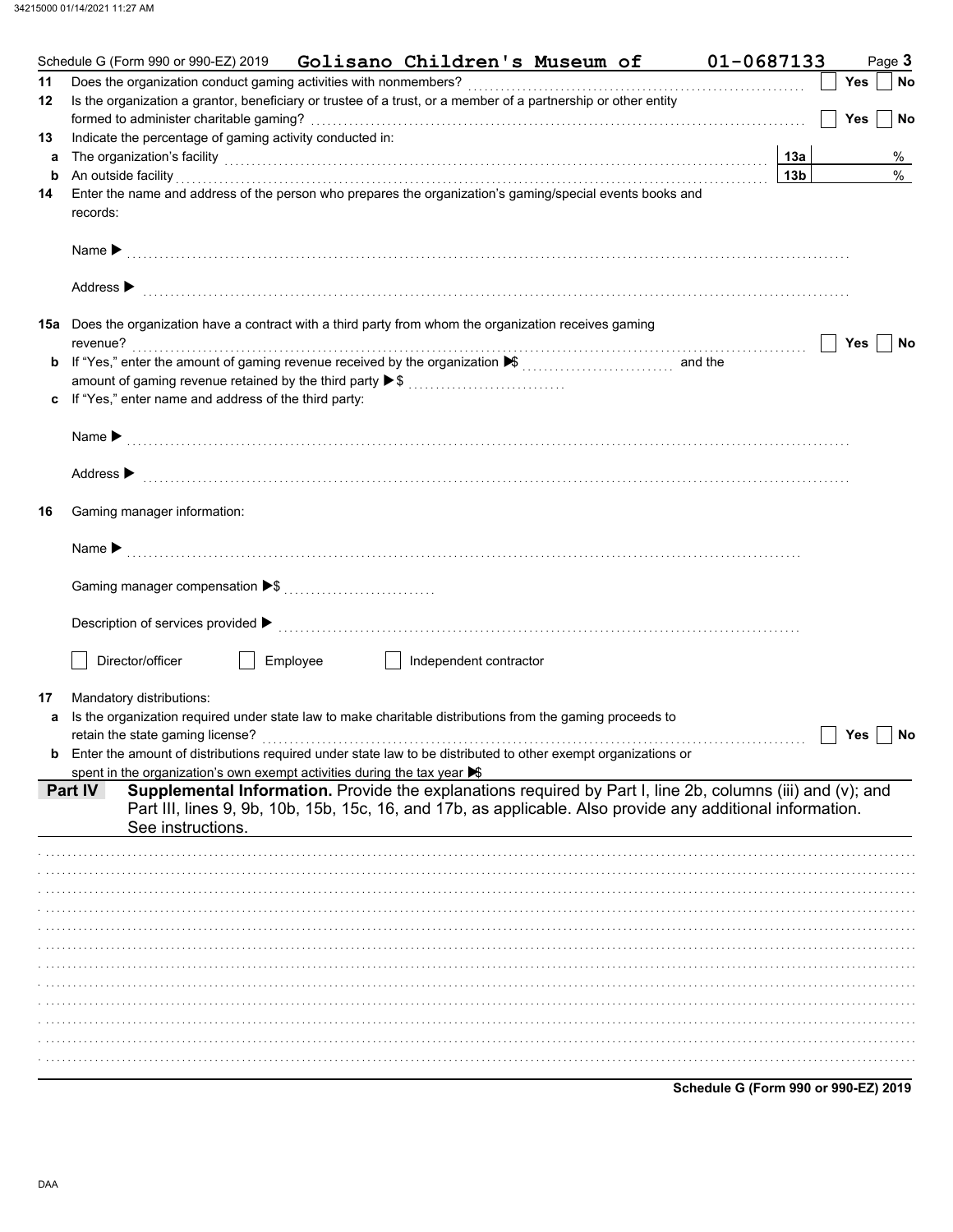|   | <b>Compensation Information</b><br><b>SCHEDULE J</b><br>For certain Officers, Directors, Trustees, Key Employees, and Highest<br>(Form 990)<br><b>Compensated Employees</b> |                                                                                          |                                                                                                                                                                             |                                |                            |            |                         |  |
|---|-----------------------------------------------------------------------------------------------------------------------------------------------------------------------------|------------------------------------------------------------------------------------------|-----------------------------------------------------------------------------------------------------------------------------------------------------------------------------|--------------------------------|----------------------------|------------|-------------------------|--|
|   | Department of the Treasury                                                                                                                                                  |                                                                                          | Complete if the organization answered "Yes" on Form 990, Part IV, line 23.<br>Attach to Form 990.<br>Go to www.irs.gov/Form990 for instructions and the latest information. |                                | <b>Open to Public</b>      | Inspection |                         |  |
|   | Internal Revenue Service<br>Name of the organization                                                                                                                        | Golisano Children's Museum of                                                            |                                                                                                                                                                             | Employer identification number |                            |            |                         |  |
|   |                                                                                                                                                                             | Naples, Inc                                                                              |                                                                                                                                                                             | 01-0687133                     |                            |            |                         |  |
|   | Part I                                                                                                                                                                      | <b>Questions Regarding Compensation</b>                                                  |                                                                                                                                                                             |                                |                            |            |                         |  |
|   |                                                                                                                                                                             |                                                                                          | 1a Check the appropriate box(es) if the organization provided any of the following to or for a person listed on Form                                                        |                                |                            | Yes        | No                      |  |
|   |                                                                                                                                                                             |                                                                                          | 990, Part VII, Section A, line 1a. Complete Part III to provide any relevant information regarding these items.                                                             |                                |                            |            |                         |  |
|   | First-class or charter travel                                                                                                                                               |                                                                                          | Housing allowance or residence for personal use                                                                                                                             |                                |                            |            |                         |  |
|   | Travel for companions                                                                                                                                                       |                                                                                          | Payments for business use of personal residence                                                                                                                             |                                |                            |            |                         |  |
|   |                                                                                                                                                                             | Tax indemnification and gross-up payments                                                | Health or social club dues or initiation fees                                                                                                                               |                                |                            |            |                         |  |
|   | Discretionary spending account                                                                                                                                              |                                                                                          | Personal services (such as maid, chauffeur, chef)                                                                                                                           |                                |                            |            |                         |  |
|   |                                                                                                                                                                             |                                                                                          | <b>b</b> If any of the boxes on line 1a are checked, did the organization follow a written policy regarding payment                                                         |                                |                            |            |                         |  |
|   |                                                                                                                                                                             |                                                                                          | or reimbursement or provision of all of the expenses described above? If "No," complete Part III to                                                                         |                                |                            |            |                         |  |
|   | explain                                                                                                                                                                     |                                                                                          |                                                                                                                                                                             |                                | 1b                         |            |                         |  |
|   |                                                                                                                                                                             |                                                                                          |                                                                                                                                                                             |                                |                            |            |                         |  |
| 2 |                                                                                                                                                                             |                                                                                          | Did the organization require substantiation prior to reimbursing or allowing expenses incurred by all                                                                       |                                |                            |            |                         |  |
|   |                                                                                                                                                                             |                                                                                          | directors, trustees, and officers, including the CEO/Executive Director, regarding the items checked on line                                                                |                                |                            |            |                         |  |
|   | 1a?                                                                                                                                                                         |                                                                                          |                                                                                                                                                                             |                                | 2                          |            |                         |  |
| 3 |                                                                                                                                                                             |                                                                                          | Indicate which, if any, of the following the organization used to establish the compensation of the                                                                         |                                |                            |            |                         |  |
|   |                                                                                                                                                                             |                                                                                          | organization's CEO/Executive Director. Check all that apply. Do not check any boxes for methods used by a                                                                   |                                |                            |            |                         |  |
|   |                                                                                                                                                                             |                                                                                          | related organization to establish compensation of the CEO/Executive Director, but explain in Part III.                                                                      |                                |                            |            |                         |  |
|   | Compensation committee                                                                                                                                                      |                                                                                          | Written employment contract                                                                                                                                                 |                                |                            |            |                         |  |
|   |                                                                                                                                                                             | Independent compensation consultant                                                      | Compensation survey or study                                                                                                                                                |                                |                            |            |                         |  |
|   | Form 990 of other organizations                                                                                                                                             |                                                                                          | Approval by the board or compensation committee                                                                                                                             |                                |                            |            |                         |  |
| 4 |                                                                                                                                                                             |                                                                                          | During the year, did any person listed on Form 990, Part VII, Section A, line 1a, with respect to the filing                                                                |                                |                            |            |                         |  |
|   | organization or a related organization:                                                                                                                                     |                                                                                          |                                                                                                                                                                             |                                |                            |            |                         |  |
|   |                                                                                                                                                                             | a Receive a severance payment or change-of-control payment?                              |                                                                                                                                                                             |                                | 4a                         |            | X                       |  |
|   |                                                                                                                                                                             | b Participate in, or receive payment from, a supplemental nonqualified retirement plan?  |                                                                                                                                                                             |                                | 4b                         |            | $\mathbf X$             |  |
|   |                                                                                                                                                                             | c Participate in, or receive payment from, an equity-based compensation arrangement?     |                                                                                                                                                                             |                                | 4c                         |            | $\overline{\mathbf{x}}$ |  |
|   |                                                                                                                                                                             |                                                                                          | If "Yes" to any of lines 4a-c, list the persons and provide the applicable amounts for each item in Part III.                                                               |                                |                            |            |                         |  |
|   |                                                                                                                                                                             | Only section 501(c)(3), 501(c)(4), and 501(c)(29) organizations must complete lines 5-9. |                                                                                                                                                                             |                                |                            |            |                         |  |
| 5 |                                                                                                                                                                             |                                                                                          | For persons listed on Form 990, Part VII, Section A, line 1a, did the organization pay or accrue any                                                                        |                                |                            |            |                         |  |
|   |                                                                                                                                                                             | compensation contingent on the revenues of:                                              |                                                                                                                                                                             |                                |                            |            |                         |  |
|   | a The organization?                                                                                                                                                         |                                                                                          |                                                                                                                                                                             |                                | 5a                         |            | X                       |  |
|   |                                                                                                                                                                             | If "Yes" on line 5a or 5b, describe in Part III.                                         |                                                                                                                                                                             |                                | 5 <sub>b</sub>             |            | $\overline{\mathbf{x}}$ |  |
|   |                                                                                                                                                                             |                                                                                          |                                                                                                                                                                             |                                |                            |            |                         |  |
| 6 |                                                                                                                                                                             |                                                                                          | For persons listed on Form 990, Part VII, Section A, line 1a, did the organization pay or accrue any                                                                        |                                |                            |            |                         |  |
|   |                                                                                                                                                                             | compensation contingent on the net earnings of:                                          |                                                                                                                                                                             |                                |                            |            |                         |  |
|   | a The organization?                                                                                                                                                         |                                                                                          |                                                                                                                                                                             |                                | 6a                         |            | X                       |  |
|   |                                                                                                                                                                             |                                                                                          |                                                                                                                                                                             |                                | 6b                         |            | $\overline{\mathbf{x}}$ |  |
|   |                                                                                                                                                                             | If "Yes" on line 6a or 6b, describe in Part III.                                         |                                                                                                                                                                             |                                |                            |            |                         |  |
| 7 |                                                                                                                                                                             |                                                                                          | For persons listed on Form 990, Part VII, Section A, line 1a, did the organization provide any nonfixed                                                                     |                                |                            |            |                         |  |
|   |                                                                                                                                                                             | payments not described on lines 5 and 6? If "Yes," describe in Part III                  |                                                                                                                                                                             |                                | 7                          |            | X                       |  |
| 8 |                                                                                                                                                                             |                                                                                          | Were any amounts reported on Form 990, Part VII, paid or accrued pursuant to a contract that was subject                                                                    |                                |                            |            |                         |  |
|   |                                                                                                                                                                             |                                                                                          | to the initial contract exception described in Regulations section 53.4958-4(a)(3)? If "Yes," describe                                                                      |                                |                            |            |                         |  |
|   |                                                                                                                                                                             |                                                                                          |                                                                                                                                                                             |                                | 8                          |            | X                       |  |
| 9 |                                                                                                                                                                             |                                                                                          | If "Yes" on line 8, did the organization also follow the rebuttable presumption procedure described in                                                                      |                                |                            |            |                         |  |
|   | Regulations section 53.4958-6(c)?                                                                                                                                           |                                                                                          |                                                                                                                                                                             |                                | 9                          |            |                         |  |
|   |                                                                                                                                                                             | For Paperwork Reduction Act Notice, see the Instructions for Form 990.                   |                                                                                                                                                                             |                                | Schedule J (Form 990) 2019 |            |                         |  |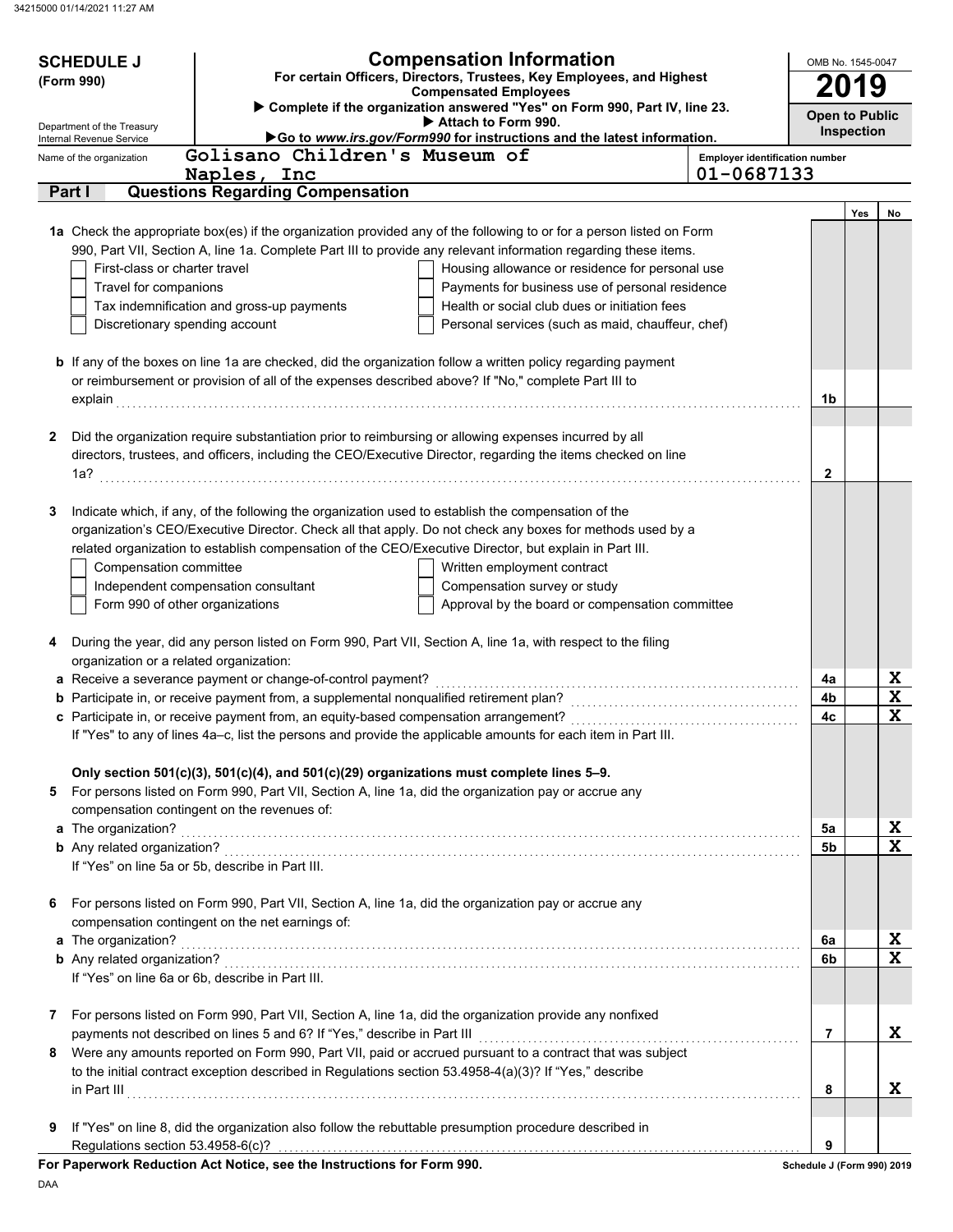| í |
|---|
|   |
|   |

# 01-0687133 Golisano Children's Museum of Schedule J (Form 990) 2019

Page 2

For each individual whose compensation must be reported on Schedule J, report compensation from the organization on row (i) and from related organizations, described in the<br>instructions, on row (ii). Do not list any indivi

ate for that individu  $\frac{1}{2}$  $\overline{C}$ ع<br>منابع  $\frac{a}{b}$ ی<br>آ st anil A noitha 11V tha DDD . t of Eom

| <b>Note:</b> The sum and a throughout the search is the summarized to the conditional the color | $\widehat{B}$                               | <b>Breakdown</b>                                                                                                                                                                                                                                                                                                    |                                        | of W-2 and/or 1099-MISC compensation      | amount of Form 990, Part VII, Section A, line 1a, applicable conditions, Part VII, Section A, Illy Section A, International CD, Part VII, Section A, International CD, Part VII, Section A, International CD, Part VII, Sectio<br>(C) Retirement and |                            | $\widehat{\mathbf{E}}$           |                                                                    |
|-------------------------------------------------------------------------------------------------|---------------------------------------------|---------------------------------------------------------------------------------------------------------------------------------------------------------------------------------------------------------------------------------------------------------------------------------------------------------------------|----------------------------------------|-------------------------------------------|------------------------------------------------------------------------------------------------------------------------------------------------------------------------------------------------------------------------------------------------------|----------------------------|----------------------------------|--------------------------------------------------------------------|
| (A) Name and Title                                                                              |                                             | (i) Base<br>compensation                                                                                                                                                                                                                                                                                            | (ii) Bonus & incentive<br>compensation | (iii) Other<br>reportable<br>compensation | other deferred<br>compensation                                                                                                                                                                                                                       | (D) Nontaxable<br>benefits | ) Total of columns<br>(B)(i)–(D) | (F) Compensation<br>in column (B) reported<br>as deferred on prior |
| Demarest<br>Karysia                                                                             | $\in$                                       | œ<br>134,64                                                                                                                                                                                                                                                                                                         | ਼ੇ                                     | ਾਂ                                        | 21,560                                                                                                                                                                                                                                               | ం∶ం                        | 156,208                          | ం∶ం                                                                |
| <i>1</i> Executive Director                                                                     | $\widehat{=}$                               | ö                                                                                                                                                                                                                                                                                                                   |                                        |                                           | စ                                                                                                                                                                                                                                                    |                            |                                  |                                                                    |
|                                                                                                 | Ξ                                           |                                                                                                                                                                                                                                                                                                                     |                                        |                                           |                                                                                                                                                                                                                                                      | ÷                          |                                  |                                                                    |
| $\sim$                                                                                          | $\widehat{=}$                               |                                                                                                                                                                                                                                                                                                                     |                                        |                                           |                                                                                                                                                                                                                                                      |                            |                                  |                                                                    |
| $\omega$                                                                                        | $\widehat{\equiv}$<br>Ξ                     | $\frac{1}{2}$ , $\frac{1}{2}$ , $\frac{1}{2}$ , $\frac{1}{2}$ , $\frac{1}{2}$ , $\frac{1}{2}$ , $\frac{1}{2}$                                                                                                                                                                                                       |                                        |                                           |                                                                                                                                                                                                                                                      | $\ddot{\phantom{a}}$       |                                  |                                                                    |
| 4                                                                                               | $\vdots$<br>$\widehat{\equiv}$<br>Ξ         | .                                                                                                                                                                                                                                                                                                                   |                                        |                                           | ÷                                                                                                                                                                                                                                                    | $\vdots$                   |                                  |                                                                    |
| 40                                                                                              | ε<br>Ξ                                      | ÷,<br>.                                                                                                                                                                                                                                                                                                             |                                        | $\vdots$                                  | I                                                                                                                                                                                                                                                    | $\vdots$                   | İ                                |                                                                    |
| ဖ                                                                                               | $\widehat{=}$<br>Θ                          | $\cdot$<br>$\vdots$                                                                                                                                                                                                                                                                                                 |                                        | $\vdots$                                  | ÷                                                                                                                                                                                                                                                    | Ξ                          | Ì                                |                                                                    |
| $\overline{\phantom{a}}$                                                                        | (ii)<br>Θ                                   | .                                                                                                                                                                                                                                                                                                                   |                                        |                                           | ł                                                                                                                                                                                                                                                    | $\vdots$                   |                                  |                                                                    |
| $\infty$                                                                                        | $\widehat{\equiv}$<br>Ξ                     | $\cdot$<br>.                                                                                                                                                                                                                                                                                                        |                                        | $\vdots$                                  | $\frac{1}{2}$                                                                                                                                                                                                                                        | $\frac{1}{2}$              | ÷<br>$\cdot$                     |                                                                    |
| $\bullet$                                                                                       | $\widehat{\equiv}$<br>Θ                     | .                                                                                                                                                                                                                                                                                                                   |                                        |                                           |                                                                                                                                                                                                                                                      | ÷                          |                                  |                                                                    |
| 흭                                                                                               | $\widehat{\mathbf{H}}$<br>$\ddot{\epsilon}$ | $\frac{1}{2}$ $\frac{1}{2}$ $\frac{1}{2}$ $\frac{1}{2}$ $\frac{1}{2}$ $\frac{1}{2}$ $\frac{1}{2}$ $\frac{1}{2}$ $\frac{1}{2}$ $\frac{1}{2}$ $\frac{1}{2}$ $\frac{1}{2}$ $\frac{1}{2}$ $\frac{1}{2}$ $\frac{1}{2}$ $\frac{1}{2}$ $\frac{1}{2}$ $\frac{1}{2}$ $\frac{1}{2}$ $\frac{1}{2}$ $\frac{1}{2}$ $\frac{1}{2}$ |                                        |                                           |                                                                                                                                                                                                                                                      | $\ddot{\phantom{0}}$       |                                  |                                                                    |
| ᅴ                                                                                               | $\widehat{\equiv}$<br>$\widehat{=}$         | $\vdots$                                                                                                                                                                                                                                                                                                            |                                        |                                           |                                                                                                                                                                                                                                                      |                            |                                  |                                                                    |
| $\tilde{a}$                                                                                     | $\widehat{\mathbf{H}}$<br>Ξ                 | $\blacksquare$<br>.                                                                                                                                                                                                                                                                                                 |                                        | $\vdots$                                  | ĵ.                                                                                                                                                                                                                                                   | $\vdots$                   | $\cdot$                          |                                                                    |
| $\ddot{5}$                                                                                      | (ii)<br>Ξ                                   |                                                                                                                                                                                                                                                                                                                     |                                        |                                           |                                                                                                                                                                                                                                                      | ÷                          |                                  |                                                                    |
| $\sharp$                                                                                        | $\widehat{\mathbf{H}}$<br>Ξ                 | $\frac{1}{2}$                                                                                                                                                                                                                                                                                                       |                                        |                                           |                                                                                                                                                                                                                                                      | İ,                         |                                  |                                                                    |
| $\frac{16}{2}$                                                                                  | $\widehat{\equiv}$<br>Ξ                     | .                                                                                                                                                                                                                                                                                                                   |                                        |                                           |                                                                                                                                                                                                                                                      | ÷                          |                                  |                                                                    |
| اِّ                                                                                             | $\vdots$<br>Θ<br>Θ                          |                                                                                                                                                                                                                                                                                                                     |                                        |                                           |                                                                                                                                                                                                                                                      |                            |                                  |                                                                    |
|                                                                                                 |                                             |                                                                                                                                                                                                                                                                                                                     |                                        |                                           |                                                                                                                                                                                                                                                      |                            |                                  |                                                                    |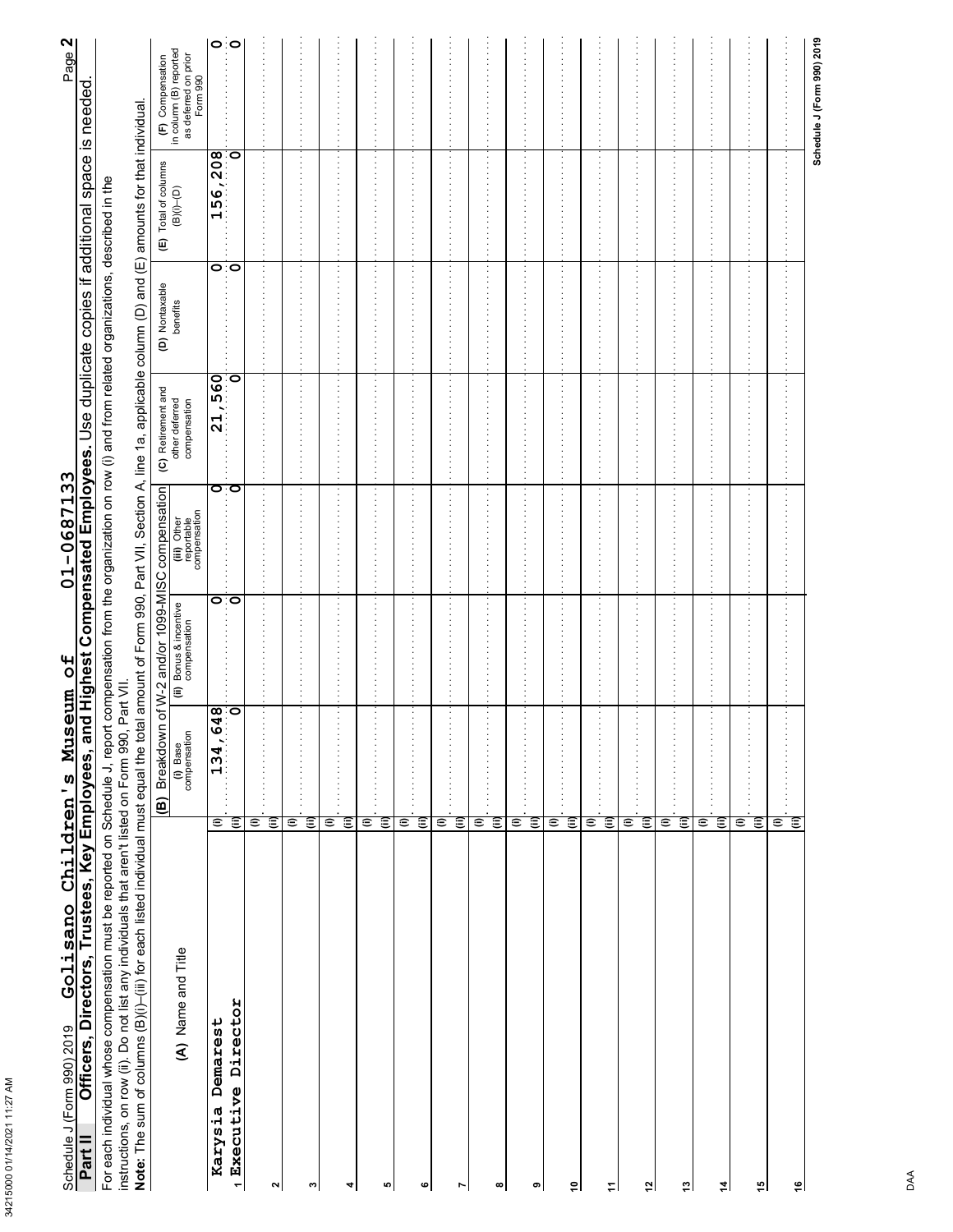| í      |
|--------|
| ï<br>ć |
| г      |
| í      |
| ۲      |
|        |
| l      |
|        |
|        |
|        |
|        |
|        |

# Schedule J (Form 990) 2019 **Golisano Children's Museum of 01-0687133**<br>Part III Supplemental Information<br>Provide the information, explanation, or descriptions required for Part I, lines 1a, 1b, 3, 4a, 4b, 4c, 5a, 5b, 6a, 6b

|               |               |    |  |                                                                                    |         |                                                                                    |                      | $\frac{1}{2}$                  | <b>Production</b>                                                          |                                                           |                                             |        |   |                                                                                                |
|---------------|---------------|----|--|------------------------------------------------------------------------------------|---------|------------------------------------------------------------------------------------|----------------------|--------------------------------|----------------------------------------------------------------------------|-----------------------------------------------------------|---------------------------------------------|--------|---|------------------------------------------------------------------------------------------------|
|               |               |    |  |                                                                                    |         |                                                                                    |                      | $\frac{1}{2}$<br>$\frac{1}{2}$ |                                                                            |                                                           |                                             |        |   |                                                                                                |
|               |               |    |  |                                                                                    |         |                                                                                    |                      |                                |                                                                            |                                                           |                                             |        |   |                                                                                                |
|               |               |    |  |                                                                                    |         |                                                                                    |                      | .                              |                                                                            |                                                           |                                             |        |   |                                                                                                |
|               |               |    |  |                                                                                    |         |                                                                                    |                      | $\frac{1}{2}$                  | $\begin{array}{c} \vdots \\ \vdots \\ \vdots \end{array}$                  |                                                           |                                             |        |   |                                                                                                |
|               |               |    |  |                                                                                    |         |                                                                                    |                      | $\frac{1}{2}$                  | $\begin{array}{c} \vdots \\ \vdots \\ \vdots \end{array}$                  |                                                           |                                             |        |   |                                                                                                |
|               |               |    |  |                                                                                    |         |                                                                                    |                      | $\frac{1}{2}$<br>$\frac{1}{2}$ | $\frac{1}{2}$<br>$\begin{array}{c} \vdots \\ \vdots \\ \vdots \end{array}$ |                                                           |                                             |        |   |                                                                                                |
|               |               |    |  | きょうしょう きょうこう きょうしょう きょうしょう きょうしょう きょうしょう きょうしょう きょうしょう きょうしょう きょうしょう きょうしょう きょうしょう |         |                                                                                    |                      | $\frac{1}{2}$                  | $\begin{array}{c} \vdots \\ \vdots \\ \vdots \end{array}$                  |                                                           | .                                           |        |   |                                                                                                |
|               |               |    |  |                                                                                    |         | きょうかんきょう かんきょう かんきょう かんかん かんかん かんかん かんかん かんかん かんかん かんかんか かんかんか かんかん かんかん かいかん かいかん |                      | $\frac{1}{2}$                  | $\begin{array}{c} \vdots \\ \vdots \\ \vdots \end{array}$                  |                                                           |                                             |        |   | きょうしょう こうしょう こうこうこう こうしょう こうしょう こうしょう こうしょう こうしょう こうしょう こうしょう こうしょう こうしょうしょう こうしょう こうしょう こうしょう |
|               |               |    |  |                                                                                    |         |                                                                                    |                      |                                |                                                                            |                                                           |                                             |        |   | $\vdots$                                                                                       |
| $\frac{1}{2}$ | $\frac{1}{2}$ | Î, |  |                                                                                    | $\cdot$ | $\bar{z}$                                                                          | $\ddot{\phantom{a}}$ | $\frac{1}{2}$                  | $\frac{1}{2}$                                                              | $\begin{array}{c} \vdots \\ \vdots \\ \vdots \end{array}$ | $\begin{bmatrix} 1 \\ 1 \\ 1 \end{bmatrix}$ | i<br>I | Ì |                                                                                                |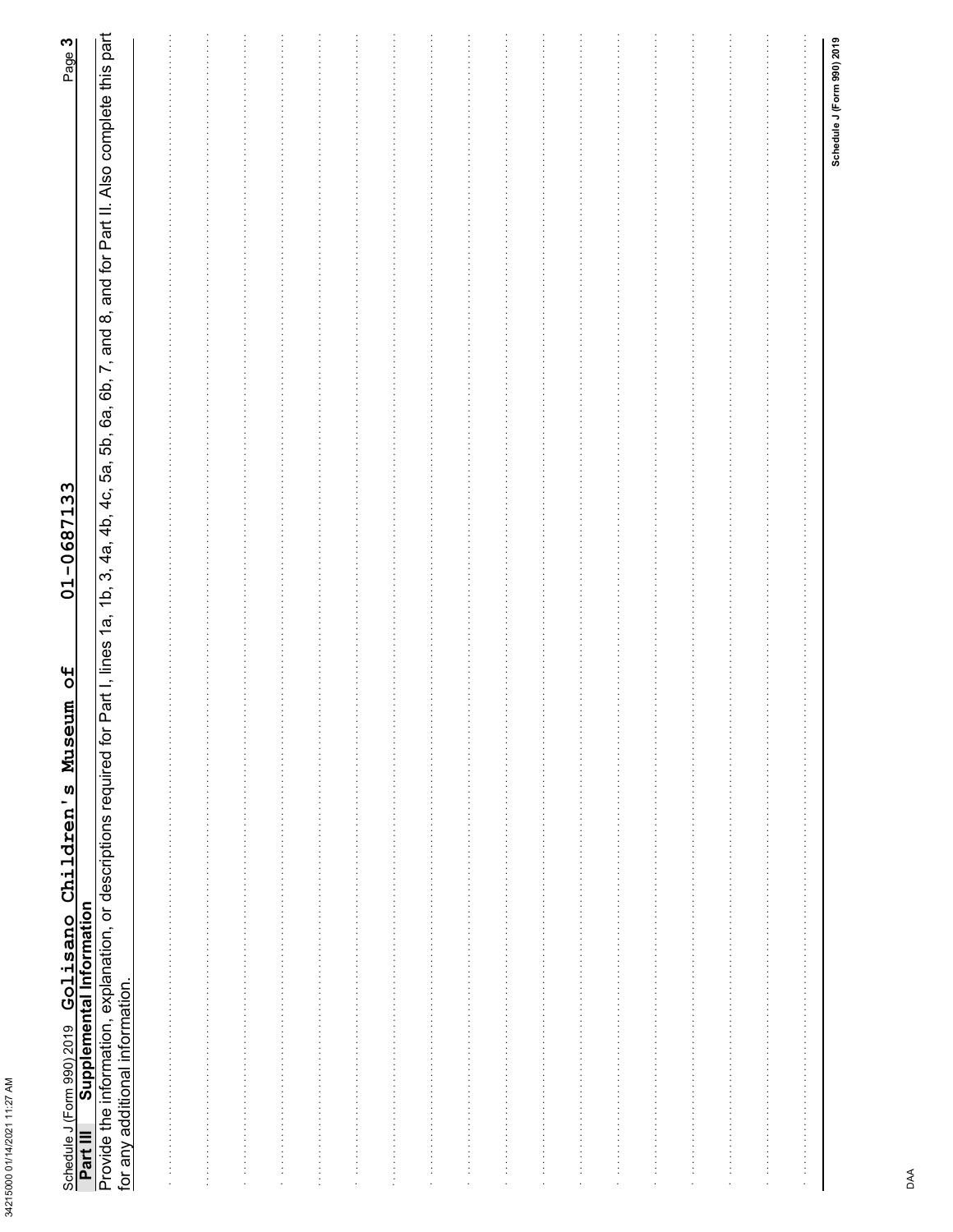# **(Form 990)**

Department of the Treasury<br>Internal Revenue Service

# **SCHEDULE M Noncash Contributions**

X **Complete if the organizations answered "Yes" on Form 990, Part IV, lines 29 or 30.**

Attach to Form 990.

▶ Go to www.irs.gov/Form990 for instructions and the latest information.

**Inspection**<br>**Employer identification number** 

OMB No. 1545-0047

**Open To Public 2019**

|                | Name of the organization                                                                                           |                               | Golisano Children's Museum of                          |                                                                                    |            | <b>Employer identification number</b>                        |     |    |
|----------------|--------------------------------------------------------------------------------------------------------------------|-------------------------------|--------------------------------------------------------|------------------------------------------------------------------------------------|------------|--------------------------------------------------------------|-----|----|
|                | Naples,                                                                                                            | Inc                           |                                                        |                                                                                    |            | 01-0687133                                                   |     |    |
|                | Part I<br><b>Types of Property</b>                                                                                 |                               |                                                        |                                                                                    |            |                                                              |     |    |
|                |                                                                                                                    | (a)<br>Check if<br>applicable | (b)<br>Number of contributions or<br>items contributed | (c)<br>Noncash contribution<br>amounts reported on<br>Form 990, Part VIII, line 1g |            | (d)<br>Method of determining<br>noncash contribution amounts |     |    |
| 1              | Art - Works of art                                                                                                 |                               |                                                        |                                                                                    |            |                                                              |     |    |
| $\mathbf{2}$   | Art - Historical treasures                                                                                         |                               |                                                        |                                                                                    |            |                                                              |     |    |
| 3              | Art - Fractional interests                                                                                         |                               |                                                        |                                                                                    |            |                                                              |     |    |
| 4              | Books and publications                                                                                             |                               |                                                        |                                                                                    |            |                                                              |     |    |
| 5              | Clothing and household<br>goods                                                                                    |                               |                                                        |                                                                                    |            |                                                              |     |    |
| 6              | Cars and other vehicles                                                                                            |                               |                                                        |                                                                                    |            |                                                              |     |    |
| $\overline{7}$ | Boats and planes<br>.                                                                                              |                               |                                                        |                                                                                    |            |                                                              |     |    |
| 8              | Intellectual property<br>                                                                                          |                               |                                                        |                                                                                    |            |                                                              |     |    |
| 9              | Securities - Publicly traded                                                                                       | $\mathbf x$                   | $\mathbf{1}$                                           | 50, 246                                                                            |            |                                                              |     |    |
| 10             | Securities - Closely held stock                                                                                    |                               |                                                        |                                                                                    |            |                                                              |     |    |
| 11             | Securities - Partnership, LLC,<br>or trust interests                                                               |                               |                                                        |                                                                                    |            |                                                              |     |    |
| $12 \,$        | Securities - Miscellaneous<br>.                                                                                    |                               |                                                        |                                                                                    |            |                                                              |     |    |
| 13             | Qualified conservation<br>contribution - Historic                                                                  |                               |                                                        |                                                                                    |            |                                                              |     |    |
|                | structures                                                                                                         |                               |                                                        |                                                                                    |            |                                                              |     |    |
| 14             | Qualified conservation<br>contribution - Other                                                                     |                               |                                                        |                                                                                    |            |                                                              |     |    |
| 15             | Real estate - Residential                                                                                          |                               |                                                        |                                                                                    |            |                                                              |     |    |
| 16             | Real estate - Commercial                                                                                           |                               |                                                        |                                                                                    |            |                                                              |     |    |
| 17             | Real estate - Other                                                                                                |                               |                                                        |                                                                                    |            |                                                              |     |    |
| 18             | Collectibles                                                                                                       |                               |                                                        |                                                                                    |            |                                                              |     |    |
| 19             | Food inventory                                                                                                     |                               |                                                        |                                                                                    |            |                                                              |     |    |
| 20             | Drugs and medical supplies                                                                                         |                               |                                                        |                                                                                    |            |                                                              |     |    |
| 21             | Taxidermy                                                                                                          |                               |                                                        |                                                                                    |            |                                                              |     |    |
| 22             | Historical artifacts<br>.                                                                                          |                               |                                                        |                                                                                    |            |                                                              |     |    |
| 23             | Scientific specimens<br>                                                                                           |                               |                                                        |                                                                                    |            |                                                              |     |    |
| 24             | Archeological artifacts                                                                                            |                               |                                                        |                                                                                    |            |                                                              |     |    |
| 25             | Other $\blacktriangleright$ ( Auction Items )                                                                      | $\mathbf x$                   | 85                                                     | 220,369                                                                            | <b>FMV</b> |                                                              |     |    |
| 26             | Other Custom cabinets                                                                                              | $\mathbf x$                   | 1                                                      | 1,000                                                                              | <b>FMV</b> |                                                              |     |    |
| ${\bf 27}$     | Other $\blacktriangleright$ (                                                                                      |                               |                                                        |                                                                                    |            |                                                              |     |    |
| 28             | Other $\blacktriangleright$                                                                                        |                               |                                                        |                                                                                    |            |                                                              |     |    |
| 29             | Number of Forms 8283 received by the organization during the tax year for contributions for                        |                               |                                                        |                                                                                    |            |                                                              |     |    |
|                | which the organization completed Form 8283, Part IV, Donee Acknowledgement                                         |                               |                                                        |                                                                                    | 29         |                                                              | Yes | No |
|                | 30a During the year, did the organization receive by contribution any property reported in Part I, lines 1 through |                               |                                                        |                                                                                    |            |                                                              |     |    |
|                | 28, that it must hold for at least three years from the date of the initial contribution, and which isn't required |                               |                                                        |                                                                                    |            |                                                              |     |    |
|                | to be used for exempt purposes for the entire holding period?                                                      |                               |                                                        |                                                                                    |            | 30a                                                          |     | X  |
| b              | If "Yes," describe the arrangement in Part II.                                                                     |                               |                                                        |                                                                                    |            |                                                              |     |    |
| 31             | Does the organization have a gift acceptance policy that requires the review of any nonstandard                    |                               |                                                        |                                                                                    |            |                                                              |     |    |
|                | contributions?                                                                                                     |                               |                                                        |                                                                                    |            | 31                                                           | X   |    |
|                | 32a Does the organization hire or use third parties or related organizations to solicit, process, or sell noncash  |                               |                                                        |                                                                                    |            |                                                              |     |    |
|                | contributions?                                                                                                     |                               |                                                        |                                                                                    |            | 32a                                                          | X   |    |
| b              | If "Yes," describe in Part II.                                                                                     |                               |                                                        |                                                                                    |            |                                                              |     |    |
| 33             | If the organization didn't report an amount in column (c) for a type of property for which column (a) is checked,  |                               |                                                        |                                                                                    |            |                                                              |     |    |
|                | describe in Part II.                                                                                               |                               |                                                        |                                                                                    |            |                                                              |     |    |

**For Paperwork Reduction Act Notice, see the Instructions for Form 990. Schedule M (Form 990) 2019**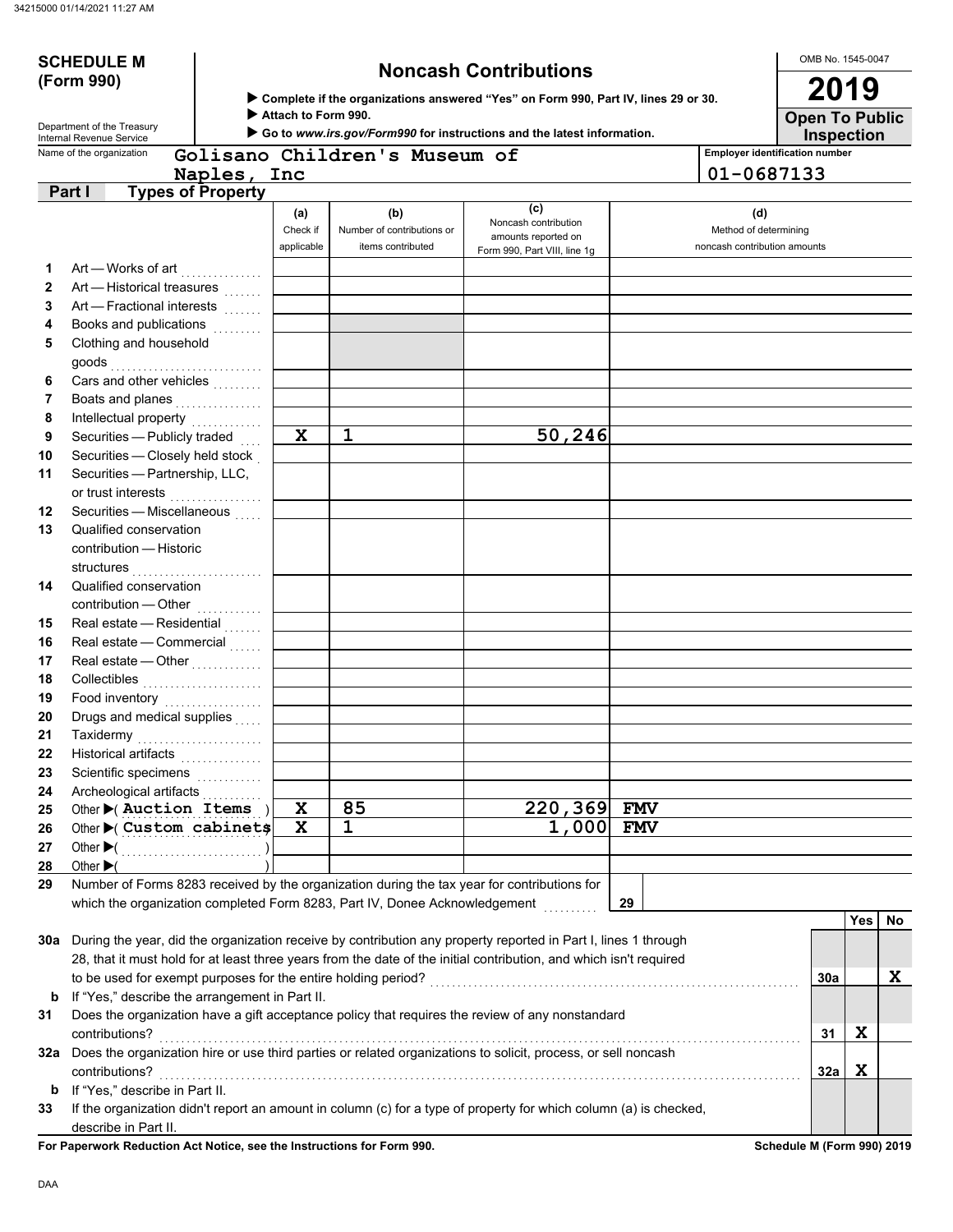|         | Schedule M (Form 990) 2019 Golisano Children's Museum of |  |  |  | 01-0687133                                                                        |  | Page 2                                                                                                                                                                                                                       |
|---------|----------------------------------------------------------|--|--|--|-----------------------------------------------------------------------------------|--|------------------------------------------------------------------------------------------------------------------------------------------------------------------------------------------------------------------------------|
| Part II |                                                          |  |  |  | or a combination of both. Also complete this part for any additional information. |  | Supplemental Information. Provide the information required by Part I, lines 30b, 32b, and 33, and whether<br>the organization is reporting in Part I, column (b), the number of contributions, the number of items received, |
|         |                                                          |  |  |  | Part I, Line 32b - Third Party Used to Process Noncash Contributions              |  |                                                                                                                                                                                                                              |
|         |                                                          |  |  |  |                                                                                   |  | The organization uses a third party brokerage company to receive gifts of                                                                                                                                                    |
|         |                                                          |  |  |  |                                                                                   |  | publicaly traded securities. The Organization immediately liquidates the                                                                                                                                                     |
|         | stock upon receipt.                                      |  |  |  |                                                                                   |  |                                                                                                                                                                                                                              |
|         |                                                          |  |  |  |                                                                                   |  |                                                                                                                                                                                                                              |
|         |                                                          |  |  |  |                                                                                   |  |                                                                                                                                                                                                                              |
|         |                                                          |  |  |  |                                                                                   |  |                                                                                                                                                                                                                              |
|         |                                                          |  |  |  |                                                                                   |  |                                                                                                                                                                                                                              |
|         |                                                          |  |  |  |                                                                                   |  |                                                                                                                                                                                                                              |
|         |                                                          |  |  |  |                                                                                   |  |                                                                                                                                                                                                                              |
|         |                                                          |  |  |  |                                                                                   |  |                                                                                                                                                                                                                              |
|         |                                                          |  |  |  |                                                                                   |  |                                                                                                                                                                                                                              |
|         |                                                          |  |  |  |                                                                                   |  |                                                                                                                                                                                                                              |
|         |                                                          |  |  |  |                                                                                   |  |                                                                                                                                                                                                                              |
|         |                                                          |  |  |  |                                                                                   |  |                                                                                                                                                                                                                              |
|         |                                                          |  |  |  |                                                                                   |  |                                                                                                                                                                                                                              |
|         |                                                          |  |  |  |                                                                                   |  |                                                                                                                                                                                                                              |
|         |                                                          |  |  |  |                                                                                   |  |                                                                                                                                                                                                                              |
|         |                                                          |  |  |  |                                                                                   |  |                                                                                                                                                                                                                              |
|         |                                                          |  |  |  |                                                                                   |  |                                                                                                                                                                                                                              |
|         |                                                          |  |  |  |                                                                                   |  |                                                                                                                                                                                                                              |
|         |                                                          |  |  |  |                                                                                   |  |                                                                                                                                                                                                                              |
|         |                                                          |  |  |  |                                                                                   |  |                                                                                                                                                                                                                              |
|         |                                                          |  |  |  |                                                                                   |  |                                                                                                                                                                                                                              |
|         |                                                          |  |  |  |                                                                                   |  |                                                                                                                                                                                                                              |
|         |                                                          |  |  |  |                                                                                   |  |                                                                                                                                                                                                                              |
|         |                                                          |  |  |  |                                                                                   |  |                                                                                                                                                                                                                              |
|         |                                                          |  |  |  |                                                                                   |  |                                                                                                                                                                                                                              |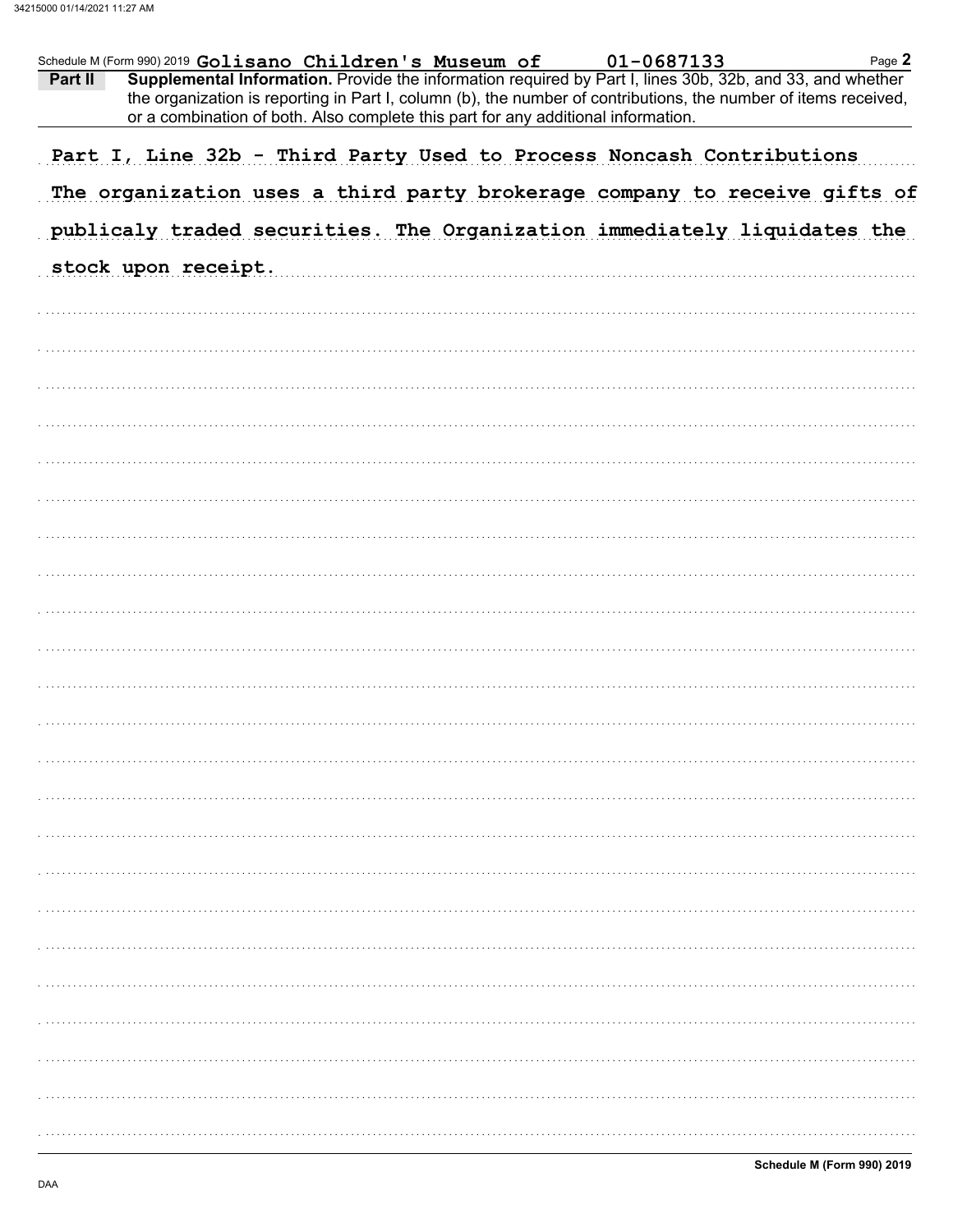| <b>SCHEDULE O</b>                                      | Supplemental Information to Form 990 or 990-EZ                                                                                         |            | OMB No. 1545-0047                      |
|--------------------------------------------------------|----------------------------------------------------------------------------------------------------------------------------------------|------------|----------------------------------------|
| (Form 990 or 990-EZ)                                   | Complete to provide information for responses to specific questions on<br>Form 990 or 990-EZ or to provide any additional information. |            | 2019                                   |
| Department of the Treasury<br>Internal Revenue Service | Attach to Form 990 or 990-EZ.<br>Go to www.irs.gov/Form990 for the latest information.                                                 |            | <b>Open to Public</b><br>Inspection    |
|                                                        | Name of the organization Golisano Children's Museum of                                                                                 |            | <b>Employer identification number</b>  |
|                                                        | Naples, Inc                                                                                                                            | 01-0687133 |                                        |
|                                                        | Form 990 - Organization's Mission or Most Significant Activities                                                                       |            |                                        |
|                                                        | To provide an exciting, inspiring environment where children and their                                                                 |            |                                        |
|                                                        | families play, learn, and dream together. C'mon is a brain-building                                                                    |            |                                        |
|                                                        | powerhouse fueled by STEAM (science, technology, engineering, art and math)                                                            |            |                                        |
|                                                        | activities and experiences. We feed hungry young minds with the building                                                               |            |                                        |
|                                                        | blocks of success called the executive function skills.                                                                                |            |                                        |
|                                                        | Form 990 - Organization's Mission                                                                                                      |            |                                        |
|                                                        | TO PROVIDE AN EXCITING, INSPIRING ENVIRONMENT WHERE CHILDREN AND THEIR                                                                 |            |                                        |
|                                                        | FAMILIES PLAY, LEARN, AND DREAM TOGETHER. C'MON IS A BRAIN-BUILDING                                                                    |            |                                        |
| POWERHOUSE FUELED BY STEAM                             | (SCIENCE,                                                                                                                              |            | TECHNOLOGY, ENGINEERING, ART AND MATH) |
| ACTIVITIES AND EXPERIENCES.                            | WE FEED HUNGRY YOUNG MINDS WITH THE BUILDING                                                                                           |            |                                        |
|                                                        | BLOCKS OF SUCCESS CALLLED ECECUTIVE FUNCTION SKILLS.                                                                                   |            |                                        |
|                                                        | Form 990 - Additional Information                                                                                                      |            |                                        |
|                                                        | Organization uses a PEO for payroll so employees are considered employees                                                              |            |                                        |
|                                                        | of the PEO for payroll purposes.                                                                                                       |            |                                        |
|                                                        | Officer wages is broken out for informational and transparency purposes.                                                               |            |                                        |
|                                                        |                                                                                                                                        |            |                                        |
|                                                        | Form 990, Part VI, Line 11b - Organization's Process to Review Form 990                                                                |            |                                        |
|                                                        | THE FORM 990 IS REVIEWED BY THE EXECUTIVE DIRECTOR AND THE EXECUTIVE                                                                   |            |                                        |
|                                                        | COMMITTEE PRIOR TO FILING WITH THE IRS. THE EXECUTIVE COMMITTEE HAS BEEN                                                               |            |                                        |
|                                                        | GIVEN THE AUTHORITY TO APPROVE THE FORM 990 ON BEHALF OF THE BOARD OF                                                                  |            |                                        |
| <b>DIRECTORS.</b>                                      |                                                                                                                                        |            |                                        |
|                                                        |                                                                                                                                        |            |                                        |
|                                                        |                                                                                                                                        |            |                                        |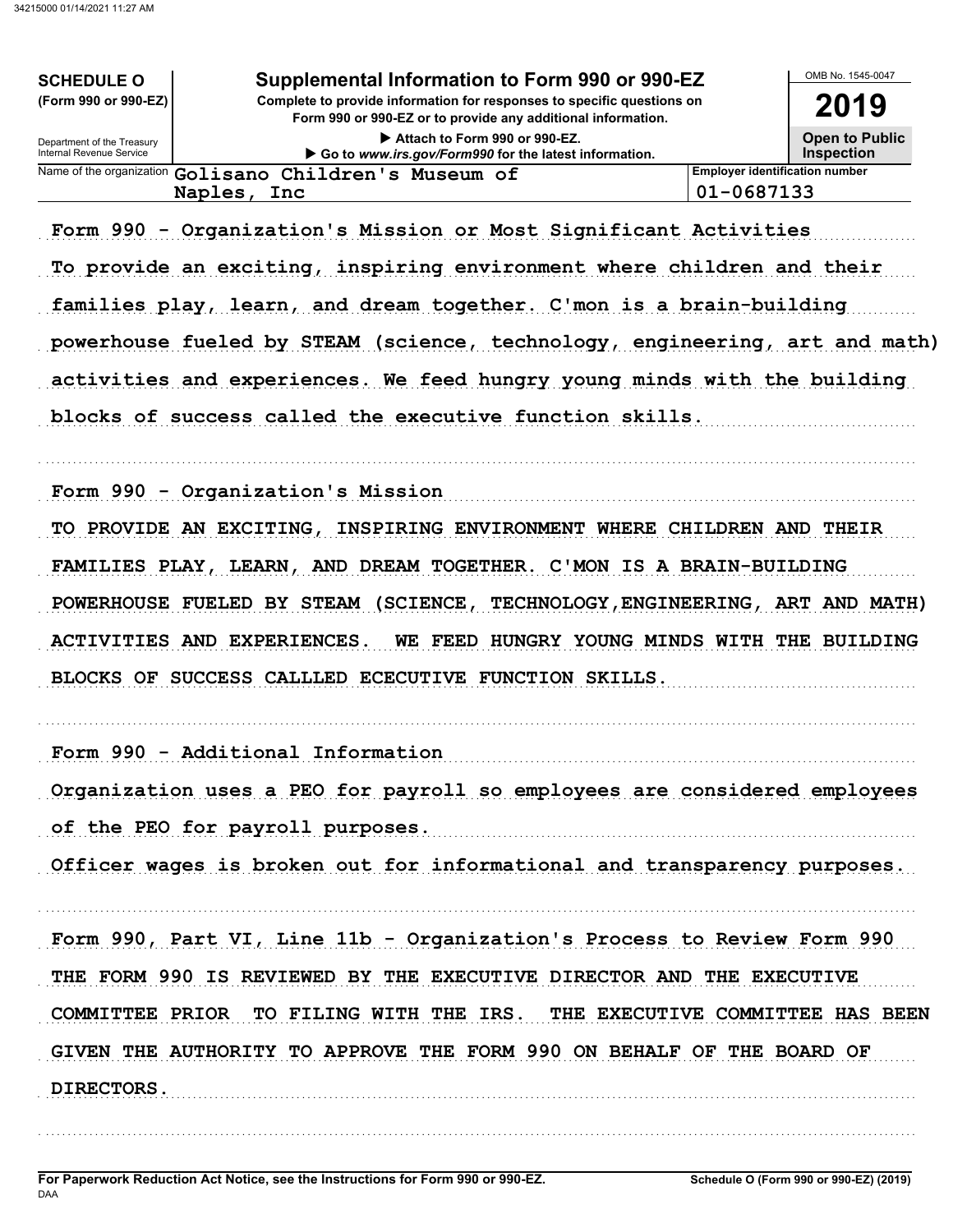| Golisano Children's Museum of                                               | <b>Employer identification number</b><br>01-0687133 |
|-----------------------------------------------------------------------------|-----------------------------------------------------|
| Form 990, Part VI, Line 12c - Enforcement of Conflicts Policy               |                                                     |
| BOARD MEMBERS AND INTERESTED PERSONS ARE REQUIRED TO DISCLOSE ANUALLY ANY   |                                                     |
| INTERESTS THAT MAY CONTAIN POTENTIAL CONFLICTS OF INTEREST. ANY BOARD,      |                                                     |
| COMMITTEE, OR ADVISORY BODY MEMBER WHO HAS A POTENTIAL CONFLICT OF INTEREST |                                                     |
| IS REQUIRED TO DISCLOSE THE POTENTIAL CONFLICT PRIOR TO ANY DISCUSSION OR   |                                                     |
| NEGOTIATION OF THE TRANSACTION. HE/SHE SHALL NOT PARTICIPATE IN THE VOTE IN |                                                     |
| CONNECTION WITH THE MATTER BUT MAY RESPOND TO QUESTIONS OR PROVIDE FACTUAL  |                                                     |
| INFORMATION TO THE BOARD OR COMMITTEE DURING THE DISCUSSION.                |                                                     |
| Form 990, Part VI, Line 15a - Compensation Process for Top Official         |                                                     |
| THE BOARD OF DIRECTORS DETERMINES THE COMPENSATION OF THE EXECUTIVE         |                                                     |
| DIRECTOR.                                                                   |                                                     |
| Form 990, Part VI, Line 15b - Compensation Process for Officers             |                                                     |
| SALARIES OF KEY EMPLOYEES ARE COMPARED TO INDUSTRY STANDARDS AND AGAINST    |                                                     |
| NATIONAL NORMS FOR NON-PROFITS.                                             |                                                     |
| Form 990, Part VI, Line 19 - Governing Documents Disclosure Explanation     |                                                     |
| GOVERNING DOCUMENTS AND CONFLICT OF INTEREST POLICY ARE AVAILABLE UPON      |                                                     |
| REQUEST.                                                                    |                                                     |
| Form 990, Part XI, Line 9 - Other Changes in Net Assets Explanation         |                                                     |
| Fundraising                                                                 | 437,616<br>\$                                       |
|                                                                             | \$<br>$-644, 485$                                   |
| Fundraising                                                                 |                                                     |